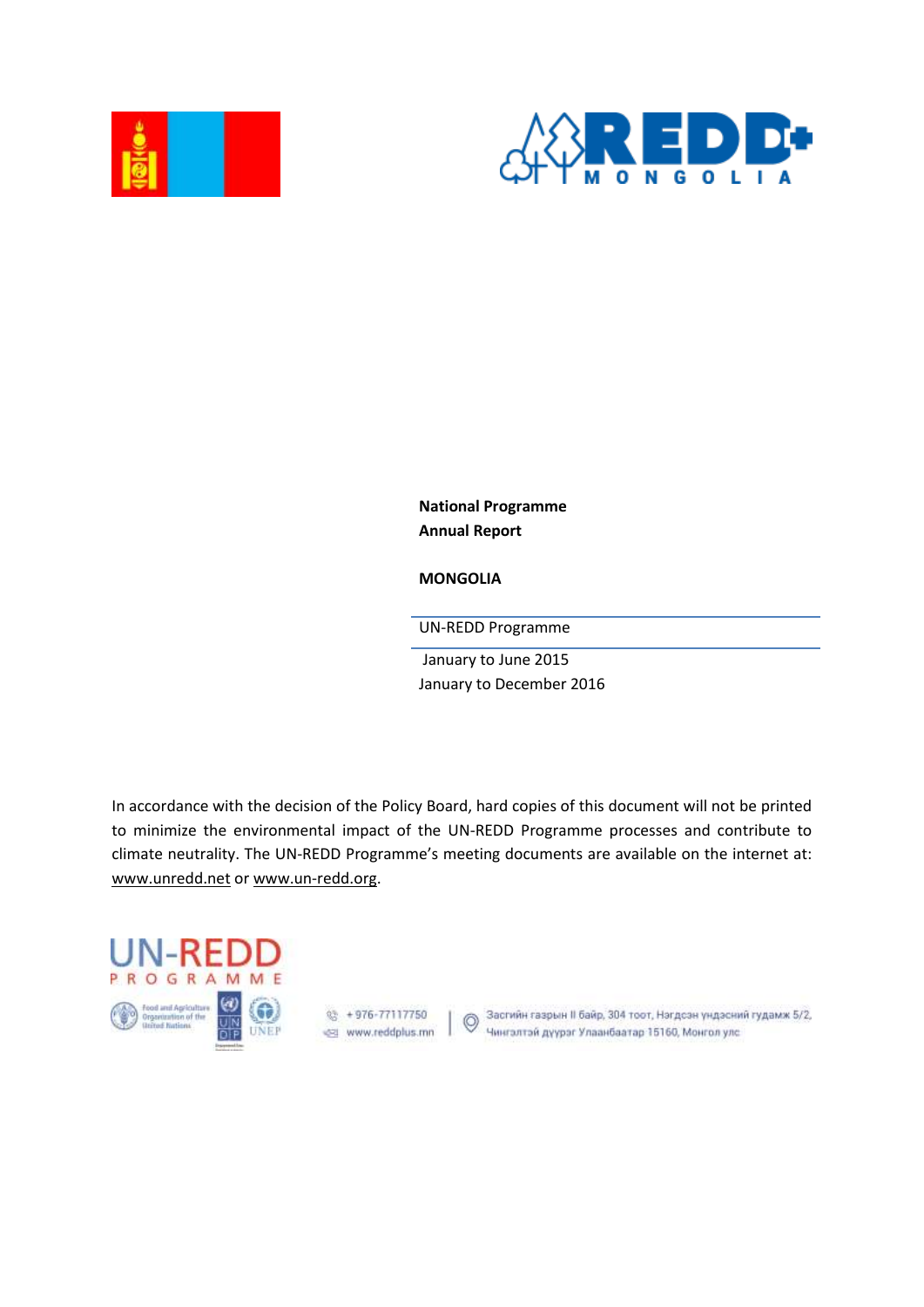## **1. Annual Report for the UN-REDD National Programmes**

The Annual Report for the National Programmes (NPs) highlights progress over the twelve-month period ending 31 December (1 January-31 December). This progress is reported against the consolidated Annual Work Plan and Budget for 2016, as approved by the National Programme Steering Committee or Executive Board.

The report includes the following sections:

- 1[\) National Programme Identification;](#page-2-0)
- 2) Progress [Reporting;](#page-4-0)
- 3[\)](#page-5-0)

[Government & Non-Government Comments;](#page-5-0)

- 4[\) Results Matrix;](#page-8-0)
- 5[\) Warsaw Framework for REDD+ and Associated UNFCCC Decisions;](#page-25-0)
- 6[\) Financial Delivery;](#page-33-0)
- 7[\) Adaptive management;](#page-35-0) and
- 8[\) Targeted Support.](#page-37-0)

The lead agency for each National Programme is responsible for coordinating inputs to the Annual Reports, and for ensuring all agency and counterpart perspectives have been collected - in particular government and civil society organizations. The reports are reviewed and vetted by the agency teams, who provide quality assurance and recommendations to the national teams on articulating results and on adjustments to be made. It therefore follows an iterative process which serves to enhance the quality of the reports and enable a meaningful assessment of progress and identification of key lessons regarding knowledge exchange.

The Annual Report for the National Programmes should be submitted to the UN-REDD Programme Secretariat [\(un-redd@un-redd.org\)](mailto:un-redd@un-redd.org) as per timeline indicated below.

*Annual Report timeline:*

| Annual Report template sent to Country teams:   | 20 January 2017  |
|-------------------------------------------------|------------------|
| Submission of first draft of the Annual Report: | 26 February 2017 |
| Secretariat revision sent back to Country:      | 4 March 2017     |
| <b>Submission of final Annual Report:</b>       | 11 March 2017    |
| Submission of final signed Annual Report:       | 25 March 2017    |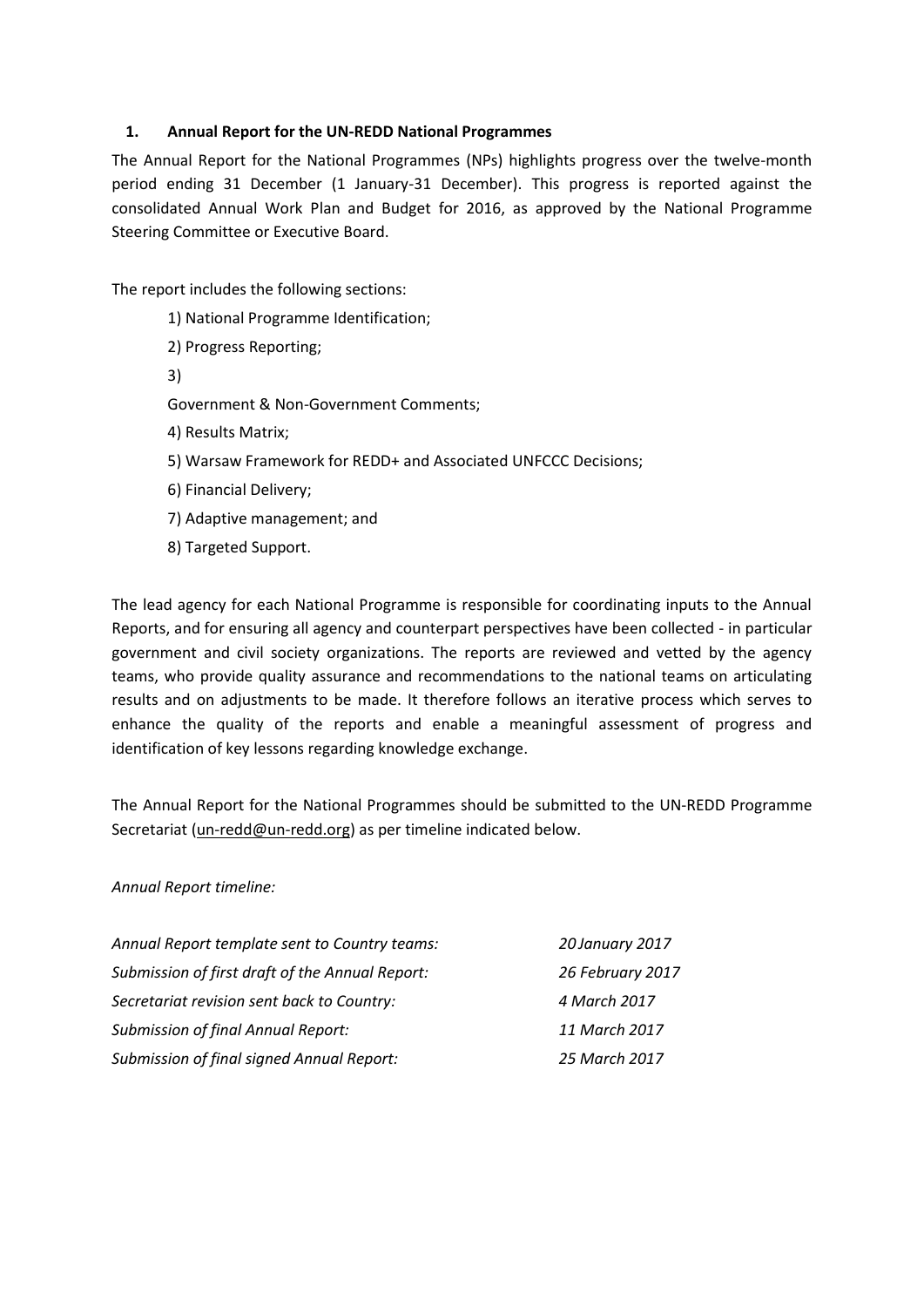## <span id="page-2-0"></span>**2. National Programme Identification**

Please identify the National Programme (NP) by completing the information requested below. The Government Counterpart and designated National Programme focal points of the Participating UN Organizations are asked to provide their electronic signatures below, prior to submission to the UN-REDD Secretariat.

| National Programme Title           | UN-REDD Mongolie National Programme                        |  |  |
|------------------------------------|------------------------------------------------------------|--|--|
| Implementing Partners <sup>1</sup> | The Department of Forest Policy Coordination (DFPC) of the |  |  |
|                                    | Ministry of Environment and Tourism (MET)                  |  |  |
| Participating Organizations        | FAO, UNDP and UNEP                                         |  |  |

| Project Timeline                                     |                         |                                 |                                                                                                                                                                                                                                                                                                                                                                                                                                                                                     |  |
|------------------------------------------------------|-------------------------|---------------------------------|-------------------------------------------------------------------------------------------------------------------------------------------------------------------------------------------------------------------------------------------------------------------------------------------------------------------------------------------------------------------------------------------------------------------------------------------------------------------------------------|--|
| <b>Programme Duration</b>                            | 09/2015-08/2018         | Original End Date <sup>23</sup> | 08/2018                                                                                                                                                                                                                                                                                                                                                                                                                                                                             |  |
| <b>NPD Signature Date</b>                            | 18/09/2015 <sup>4</sup> | <b>No-Cost Extension</b>        | [n/a]                                                                                                                                                                                                                                                                                                                                                                                                                                                                               |  |
| Date<br>οf<br>First<br>Fund<br>Transfer <sup>5</sup> | 03/11/2015              | <b>Current End Date</b>         | A temporary closing<br>date was requested by<br>REDD<br>Secretariat so<br>the<br>Mongolia<br>that<br>fall<br>within<br>would<br>current official cycles<br>the<br>UN-REDD<br>οf<br>Program. It was agreed<br>that the original length<br>of the program, i.e. 36<br>months, would<br>be<br>reinstated in 2017. The<br>arrangement was an<br>administrative one and<br>not officially approved<br>by Mongolia parties.<br><b>This</b><br>needs<br>issue<br>clarification. {See Text} |  |

**.** 

<sup>1</sup> Those organizations either sub-contracted by the Project Management Unit or those organizations officially identified in the National Programme Document (NPD) as responsible for implementing a defined aspect of the project.

<sup>2</sup> The original end date as stated in the NPD.

 $3$  This is the end date in the National Program Document. The actual end date is subject to some uncertainty and a request letter has been drafted or submission to the REDD Secretariat.

The Government of Mongolia and UN Agencies signed agreements for a 3-year National Program. However, in Project Inception Report the program was asked to start a temporary shortened program of 24 months due to the closure of the current cycle of global UNREDD program in 2017. It was agreed that this would not affect technical deliverables and that the original date would be reinstated in 2017. There is no documentation whereby Mongolia Government officially approved, or requested, a shortened program.

 $^4$  The UNREDD accepted starting date is the date of first transfer, i.e. 3 Nov 2015; hence the closing date is 36 months after date of transfer

<sup>5</sup> As reflected on the MPTF Office Gateway http://mptf.undp.org.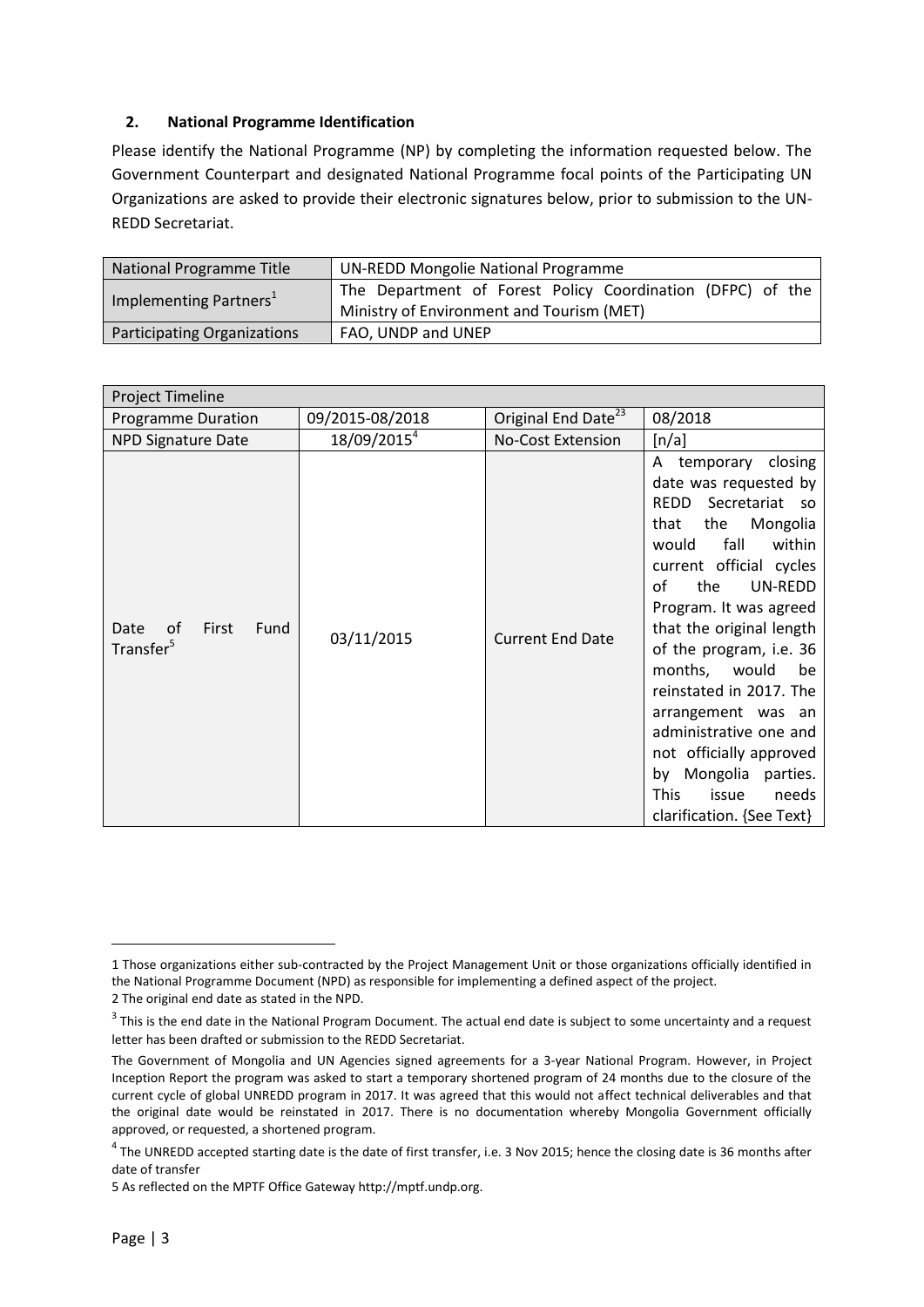| Financial Summary (USD) <sup>6</sup> |                               |                          |                            |  |
|--------------------------------------|-------------------------------|--------------------------|----------------------------|--|
| <b>UN Agency</b>                     | Approved                      | Amount                   | Cumulative                 |  |
|                                      | Programme Budget <sup>7</sup> | Transferred <sup>8</sup> | Expenditures up to 31      |  |
|                                      |                               |                          | December 2016 <sup>9</sup> |  |
| <b>FAO</b>                           | 1,095,000                     | 1,095,000                | 239,302                    |  |
| <b>UNDP</b>                          | 2,240,000                     | 2,240,000                | 537,141                    |  |
| <b>UNEP</b>                          | 400,000                       | 400,000                  | O                          |  |
| Indirect Support Cost (7%)           | 261,450                       | 261,450                  | 54,396                     |  |
| Total                                | 3,996,450                     | 3,996,450                | 830,839                    |  |

| Signatures from the designated UN organizations <sup>10</sup> | the<br>Signature<br>by |             |             |
|---------------------------------------------------------------|------------------------|-------------|-------------|
| <b>FAO</b>                                                    | <b>UNDP</b>            | <b>UNEP</b> | Government  |
|                                                               |                        |             | Counterpart |
| [Signature]                                                   | [Signature]            | [Signature] | [Signature] |
| Date and Name of Signatories in Full:                         |                        |             |             |
| [Date]                                                        | [Date]                 | [Date]      | [Date]      |
| [Name]                                                        | [Name]                 | [Name]      | M. Tungalag |

9 The sum of commitments and disbursement

**.** 

<sup>6</sup> The financial information reported should include indirect costs, M&E and other associated costs. The information on expenditure is unofficial. Official certified financial information is provided by the HQ of the Participating UN Organizations by 30 April and can be accessed on the MPTF Office GATEWAY [\(http://mptf.undp.org/factsheet/fund/CCF00\)](http://mptf.undp.org/factsheet/fund/CCF00).

<sup>7</sup> The total budget for the entire duration of the Programme as specified in the signed Submission Form and NPD.

<sup>8</sup> Amount transferred to the participating UN Organization from the UN-REDD Multi-Partner Trust Fund.

<sup>10</sup> Each UN organization is to nominate one or more focal points to sign the report. Please refer to the UN-REDD Programme Planning, Monitoring and Reporting Framework document for further guidance.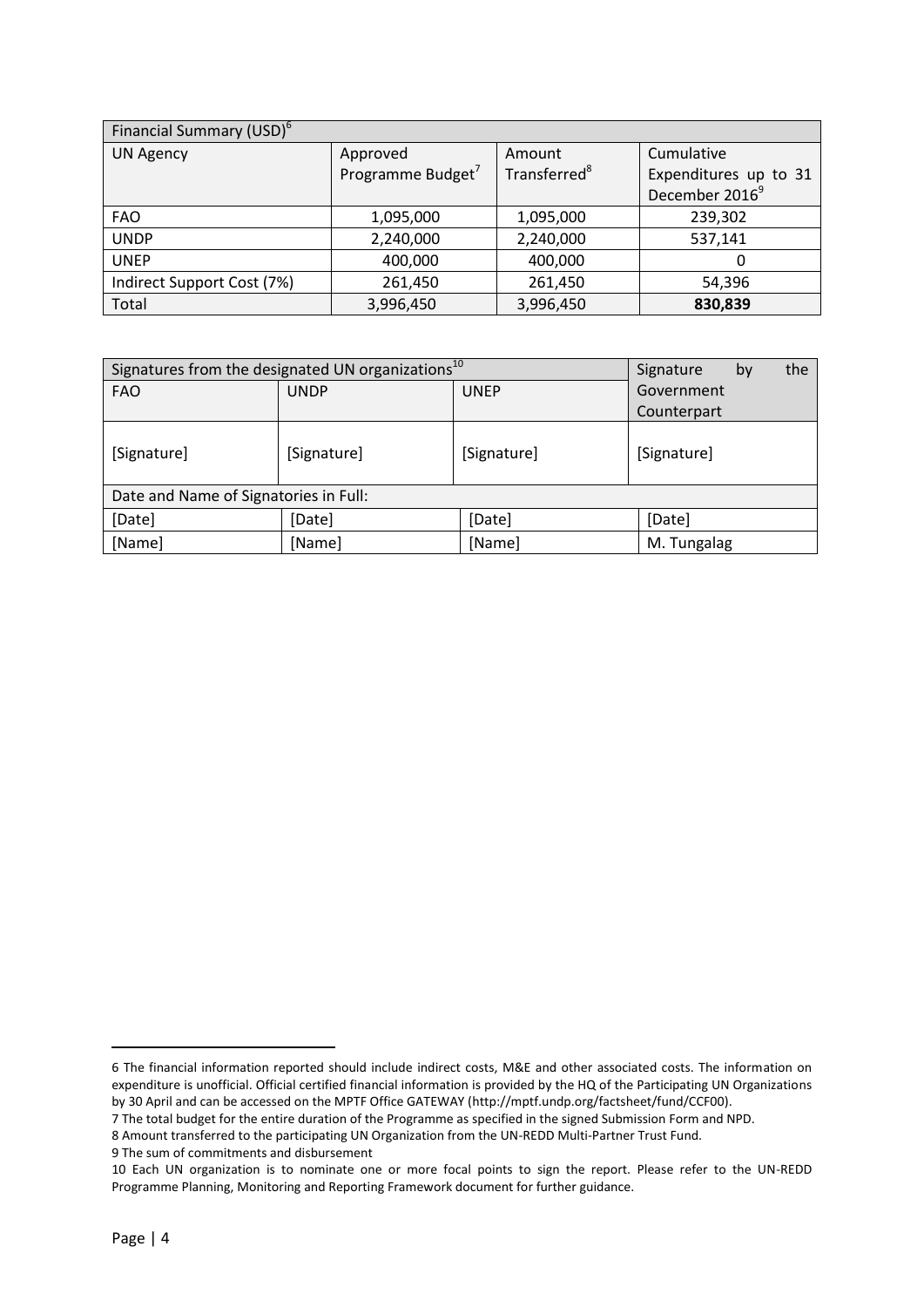## <span id="page-4-0"></span>**3. Progress Reporting**

This section aims to summarize the progress and identify key achievements of the NP during the reporting period. Additionally, the section aims to identify key challenges and solutions/ lessons that could be shared with other countries. These will be used as input to the UN-REDD consolidated annual report so please stick to the word limits.

## **3.1 Achievements**

Please provide a description of key achievements made by the NP in relation to the 4 pillars of the Warsaw Framework and how the NP has supported those. [250 words for **each** pillar]

## **1. National Strategy or Action Plan (NS/AP)**

The Technical Working groups have been established and initial capacity building has been undertaken for the action plan has been undertaken, supported by key studies under including drivers of deforestation, social inclusion, stakeholder mapping, institutional assessment and the initial analysis and selection of policies and measures; the latter needs further work by REDD+ Mongolia team. Mongolia is a unique situation in the UN-REDD program, being the only 'boreal' country, affected by an increase in temperature 3 x greater than global average which leads to ecosystem vulnerability and with forest based green development and adaptation measures equally important to the countries development, as fulfilling its aims to also reduce emissions. However, initial data for forest change shows that the actual anthropogenic caused deforestation and degradation are lower than expected, with forest fire, pests, poor management being direct and indirect drivers of deforestation and degradation. Therefore, it is suggested that the REDD+ vision encompasses support to building resilience of the forest sector to reduce the impacts of climate change and improve forest health, and build upon supporting the countries Sustainable Development Vision which will be used to buy-in from local stakeholders and underlying motivation for use of local finance.

## **2. National Forest Monitoring System (NFMS)**

The MRV technical working group was established and regular meetings have been supported through the NP. Identification of existing systems capable of delivering the elements of the NFMS and a gap assessment was conducted. GHG reporting capacity exists within CCPIU $^{11}$  and the capacity to utilize satellite monitoring has been strengthened through the introduction of Collect Earth as well as support to wall to wall mapping in a number of institutions and NGO's; the National Forest Inventory (NFI) was completed as part of the co-funding support to the National Program by  $FRDC^{12}$  supported by GIZ and proposals are place to undertake additional field inventories in sparse or more degraded forest areas not covered in the current NFI through support of the NP. The results of land use change assessments using Collect Earth (30.000 sample points) show patterns of forest degradation and further densification of the grid sampling method is foreseen to increase robustness of the data and results. Also a key remaining task ahead is integrating the components that currently reside with multiple institutions under the control of one responsible institution and formalize the institutional arrangements of the NFMS. was undertaken.

## **3. Forest Reference Level (FRL)**

Initial collection of data has been undertaken for use in the FRL construction, with historical land use data in including forest being compiled, and the accuracy assessed. This has been achieved

**.** 

 $11$  Climate Change Policy and Implementation Unit, Ministry of Environment

<sup>&</sup>lt;sup>12</sup> Forest Research Development Centre, Ministry of Environment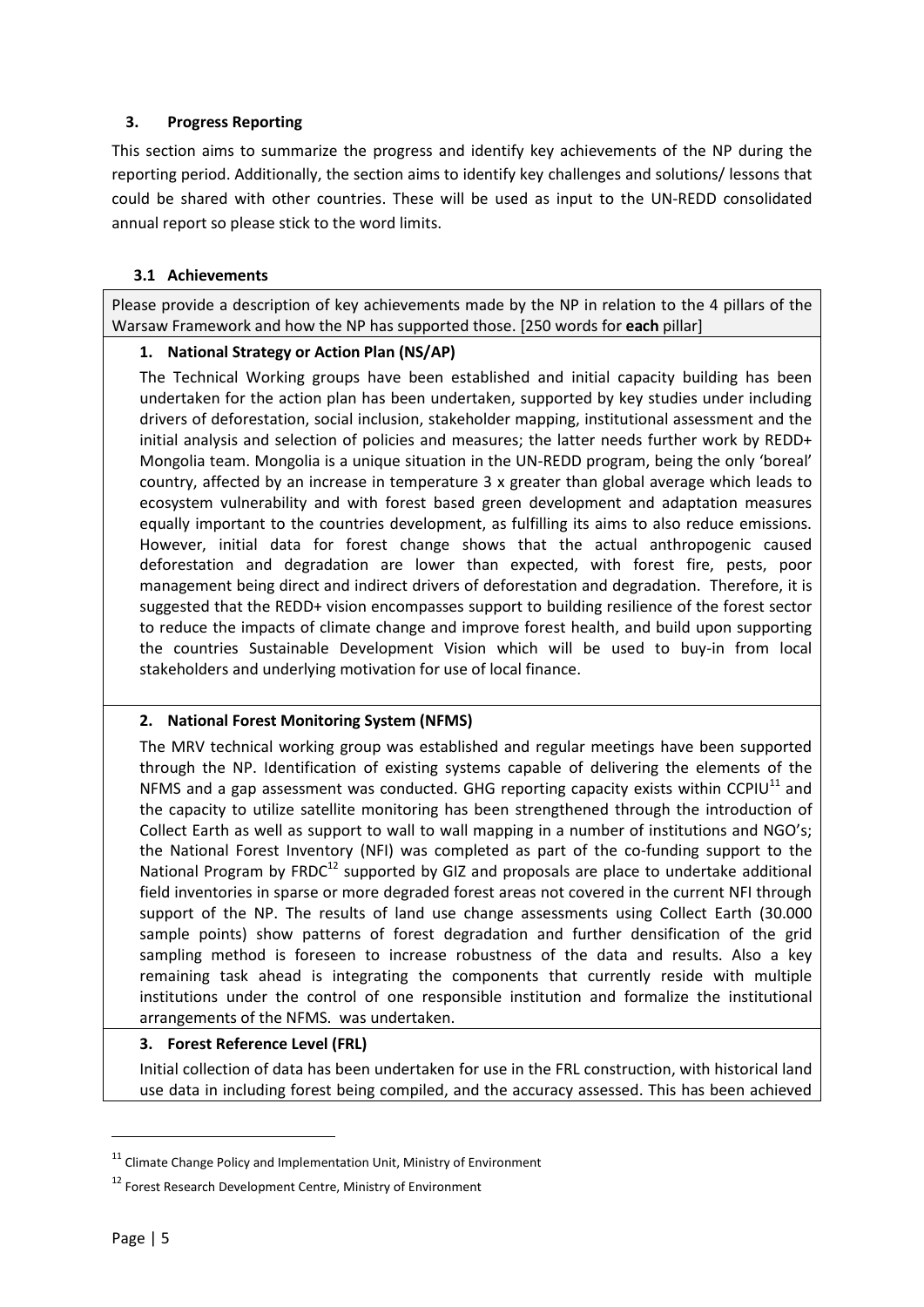through a grid sampling method using Collect Earth developed by FAO and the results show that it is likely to be suitable for the FRL construction in Mongolia. As a fall back, an NGO undertaking annual forest change mapping for the whole of Mongolia from satellite imagery has been supported by the NP. Capacity has been extensively provided to staff from many different government departments and institutions and academia through the establishment of a Technical Working Group which has met three times, in addition to two technical workshops; training has been provided in the operation of Collect Earth and technical support provided to the institution with responsibility for assembling and submitting Mongolia's National Communication and Biennial Update Report (CCPIU). A plan has been developed to complete the construction, adjustment for national circumstances, drafting and submission of the FRL, with the intention of submitting the FRL in Jan 2018 which will be ahead of original NP milestone, which would allow NP support during the technical assessment of the FRL. The FRL is based on the existing definition of forest covering the entire boreal forest area but inclusion of arid or semi-arid Saxaul forest might not be considered in the initial FRL submission.

# **4. Safeguard Information System (SIS)**

A preliminary assessment of possible partners has been undertaken, and initial scoping and Terms of Reference for the development of the safeguards framework has been undertaken. The safeguards framework work and development of the safeguards information system will start in 2017, and has been dependent upon the selection of Policies and Measures, which will be completed by end of Q1 2017. Progress was also made on identification and mapping of priority potential multiple benefits through TSP support, which provides valuable analysis of the roles of forests for local and wider scale values.

# **3.2 Challenges and solutions**

Please provide a summary of the challenges faced and solutions put in place to address them. These could be of any nature, operational, good procedure, unsuccessful process that other countries could benefit from. [150 words]

The closing date of the UN-REDD Mongolia program is uncertain. UNDP Mongolia and Ministry of Environment entered into the program under expectation that the closing date would be 36 months hence from the first transfer of funds (November 2015). During inception in January 2016, the NP were informed that due to administrative cycles of UNREDD Global, Mongolia were asked to temporarily shorten the program to 24 months, though on the understanding that this was a temporary issue (and not related to technical closing date and that the original date would be reinstated in 2017. The solution is that the Secretariat should consider reinstatement of this at the earliest opportunity.

Main implementation challenges are as follows:

National investment in the forest sector is challenging when Mongolian government are facing budget shortfalls due to economic problems. In terms of REDD+ implementation finance, few donors are focused on Mongolia, carbon financing is not available. Managing expectations for national partners may be difficult with no clear source of REDD+ implementation funds.

<span id="page-5-0"></span>GIZ programme has provided excellent support to the program, but there is the possibility of confusion regards their conclusions on Mongolia's forest cover based on the recent National Forest Inventory (NFI) which pertains to 'well stocked' forests only and could indirectly lead to confusion with policy development and reporting on forest cover in Mongolia.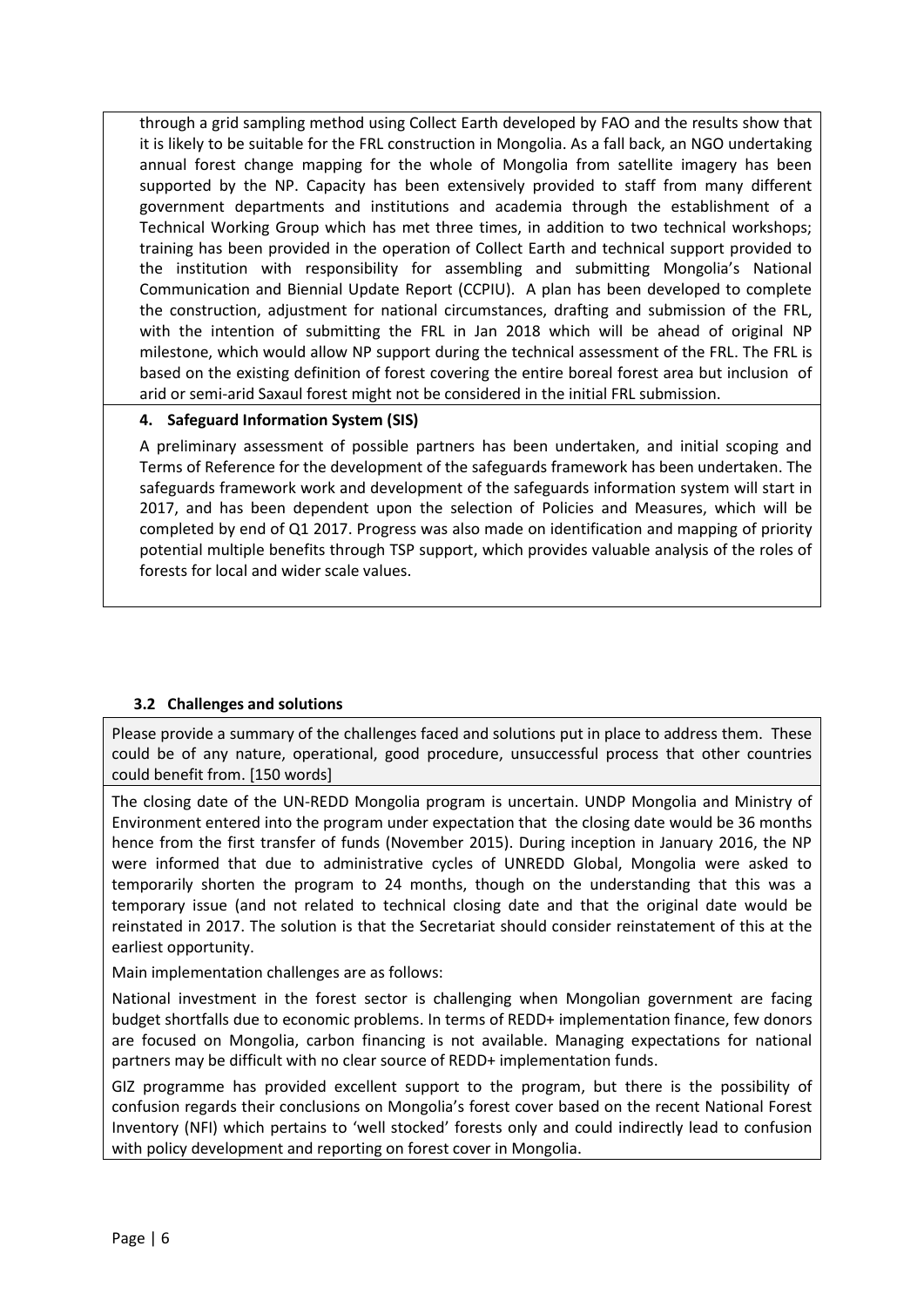### **4. Government & Non-Government Comments**

This section provides the opportunity to capture government and civil society perspectives and provide additional or complementary information.

## **4.1 Government Comments**

Government counterparts to provide their perspective and additional complementary information not included in the overall progress assessment. [500 words]

Since the implementation of the UN-REDD program in January 2016, the Ministry of Environment has supported and been actively involved with the coordination and planning for the program. In particular, this has involved establishment and approval of Terms of References for Working Groups on NFMS / FRL and Policies. The Ministry coordinated the establishment and endorsement of the Project Executive Board and two Technical Working Groups. In the forthcoming year, an analysis of options for institutional mechanisms will be undertaken which will provide guidance on how 'REDD+' can be integrated into multi-sectoral policy level and implementation at higher levels.

The Government are concerned with regards the expected closing date of the UNREDD program in Mongolia. The government agreed to implement a 36-month program, as outlined in the National Project Document, with the starting date being considered as the date of the first financial transfer. However, during the Project Inception meeting there was some informal feedback that to assist the Global UN-REDD Program with their current administrative cycle, Mongolia would have a temporarily shortened program of 24 months, though this was not to apply to technical program or deliverables, and it was stated in 2017 the initial length of the program would be re-instated. We advise that no official notification of this was ever received by the Ministry, and we will submit a written request to have this issue resolved and the original length or the program re-instated as this affects both the quality of deliverables and whether they can be achieved. The Ministry of Environment request early notification of this matter.

The overall progress of the REDD+ strategy is adequate and is meeting the outcome dates (of the 36 month program outlined in National Program Document. The scope of REDD+ has been broadened to support the countries innovative Sustainable Development Vision, and not emissions alone. However, challenges lay ahead in determining spatial priorities, especially in an absence of deforestation and degradation data, and in financial planning of policies and measures. The financing is a particularly challenging for Mongolia given the economic difficulties that are being faced, it is not clear whether Mongolia would likely be successful in results-based payments given the less clear nature of some of the drivers, such as pests.

In addition, Mongolia would welcome more recognition for being unique in the UN-REDD Global Program, our boreal nature and unprecedented climate change, which is three times the global mean, provide a unique example to look at REDD+ strategies for Nationally Determined Contributions, ecosystem based adaptation and achieving sustainable development goals to protect ecosystems, communities and lifestyles which are not elsewhere in the Program. We would also like the issue of REDD+ Implementation Funding raised with donor countries.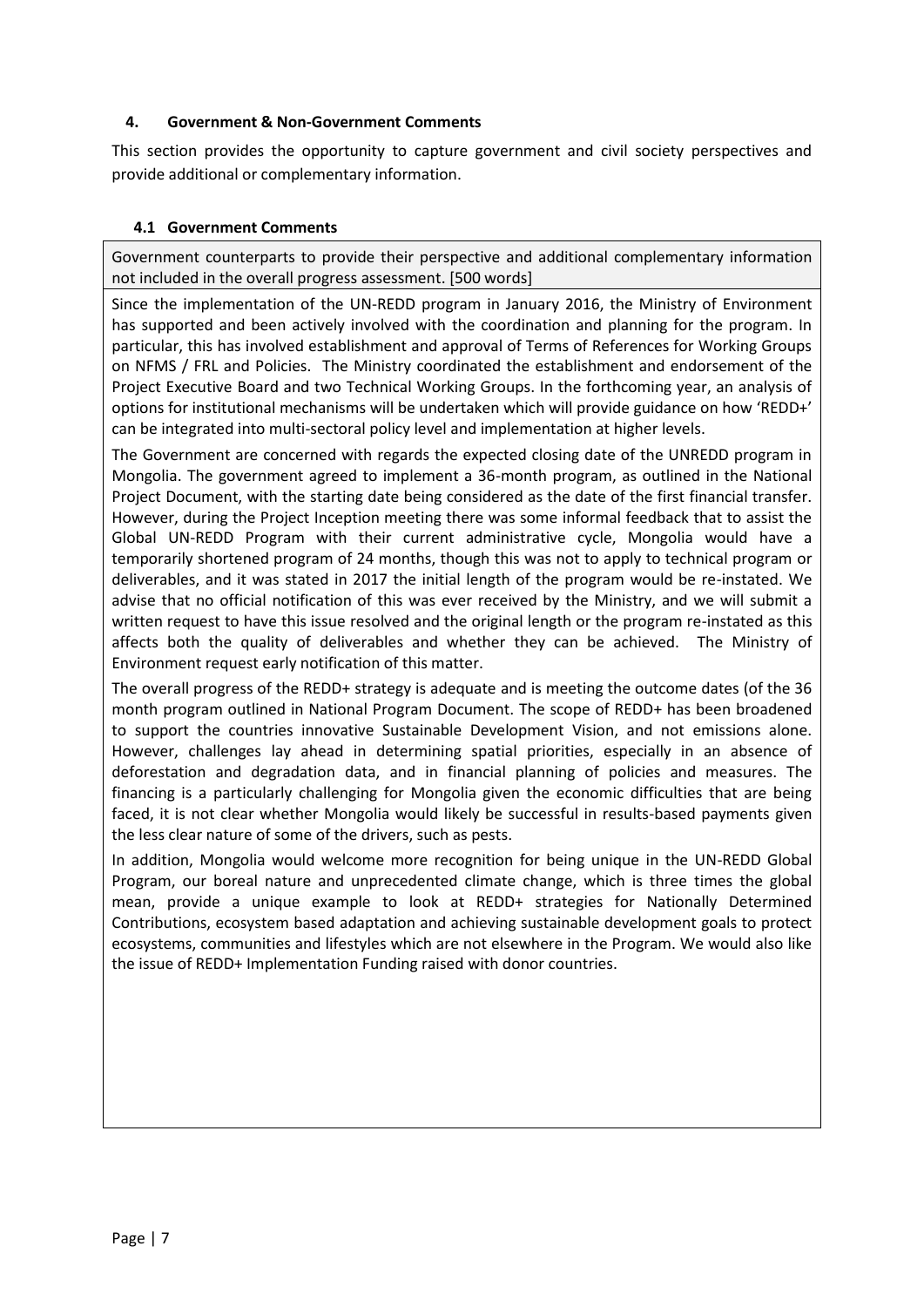## **4.2 Non-Government Comments**

Civil society stakeholders to provide their perspective and additional complementary information (Please request a summary from existing stakeholder committees or platforms). [500 words]

The CSO Forum was formed on  $2^{nd}$  November, 2016 through several consultation meeting, following several meetings to explain about the REDD+ program and the role of the CSO Forum. The Council consists of 18 member's representative from local organizations, forests user groups, local CSO's and NGO representatives. The CSO Forum was self-name the "Forest-Sustainable Development Council", one member was nominated for the Project Executive Board and two members for the TWG on Policies & Strategies as representatives based on self-selection procedure.

A number of activities have been developed to support the council's engagement in development or the national strategy and advocacy including introductory workshops and training on REDD+; Social Inclusion and Risk Assessment; Policy and Measures; Project and Organizational Management. A 2017 Workplan has been developed with activities supported for advocacy, including extension activities to highlight forests day, donor meetings, and to encourage support. The CSO will receive a TOT training for Climate Change and REDD+ and will deliver trainings at local level to our local partners.

In addition to this CSO members have taken part in discussions on policy and measure development especially related to forests enterprises, forest user groups and communities. The forum hopes to be involved in the final development of the measures and in strategy development, particularly regards with proposal development and assessment of risk and benefits through the safeguard work.

The main concern of the Council is regarding long-term sustainability of their involvement in the REDD+ program and how to effectively advocate issues from grassroots level to influence policies, though this is not a consideration for the National REDD+ Strategy were a mechanism exists.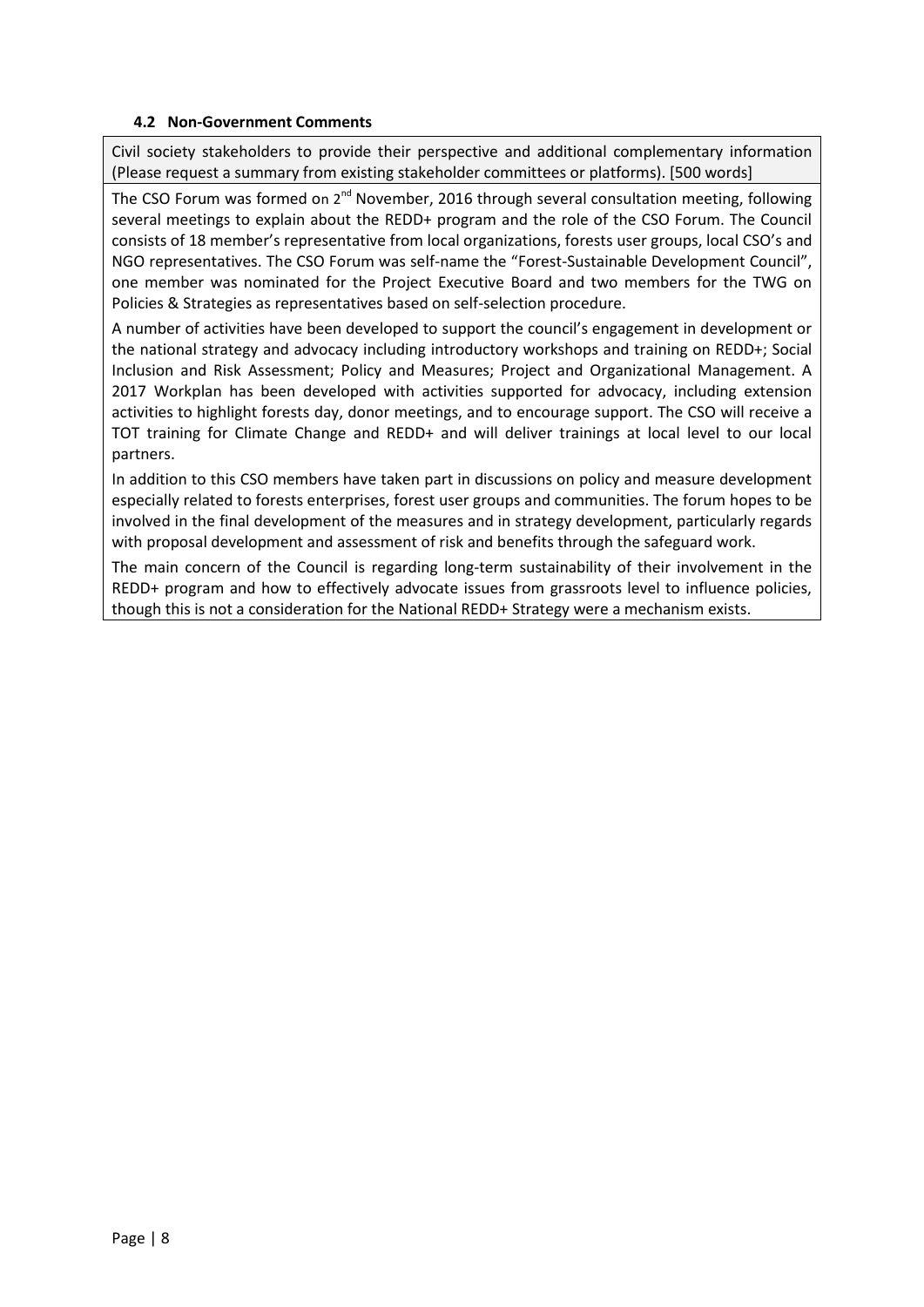#### **5. Results Matrix**

The results matrix aims to measure progress made in the reporting year against annual targets for outputs indicated in the annual work plan for the year. If the log frame has been amended following a mid-term review, this should be mentioned above the output table. For this section please provide:

- For each outcome, please provide the outcome title. The intention is to report whether the programme is on track towards meeting its target, not to assess if target has been met. Based on the previous annual report, please tick the box below each outcome and provide a short summary of progress made. If the country has not yet produced an annual report, do not tick any box.
- For each output, please provide the output title and a summary of the progress towards achieving the specific output. Please list each performance indicator, the associated baseline and expected annual target for the output for this reporting year and a short narrative indicating progress against this annual target or deviation from plans.

Please repeat this for all outcomes and outputs of the NP results framework.

#### **IMPORTANT NOTE:**

<span id="page-8-0"></span>It should be noted that all the expected annual targets are based on the original agreed project ending date of September 2018, as agreed and signed by Government of Mongolia and UNREDD Program. The UNREDD program agreed to temporarily shorten the program to 24 months to assist with compliance with the administrative cycles of the global REDD+ program, this needs realignment to the original 36 month timeline or the dates in the outcomes here are incorrect, and possibly not achievable.

## **OUTCOME 1: NATIONAL REDD+ MANAGEMENT ARRANGEMENTS ESTABLISHED and IMPROVED STAKEHOLDER AWARENESS AND EFFECTIVE STAKEHOLDER ENGAGEMENT**

| □ Outcome Achieved;                                                             | $\boxtimes$ On track to achieving this outcome; | $\Box$ Expected minor delays                                                                                                                            | $\Box$ Expected significant delays      |
|---------------------------------------------------------------------------------|-------------------------------------------------|---------------------------------------------------------------------------------------------------------------------------------------------------------|-----------------------------------------|
|                                                                                 |                                                 | $\Box$ Corrective measures in place                                                                                                                     | $\Box$ Corrective measures in place     |
|                                                                                 |                                                 | Progress towards Outcome: A PEB has been established, two preliminary studies were conducted and the reports being finalized. Findings of these studies |                                         |
|                                                                                 |                                                 | will feed into the identification of national REDD+ management arrangement and the development of appropriate strategy to improve stakeholders'         |                                         |
| awareness and engagement.                                                       |                                                 |                                                                                                                                                         |                                         |
| Output 1: A broad-based, multi-stakeholder National REDD+ Taskforce established |                                                 |                                                                                                                                                         |                                         |
| <b>Output Indicators</b>                                                        | <b>Baseline</b>                                 | <b>Annual Target</b>                                                                                                                                    | <b>Progress Against Target</b>          |
| multi-stakeholder<br>broad-based,<br>А                                          | Existing National REDD+ Taskforce,              | 6<br>REDD+<br>Bv<br>national<br>months.                                                                                                                 | At<br>inception<br>it<br>was<br>program |
| National REDD+ Taskforce.                                                       | draft ToR available, but membership             | Taskforce is<br>re-established<br>and                                                                                                                   | documented that the establishment       |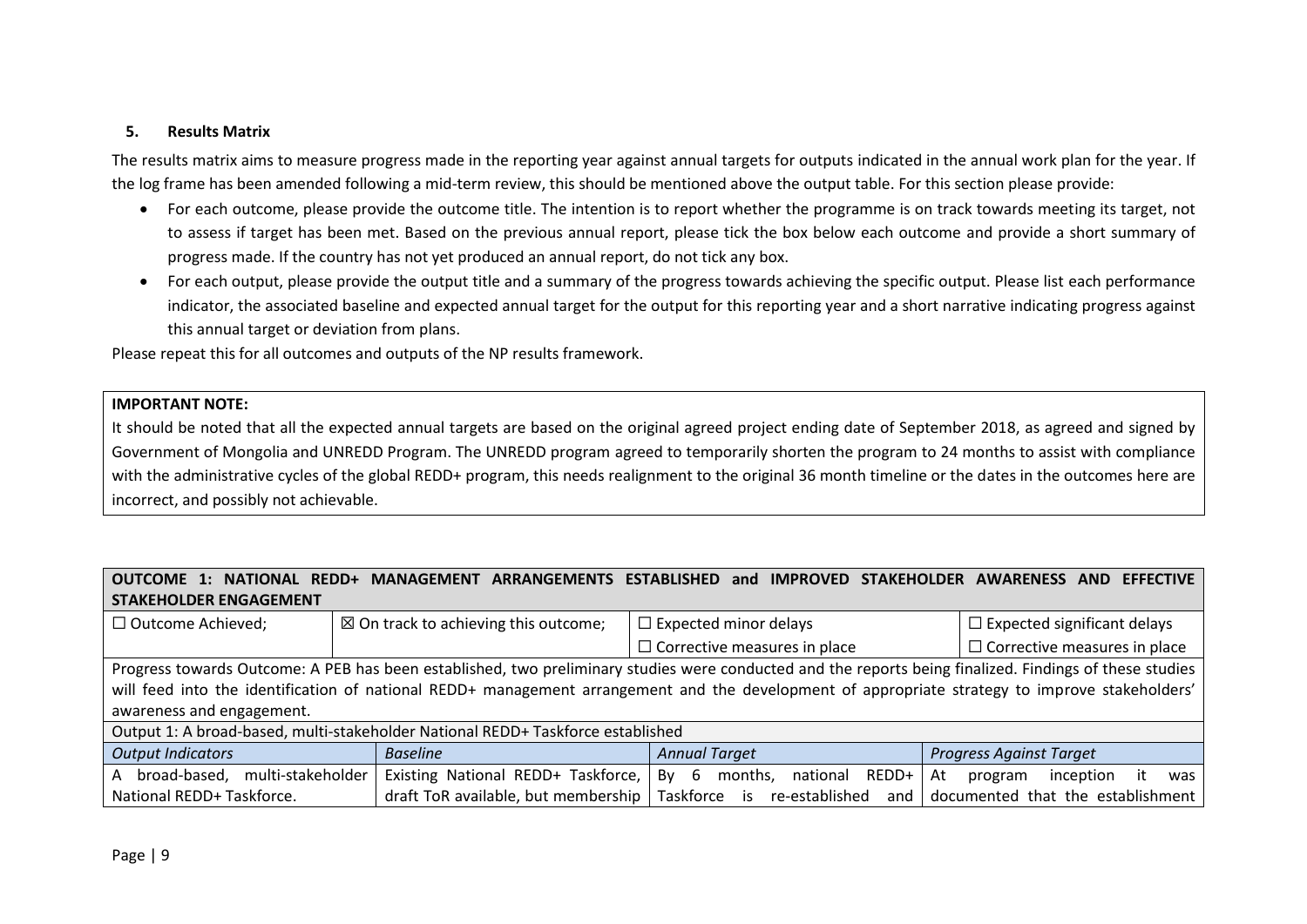|                                                               | not fully comprehensive.             | with<br>meeting<br>regularly,<br>full<br>representation of all stakeholders.                                           | of a taskforce should be done in later<br>stage of the program, as establishing<br>a high-level 'taskforce' without clear<br>mandate or purpose<br>may be<br>detrimental to the long term success<br>in the future.<br>Two technical working groups were<br>established.<br>During PEB meeting in December<br>2016, it was decided to finalize<br>decision on re-establishment of<br>REDD+ Taskforce by June 2017. An<br>options paper on REDD+ institutional<br>mechanisms is being prepared for the<br>meeting in June 2017.<br>The taskforce needs to be policy level |
|---------------------------------------------------------------|--------------------------------------|------------------------------------------------------------------------------------------------------------------------|--------------------------------------------------------------------------------------------------------------------------------------------------------------------------------------------------------------------------------------------------------------------------------------------------------------------------------------------------------------------------------------------------------------------------------------------------------------------------------------------------------------------------------------------------------------------------|
| Progress towards Output:                                      |                                      |                                                                                                                        | body rather than a technical one.                                                                                                                                                                                                                                                                                                                                                                                                                                                                                                                                        |
|                                                               |                                      |                                                                                                                        | Institutional Assessment; Stakeholder Mapping and discussions regards the type of Taskforce have been undertaken in 2016. Two technical working groups                                                                                                                                                                                                                                                                                                                                                                                                                   |
|                                                               |                                      |                                                                                                                        | were formed and regular meetings conducted. The mechanisms for functioning of the safeguard system, national forest monitoring system and finance will                                                                                                                                                                                                                                                                                                                                                                                                                   |
|                                                               |                                      | may not operate in Mongolia, as the activities will be entrenched inside Mongolia's goals for sustainable development. | be investigated in 2017; which will also provide a framework for determining how a REDD+ mechanism may function. It should be noted that REDD+ per se                                                                                                                                                                                                                                                                                                                                                                                                                    |
| Output 2: UN-REDD Programme Management Unit (PMU) established |                                      |                                                                                                                        |                                                                                                                                                                                                                                                                                                                                                                                                                                                                                                                                                                          |
| <b>Output Indicators</b>                                      | <b>Baseline</b>                      | <b>Annual Target</b>                                                                                                   | <b>Progress Against Target</b>                                                                                                                                                                                                                                                                                                                                                                                                                                                                                                                                           |
| <b>PMU</b><br>established<br>and<br>fully                     | Draft<br>ToR<br>Roadmap<br>in<br>and | By 2 weeks, proposal to establish                                                                                      | A Program Management Unit (PMU)                                                                                                                                                                                                                                                                                                                                                                                                                                                                                                                                          |
| operational.                                                  | preliminary consultations have been  | REDD+ Unit agreed.                                                                                                     | for the National Program<br>was                                                                                                                                                                                                                                                                                                                                                                                                                                                                                                                                          |
|                                                               | held.                                | By 5 weeks, REDD+ Unit established                                                                                     | established in 2016. The PMU staff                                                                                                                                                                                                                                                                                                                                                                                                                                                                                                                                       |
|                                                               |                                      | and operational (note: international                                                                                   | were recruited with national posts                                                                                                                                                                                                                                                                                                                                                                                                                                                                                                                                       |
|                                                               |                                      | advisor may come on board slightly                                                                                     | filled by xx 2016, and International                                                                                                                                                                                                                                                                                                                                                                                                                                                                                                                                     |
|                                                               |                                      | later)                                                                                                                 | posts hired in 2016. The International                                                                                                                                                                                                                                                                                                                                                                                                                                                                                                                                   |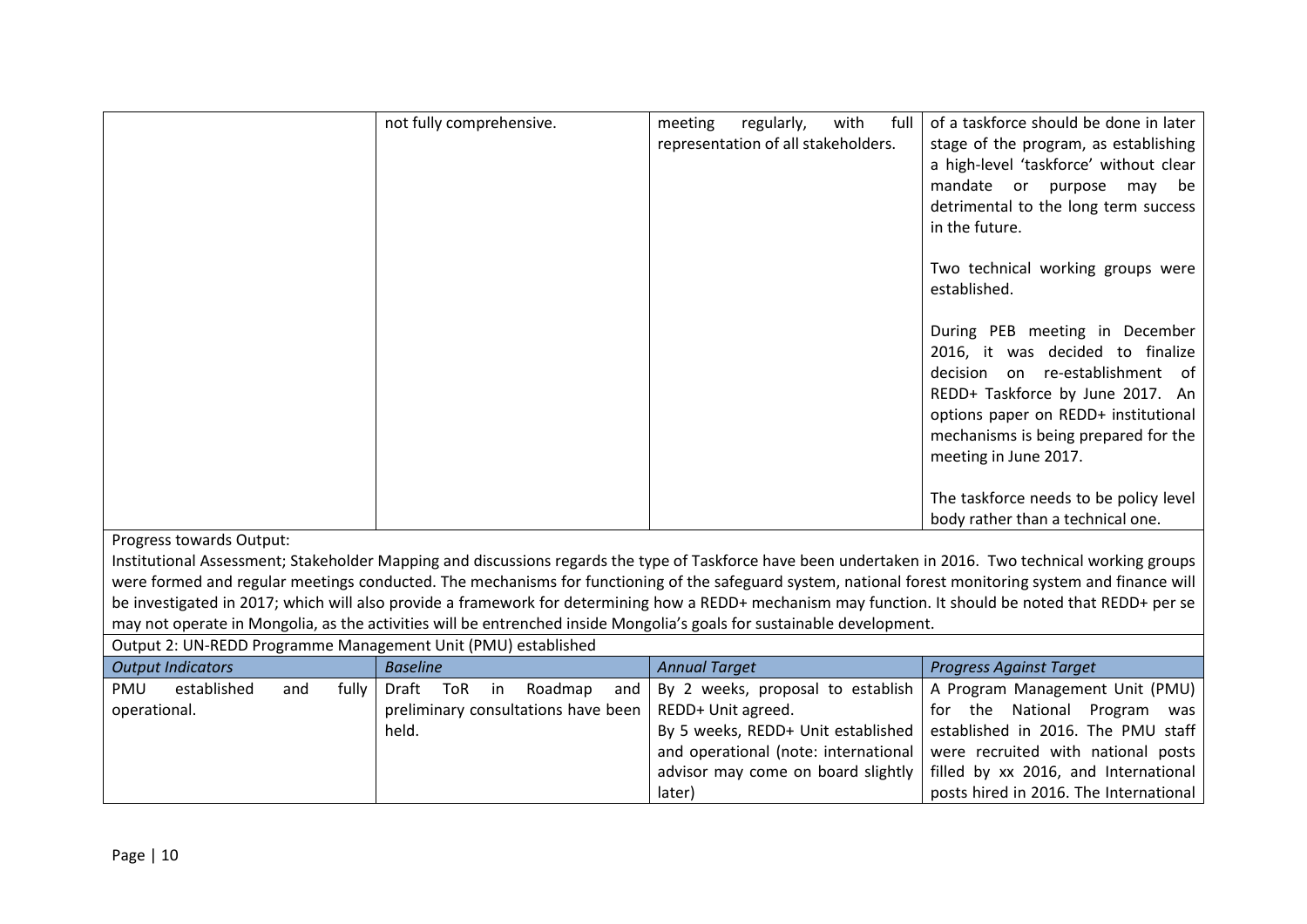|  | Advisor for NFMS and RL commenced    |
|--|--------------------------------------|
|  | in January 2016 and Chief Technical  |
|  | Advisor (CTA) in April 2016.         |
|  | Recruitment processes for staff that |
|  | resigned is ongoing, with expected   |
|  | date for International Advisor for   |
|  | NFMS and RL starting in March 2017.  |
|  |                                      |

#### **Progress towards Output:**

The PMU was established in XXX 2015, with current National Program Director was appointed in December 2016, the Director of Forest Policy and Coordination Section under Ministry of Environment and Tourism. Staff were recruited including for UNDP the Policies and Governance Coordinator (2016); Communication Officer (2015); Finance Officer (2015), Program Manager (2015) and Chief Technical Advisor (April 2016). FAO recruited a International NFMS and FRL (Dec 2015) who subsequently resigned in November 2016 and National GIS (March 2016). An office was provided at the Ministry, and equipped with office equipment, supplies, wireless communication etc. As additional positions will be recruited in January 2017 mean that the office space is now rather limited.

Output 3: CSO/LC forum established

|              | <b>Output Indicators</b> |     |       | <b>Baseline</b>        | <b>Annual Target</b>                     | <b>Progress Against Target</b>         |
|--------------|--------------------------|-----|-------|------------------------|------------------------------------------|----------------------------------------|
| Forum        | established              | and | fully | No existing mechanism. | after<br>-6<br>months<br>Inception<br>Bv | Draft stakeholder mapping of CSO       |
| operational. |                          |     |       |                        | stakeholder<br>draft<br>workshop,        | members was completed by June          |
|              |                          |     |       |                        | mapping completed.                       | 2016.                                  |
|              |                          |     |       |                        | months after Inception<br>-8<br>Bv       | Draft TOR for Forum and Membership     |
|              |                          |     |       |                        | workshop, a draft proposal agreed        | was agreed in November 2016. The       |
|              |                          |     |       |                        | to establish Forum, with ToR.            | Forum was officially established and   |
|              |                          |     |       |                        | 9 months after Inception<br>Bv           | named the 'Forest and Sustainable      |
|              |                          |     |       |                        | workshop, Forum established and          | on $2^{nd}$<br>Development Council'    |
|              |                          |     |       |                        | operational, and civil society is        | November, 2016. Initial capacity       |
|              |                          |     |       |                        | satisfied with the framework.            | building activities were undertaken in |
|              |                          |     |       |                        |                                          | 2016 which focused on<br>project       |
|              |                          |     |       |                        |                                          | management and proposal writing. A     |
|              |                          |     |       |                        |                                          | workplan for 2017 was prepared and     |
|              |                          |     |       |                        |                                          | approved.                              |

### **Progress towards Output**:

Draft stakeholder mapping of CSO members was completed by June 2016. Draft TOR for Forum and Membership was agreed in November 2016. The Forum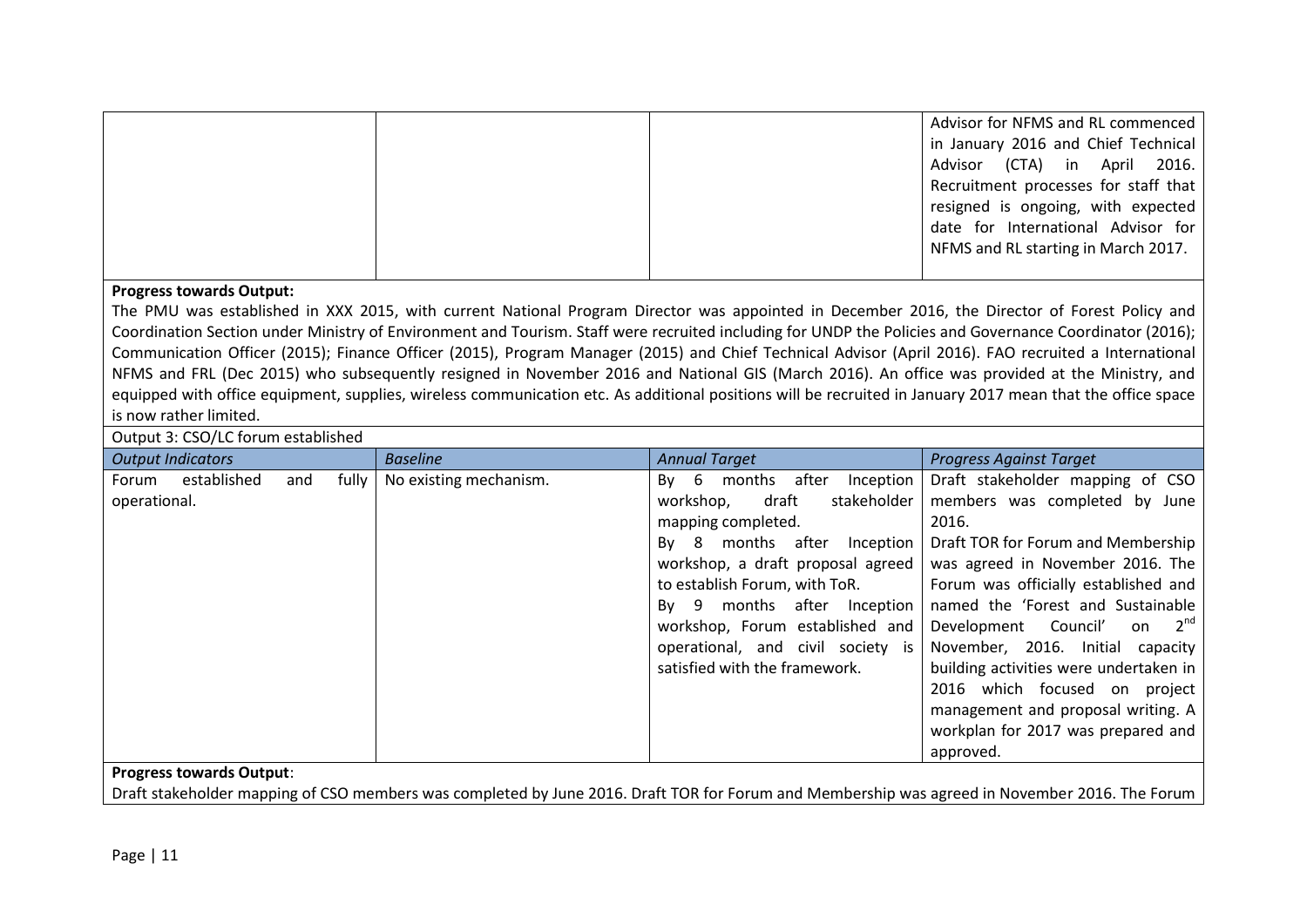was officially established and named the 'Forest and Sustainable Development Council' on 2<sup>nd</sup> November. 2016. Initial capacity building activities were undertaken in 2016 which focused on project management and proposal writing. A workplan for 2017 was prepared and approved.

| Output 4: Public awareness raised                                                                                                        |                                     |                                       |                                     |
|------------------------------------------------------------------------------------------------------------------------------------------|-------------------------------------|---------------------------------------|-------------------------------------|
| <b>Output Indicators</b>                                                                                                                 | <b>Baseline</b>                     | <b>Annual Target</b>                  | <b>Progress Against Target</b>      |
| Awareness-raising plan developed                                                                                                         | The baseline survey has conducted,  | By 6 months, website developed.       | developed<br>Website<br>was         |
| and implemented.                                                                                                                         | but general public understanding of | months,<br>REDD+ related<br>Bv<br>- 8 | (www.reddplus.mn)<br>will be<br>and |
| Evidence of awareness increase.                                                                                                          | REDD+ can be assumed to be weak.    | material (leaflet, booklet, poster    | updated regularly. Awareness and    |
|                                                                                                                                          |                                     | etc.) in circulation and TV and radio | communication strategy developed    |
|                                                                                                                                          |                                     | programmes broadcasted.               | by Dec 2016, needs approval. REDD+  |
|                                                                                                                                          |                                     |                                       | related materials in circulation by |
|                                                                                                                                          |                                     |                                       | December 2016. Awareness baseline   |
|                                                                                                                                          |                                     |                                       | survey completed by November 2016.  |
| <b>Progress towards Output:</b>                                                                                                          |                                     |                                       |                                     |
| Website was developed (www.reddplus.mn) and will be updated regularly. Awareness and communication strategy developed by Dec 2016, needs |                                     |                                       |                                     |
| approval. REDD+ related materials in circulation by December 2016. Awareness baseline survey completed by November 2016.                 |                                     |                                       |                                     |

Social Media (REDD+ in Mongolia) have been updated as appropriate: *Facebook [\(https://www.facebook.com/Reddplusmongolia/\)](https://www.facebook.com/Reddplusmongolia/); Twitter [\(https://twitter.com/ReddPlus\\_MGL\)](https://twitter.com/ReddPlus_MGL); LinkedIn [\(https://www.linkedin.com/company/un-redd-programme\)](https://www.linkedin.com/company/un-redd-programme); Youtube [\(https://www.youtube.com/channel/UCkVTTLwxUZFg74qRLU0pewQ/\)](https://www.youtube.com/channel/UCkVTTLwxUZFg74qRLU0pewQ/)* Articles for REDD Regional Newsletter produced. Public awareness products and activities<sup>13</sup>; Programme Leaflet developed; REDD+ Mongolia brand book developed (logo, website, banner etc.)

- *f) Policy makers and general public: Support to local NGO Fire awareness raising (Dec 2016);*
- *g) Policy makers and politicians: Ministerial and parliament members meeting and breakfast (Dec 2016);*
- *h) Scientists and researchers – Scientific conference;*

 $\overline{a}$ 

*a)* <sup>13</sup> *Media and target groups: Journalist Training and Media Articles produced;*

*b) Scientists and professional people: Student Research Conference conducted;*

*c) Young generation and student: Art and Media festival conducted;*

*d) General public: Photograph Competition conducted;*

*e) Children and young generation: Support to local NGO (among the eco-schools) - Drawing competition (Dec 2016);*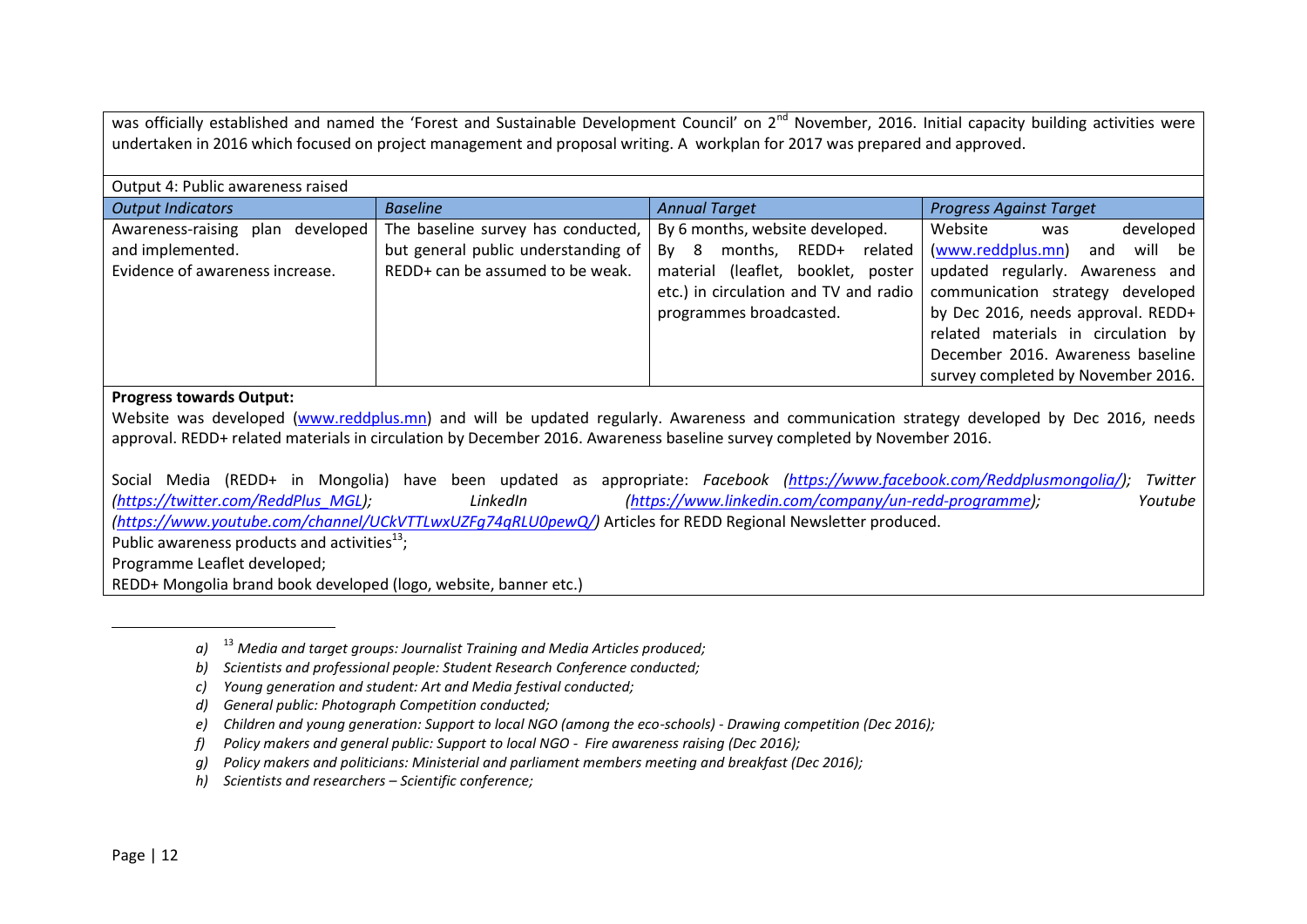Knowledge Documents being translated and made more relevant for Mongolia including: *REDD Academy Journals; FAQ on REDD+; REDD+ Glossary; REDD+ Regional Fact Sheets and REDD+ and Climate Change Policies*

Media products – Articles have published on few number of newspapers (daily, monthly and quarterly) and magazines. TV interviews have conducted and also interviewed by the Voice of Mongolia radio station

# Output 5: Consultation and participation plan developed

| <b>Output Indicators</b>                                                                                                                                                                                                                                                                                                                                                                                                                                                                | <b>Baseline</b>                                   | <b>Annual Target</b>                                                                                                                                                                                                          | <b>Progress Against Target</b>                                                                                                                                                                                                                                                                                                                                                                                                                                                                                                                               |  |
|-----------------------------------------------------------------------------------------------------------------------------------------------------------------------------------------------------------------------------------------------------------------------------------------------------------------------------------------------------------------------------------------------------------------------------------------------------------------------------------------|---------------------------------------------------|-------------------------------------------------------------------------------------------------------------------------------------------------------------------------------------------------------------------------------|--------------------------------------------------------------------------------------------------------------------------------------------------------------------------------------------------------------------------------------------------------------------------------------------------------------------------------------------------------------------------------------------------------------------------------------------------------------------------------------------------------------------------------------------------------------|--|
| Consultation and participation plan<br>developed<br>and<br>implemented.<br>Evidence of<br>awareness increase<br>among nongovernment stakeholders<br>of participation and<br>of means<br>providing<br>feedback<br>to<br>policy<br>processes.                                                                                                                                                                                                                                             | No existing materials on REDD+ in<br>this context | By 10 months after<br>Inception,<br>Consultation and Participation Plan<br>prepared.<br>12 months after<br>Inception,<br>Bv<br>οf<br>Plan<br>implementation<br>has<br>commenced and REDD+ consultation<br>materials available | Stakeholder mapping<br>report has<br>completed,<br>been<br>and<br>draft<br>consultation<br>plan<br>prepared<br>in<br>December 2016.<br>REDD+<br>Stakeholder<br>Mongolia<br>Engagement and Capacity Building<br>Plan will be finalized in February<br>2017.<br>Consultation and Capacity Building<br>Plan has started; materials (REDD+<br>Academy; Awareness Materials are<br>being developed).<br>Tutorials on spatial planning were<br>translated and disseminated through<br>workshops, and will be made<br>available on the EIC web page in<br>$2017$ ). |  |
|                                                                                                                                                                                                                                                                                                                                                                                                                                                                                         |                                                   |                                                                                                                                                                                                                               |                                                                                                                                                                                                                                                                                                                                                                                                                                                                                                                                                              |  |
| Stakeholder mapping report has been completed, and draft consultation plan prepared in December 2016.<br>Mongolia REDD+ Stakeholder Engagement and Capacity Building Plan will be finalized in February 2017.<br>Consultation and Capacity Building Plan has started; materials (REDD+ Academy; Awareness Materials are being developed).<br>Tutorials on spatial planning were translated and disseminated through workshops, and will be made available on the EIC web page in 2017). |                                                   |                                                                                                                                                                                                                               |                                                                                                                                                                                                                                                                                                                                                                                                                                                                                                                                                              |  |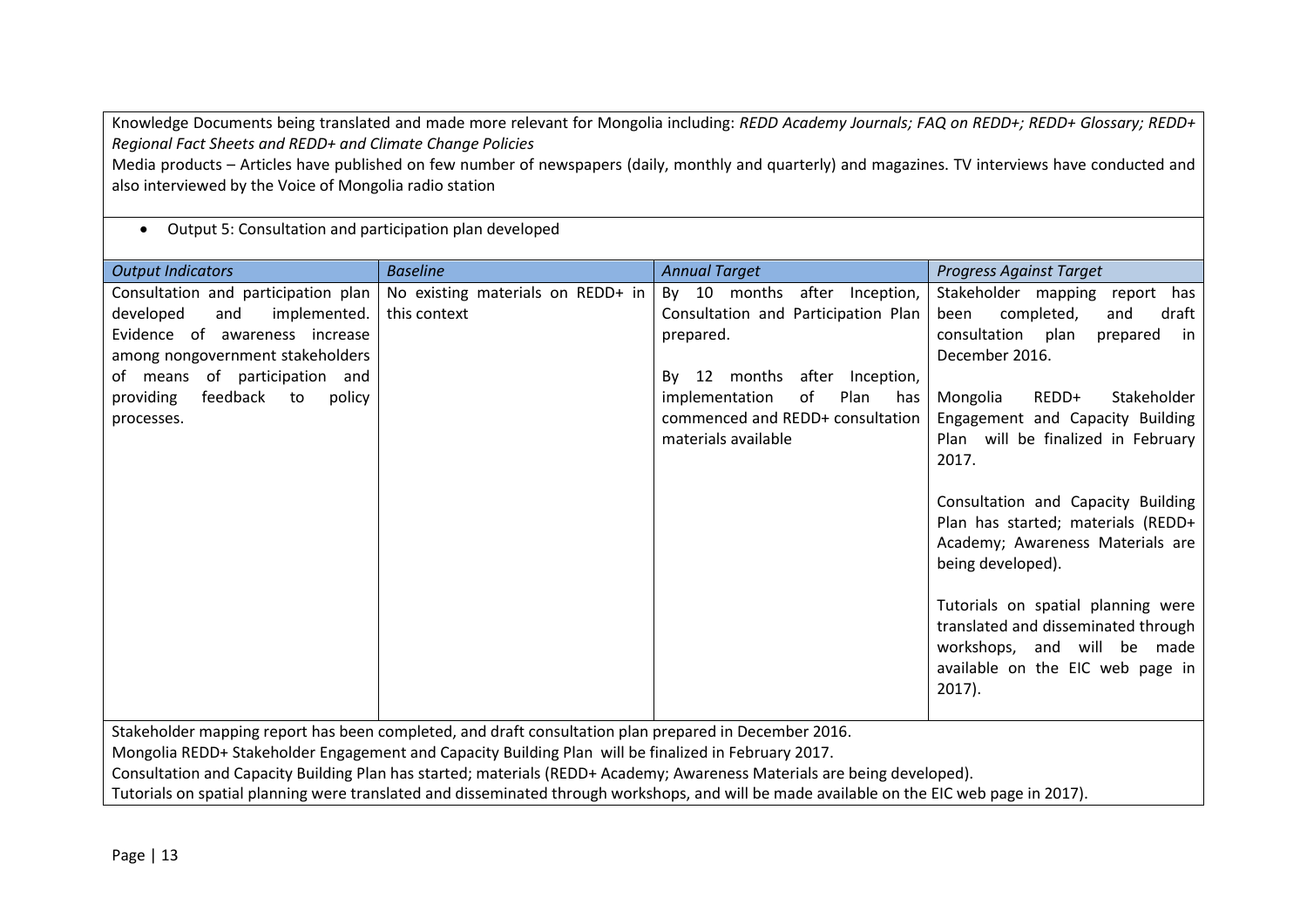|                                                                                                                                          |                         | Output 6: National FPIC guidelines (Stakeholder Engagement and Operational Guidelines) adapted to Mongolian context |                                                                                                                                                  |  |  |
|------------------------------------------------------------------------------------------------------------------------------------------|-------------------------|---------------------------------------------------------------------------------------------------------------------|--------------------------------------------------------------------------------------------------------------------------------------------------|--|--|
| <b>Output Indicators</b>                                                                                                                 | <b>Baseline</b>         | <b>Annual Target</b>                                                                                                | <b>Progress Against Target</b>                                                                                                                   |  |  |
| Stakeholder<br>Engagement<br>Operational Guidelines for REDD+<br>Implementation developed<br>and<br>considered for institutionalization. | No existing guidelines. | Stakeholder engagement guidelines<br>social inclusion assessment<br>and<br>initiated.                               | Social Inclusion assessment was<br>started in 2016. FPIC guidelines will<br>not be developed but stakeholder<br>engagement guidelines developed. |  |  |
| Drograce towards Output:                                                                                                                 |                         |                                                                                                                     |                                                                                                                                                  |  |  |

#### **Progress towards Output:**

Social Inclusion assessment was started in 2016. FPIC guidelines will not be developed but stakeholder engagement guidelines developed.

Based on experience from UNREDD Regional team learned from other countries the program advised to develop Stakeholder Engagement Operational Guidelines rather than FPIC guidelines, since FPIC may be inappropriate consultation mechanisms. The social inclusion study started in December 2016, and is expected to be completed by April 2017.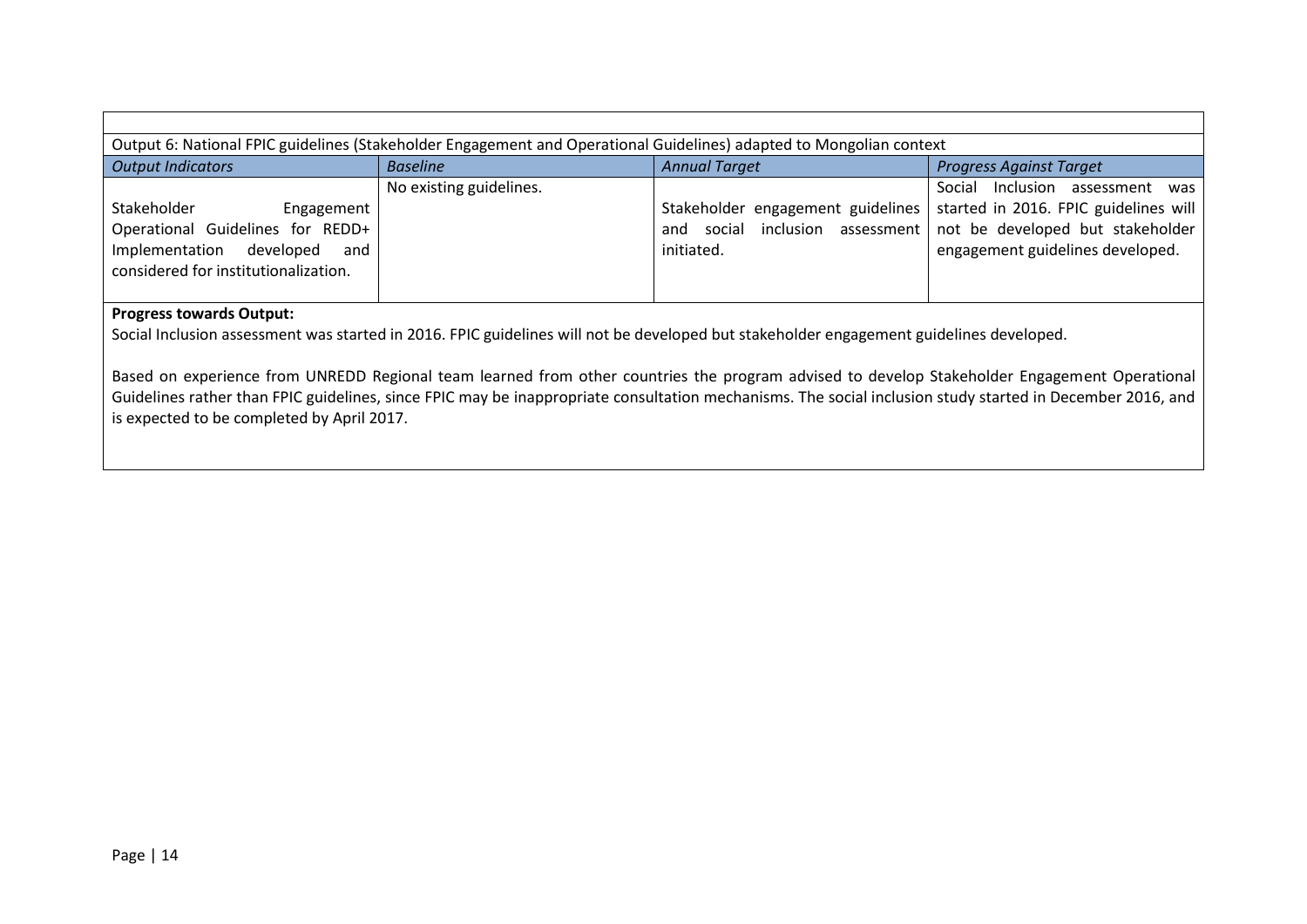| <b>OUTCOME 2: NATIONAL REDD+ STRATEGY PREPARED</b>                                                                                               |                                                                                                             |                                                                                                                                                         |                                         |  |
|--------------------------------------------------------------------------------------------------------------------------------------------------|-------------------------------------------------------------------------------------------------------------|---------------------------------------------------------------------------------------------------------------------------------------------------------|-----------------------------------------|--|
| $\Box$ Outcome Achieved;                                                                                                                         | $\boxtimes$ On track to achieving this outcome;                                                             | $\Box$ Expected minor delays                                                                                                                            | $\Box$ Expected significant delays      |  |
|                                                                                                                                                  |                                                                                                             | $\Box$ Corrective measures in place                                                                                                                     | $\Box$ Corrective measures in place     |  |
|                                                                                                                                                  |                                                                                                             | Progress towards Outcome: The steps in developing the National REDD+ Strategy have taken place as planned. It should be indicated that the focus of the |                                         |  |
|                                                                                                                                                  |                                                                                                             | strategy in Mongolia is likely to support the countries sustainable development targets and is likely to take a broader approach to forest management   |                                         |  |
|                                                                                                                                                  |                                                                                                             | involving building resilience towards reducing impacts on the forest sector and meeting sustainable development goals through supporting communities    |                                         |  |
|                                                                                                                                                  | maintaining ecosystem services and action for climate change rather than purely for results based payments. |                                                                                                                                                         |                                         |  |
|                                                                                                                                                  |                                                                                                             | Output 7: Barriers to REDD+ identified through: 1) analysis of drivers of deforestation and forest degradation; and 2) assessment of legal drivers of   |                                         |  |
|                                                                                                                                                  | deforestation and forest degradation; and policy alignment needs.                                           |                                                                                                                                                         |                                         |  |
| <b>Output Indicators</b>                                                                                                                         | <b>Baseline</b>                                                                                             | <b>Annual Target</b>                                                                                                                                    | <b>Progress Against Target</b>          |  |
| Challenges and opportunities in                                                                                                                  | Preliminary identification of drivers                                                                       | By 12 months, national study to                                                                                                                         | <b>Drivers</b><br>study was updated and |  |
| addressing land use and land cover                                                                                                               | and review of policy and legal                                                                              | identify<br>and<br>drivers<br>assess                                                                                                                    | finalized, translation and reviews are  |  |
| change identified.                                                                                                                               | framework by National<br>REDD+                                                                              | completed.                                                                                                                                              | ongoing, completed an Annex based       |  |
|                                                                                                                                                  | Roadmap Taskforce.                                                                                          |                                                                                                                                                         | on the Mongolian National Forest        |  |
| Associated<br>weaknesses                                                                                                                         | and                                                                                                         |                                                                                                                                                         | Inventory report.                       |  |
| strengths in the policy, legal                                                                                                                   | and                                                                                                         |                                                                                                                                                         |                                         |  |
| institutional<br>framework                                                                                                                       | and                                                                                                         |                                                                                                                                                         | Institutional<br>capacity<br>and        |  |
| capacities recognized.                                                                                                                           |                                                                                                             |                                                                                                                                                         | arrangement assessment for REDD+        |  |
|                                                                                                                                                  |                                                                                                             |                                                                                                                                                         | in Mongolia were conducted and          |  |
|                                                                                                                                                  |                                                                                                             |                                                                                                                                                         | translated.<br>Updated<br>with          |  |
|                                                                                                                                                  |                                                                                                             |                                                                                                                                                         | stakeholders mapping report.            |  |
| <b>Progress towards Output:</b>                                                                                                                  |                                                                                                             |                                                                                                                                                         |                                         |  |
|                                                                                                                                                  |                                                                                                             | Drivers study was updated and finalized, translation and reviews are ongoing, completed an Annex based on the Mongolian National Forest Inventory       |                                         |  |
| report.                                                                                                                                          |                                                                                                             |                                                                                                                                                         |                                         |  |
| Institutional capacity and arrangement assessment for REDD+ in Mongolia were conducted and translated. Updated with stakeholders mapping report. |                                                                                                             |                                                                                                                                                         |                                         |  |

An analysis of drivers of deforestation and forest degradation has been undertaken based on best available information. However, this is an activity that is iterative and additional information will be added in conjunction with spatial analysis of deforestation and degradation and social studies.

**Output 8: REDD+ policies and measures (PAMs) identified and prioritized through: 1) identification of PAMs to address barriers to REDD+; and 2) demonstration activities to test identified PAMs for REDD+**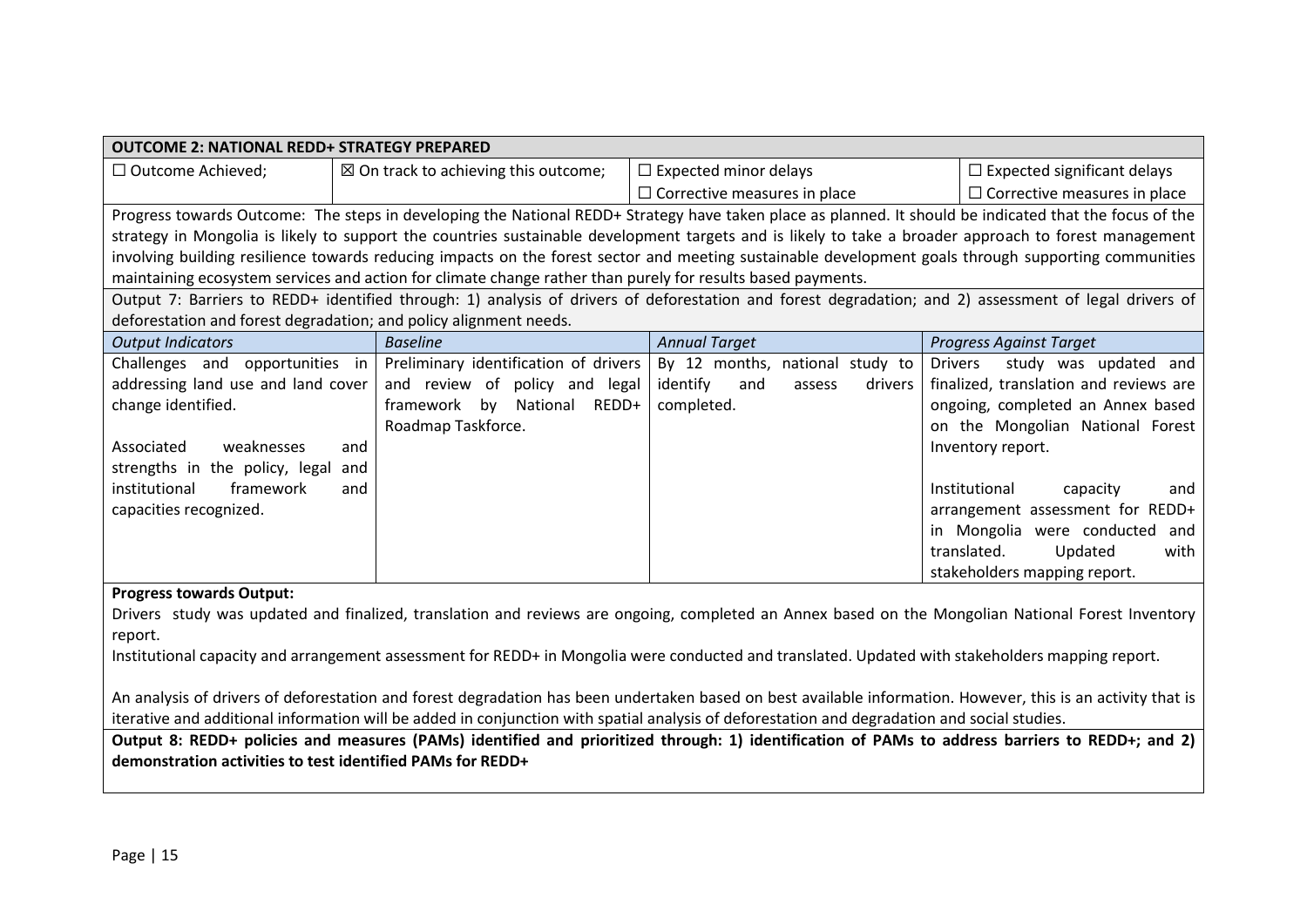| Identification of candidate PAM's<br>Consultant team hired and draft<br>report prepared, though this needs<br>Different<br>PAMs<br>initiated.<br>options<br>for<br>addressing drivers of deforestation<br>By 18 months after Inception, draft<br>additional contributions from MET<br>and forest degradation, stakeholder<br>list of PAMs prepared.<br>and PMU.<br>engagement, technical approaches<br>at national and subnational levels<br>Draft list of PAM's are made for the<br>identified.<br>forest sector. A more comprehensive<br>list including non-forest and other<br>PAM will be developed by Q2 2017.<br>Series of small consultation meetings<br>were held on pests, fire, illegal<br>logging, forest companies, livestock<br>and ecosystem based adaptation.<br><b>Progress towards Output:</b><br>Consultant team hired and draft report prepared, though this needs additional contributions from MET and PMU. Draft list of PAM's are made for the<br>forest sector. A more comprehensive list including non-forest and other PAM will be developed by Q2 2017. Series of small consultation meetings were<br>held on pests, fire, illegal logging, forest companies, livestock and ecosystem based adaptation. Reports are made and options for policies and measures for<br>forest sector are identified, these need elaborating more in Q1 with spatial, scale and non-forests related PAM's highlighted more effectively.<br>Output 9: National fund management and mechanism for distribution of positive incentives designed<br><b>Output Indicators</b><br><b>Baseline</b><br><b>Annual Target</b><br><b>Progress Against Target</b><br>No specific target for 2016.<br>No progress, initial discussions on<br>Transparent system for REDD+<br>of<br>UNDP has existing review<br>finances identified<br>TOR development has commenced.<br>environmental law framework.<br>Information available from other<br>projects on benefit sharing.<br><b>Progress towards Output:</b><br>Activity not started yet. No progress, initial discussions on TOR development has commenced.<br>Output 10: Capacity-building plans developed for key institutions for REDD+ Readiness | <b>Output Indicators</b> | <b>Baseline</b> | <b>Annual Target</b> | <b>Progress Against Target</b> |
|--------------------------------------------------------------------------------------------------------------------------------------------------------------------------------------------------------------------------------------------------------------------------------------------------------------------------------------------------------------------------------------------------------------------------------------------------------------------------------------------------------------------------------------------------------------------------------------------------------------------------------------------------------------------------------------------------------------------------------------------------------------------------------------------------------------------------------------------------------------------------------------------------------------------------------------------------------------------------------------------------------------------------------------------------------------------------------------------------------------------------------------------------------------------------------------------------------------------------------------------------------------------------------------------------------------------------------------------------------------------------------------------------------------------------------------------------------------------------------------------------------------------------------------------------------------------------------------------------------------------------------------------------------------------------------------------------------------------------------------------------------------------------------------------------------------------------------------------------------------------------------------------------------------------------------------------------------------------------------------------------------------------------------------------------------------------------------------------------------------------------------------------------------------------------------------------------|--------------------------|-----------------|----------------------|--------------------------------|
|                                                                                                                                                                                                                                                                                                                                                                                                                                                                                                                                                                                                                                                                                                                                                                                                                                                                                                                                                                                                                                                                                                                                                                                                                                                                                                                                                                                                                                                                                                                                                                                                                                                                                                                                                                                                                                                                                                                                                                                                                                                                                                                                                                                                  |                          |                 |                      |                                |
|                                                                                                                                                                                                                                                                                                                                                                                                                                                                                                                                                                                                                                                                                                                                                                                                                                                                                                                                                                                                                                                                                                                                                                                                                                                                                                                                                                                                                                                                                                                                                                                                                                                                                                                                                                                                                                                                                                                                                                                                                                                                                                                                                                                                  |                          |                 |                      |                                |
|                                                                                                                                                                                                                                                                                                                                                                                                                                                                                                                                                                                                                                                                                                                                                                                                                                                                                                                                                                                                                                                                                                                                                                                                                                                                                                                                                                                                                                                                                                                                                                                                                                                                                                                                                                                                                                                                                                                                                                                                                                                                                                                                                                                                  |                          |                 |                      |                                |
|                                                                                                                                                                                                                                                                                                                                                                                                                                                                                                                                                                                                                                                                                                                                                                                                                                                                                                                                                                                                                                                                                                                                                                                                                                                                                                                                                                                                                                                                                                                                                                                                                                                                                                                                                                                                                                                                                                                                                                                                                                                                                                                                                                                                  |                          |                 |                      |                                |
|                                                                                                                                                                                                                                                                                                                                                                                                                                                                                                                                                                                                                                                                                                                                                                                                                                                                                                                                                                                                                                                                                                                                                                                                                                                                                                                                                                                                                                                                                                                                                                                                                                                                                                                                                                                                                                                                                                                                                                                                                                                                                                                                                                                                  |                          |                 |                      |                                |
|                                                                                                                                                                                                                                                                                                                                                                                                                                                                                                                                                                                                                                                                                                                                                                                                                                                                                                                                                                                                                                                                                                                                                                                                                                                                                                                                                                                                                                                                                                                                                                                                                                                                                                                                                                                                                                                                                                                                                                                                                                                                                                                                                                                                  |                          |                 |                      |                                |
|                                                                                                                                                                                                                                                                                                                                                                                                                                                                                                                                                                                                                                                                                                                                                                                                                                                                                                                                                                                                                                                                                                                                                                                                                                                                                                                                                                                                                                                                                                                                                                                                                                                                                                                                                                                                                                                                                                                                                                                                                                                                                                                                                                                                  |                          |                 |                      |                                |
|                                                                                                                                                                                                                                                                                                                                                                                                                                                                                                                                                                                                                                                                                                                                                                                                                                                                                                                                                                                                                                                                                                                                                                                                                                                                                                                                                                                                                                                                                                                                                                                                                                                                                                                                                                                                                                                                                                                                                                                                                                                                                                                                                                                                  |                          |                 |                      |                                |
|                                                                                                                                                                                                                                                                                                                                                                                                                                                                                                                                                                                                                                                                                                                                                                                                                                                                                                                                                                                                                                                                                                                                                                                                                                                                                                                                                                                                                                                                                                                                                                                                                                                                                                                                                                                                                                                                                                                                                                                                                                                                                                                                                                                                  |                          |                 |                      |                                |
|                                                                                                                                                                                                                                                                                                                                                                                                                                                                                                                                                                                                                                                                                                                                                                                                                                                                                                                                                                                                                                                                                                                                                                                                                                                                                                                                                                                                                                                                                                                                                                                                                                                                                                                                                                                                                                                                                                                                                                                                                                                                                                                                                                                                  |                          |                 |                      |                                |
|                                                                                                                                                                                                                                                                                                                                                                                                                                                                                                                                                                                                                                                                                                                                                                                                                                                                                                                                                                                                                                                                                                                                                                                                                                                                                                                                                                                                                                                                                                                                                                                                                                                                                                                                                                                                                                                                                                                                                                                                                                                                                                                                                                                                  |                          |                 |                      |                                |
|                                                                                                                                                                                                                                                                                                                                                                                                                                                                                                                                                                                                                                                                                                                                                                                                                                                                                                                                                                                                                                                                                                                                                                                                                                                                                                                                                                                                                                                                                                                                                                                                                                                                                                                                                                                                                                                                                                                                                                                                                                                                                                                                                                                                  |                          |                 |                      |                                |
|                                                                                                                                                                                                                                                                                                                                                                                                                                                                                                                                                                                                                                                                                                                                                                                                                                                                                                                                                                                                                                                                                                                                                                                                                                                                                                                                                                                                                                                                                                                                                                                                                                                                                                                                                                                                                                                                                                                                                                                                                                                                                                                                                                                                  |                          |                 |                      |                                |
|                                                                                                                                                                                                                                                                                                                                                                                                                                                                                                                                                                                                                                                                                                                                                                                                                                                                                                                                                                                                                                                                                                                                                                                                                                                                                                                                                                                                                                                                                                                                                                                                                                                                                                                                                                                                                                                                                                                                                                                                                                                                                                                                                                                                  |                          |                 |                      |                                |
|                                                                                                                                                                                                                                                                                                                                                                                                                                                                                                                                                                                                                                                                                                                                                                                                                                                                                                                                                                                                                                                                                                                                                                                                                                                                                                                                                                                                                                                                                                                                                                                                                                                                                                                                                                                                                                                                                                                                                                                                                                                                                                                                                                                                  |                          |                 |                      |                                |
|                                                                                                                                                                                                                                                                                                                                                                                                                                                                                                                                                                                                                                                                                                                                                                                                                                                                                                                                                                                                                                                                                                                                                                                                                                                                                                                                                                                                                                                                                                                                                                                                                                                                                                                                                                                                                                                                                                                                                                                                                                                                                                                                                                                                  |                          |                 |                      |                                |
|                                                                                                                                                                                                                                                                                                                                                                                                                                                                                                                                                                                                                                                                                                                                                                                                                                                                                                                                                                                                                                                                                                                                                                                                                                                                                                                                                                                                                                                                                                                                                                                                                                                                                                                                                                                                                                                                                                                                                                                                                                                                                                                                                                                                  |                          |                 |                      |                                |
|                                                                                                                                                                                                                                                                                                                                                                                                                                                                                                                                                                                                                                                                                                                                                                                                                                                                                                                                                                                                                                                                                                                                                                                                                                                                                                                                                                                                                                                                                                                                                                                                                                                                                                                                                                                                                                                                                                                                                                                                                                                                                                                                                                                                  |                          |                 |                      |                                |
|                                                                                                                                                                                                                                                                                                                                                                                                                                                                                                                                                                                                                                                                                                                                                                                                                                                                                                                                                                                                                                                                                                                                                                                                                                                                                                                                                                                                                                                                                                                                                                                                                                                                                                                                                                                                                                                                                                                                                                                                                                                                                                                                                                                                  |                          |                 |                      |                                |
|                                                                                                                                                                                                                                                                                                                                                                                                                                                                                                                                                                                                                                                                                                                                                                                                                                                                                                                                                                                                                                                                                                                                                                                                                                                                                                                                                                                                                                                                                                                                                                                                                                                                                                                                                                                                                                                                                                                                                                                                                                                                                                                                                                                                  |                          |                 |                      |                                |
|                                                                                                                                                                                                                                                                                                                                                                                                                                                                                                                                                                                                                                                                                                                                                                                                                                                                                                                                                                                                                                                                                                                                                                                                                                                                                                                                                                                                                                                                                                                                                                                                                                                                                                                                                                                                                                                                                                                                                                                                                                                                                                                                                                                                  |                          |                 |                      |                                |
|                                                                                                                                                                                                                                                                                                                                                                                                                                                                                                                                                                                                                                                                                                                                                                                                                                                                                                                                                                                                                                                                                                                                                                                                                                                                                                                                                                                                                                                                                                                                                                                                                                                                                                                                                                                                                                                                                                                                                                                                                                                                                                                                                                                                  |                          |                 |                      |                                |
|                                                                                                                                                                                                                                                                                                                                                                                                                                                                                                                                                                                                                                                                                                                                                                                                                                                                                                                                                                                                                                                                                                                                                                                                                                                                                                                                                                                                                                                                                                                                                                                                                                                                                                                                                                                                                                                                                                                                                                                                                                                                                                                                                                                                  |                          |                 |                      |                                |
|                                                                                                                                                                                                                                                                                                                                                                                                                                                                                                                                                                                                                                                                                                                                                                                                                                                                                                                                                                                                                                                                                                                                                                                                                                                                                                                                                                                                                                                                                                                                                                                                                                                                                                                                                                                                                                                                                                                                                                                                                                                                                                                                                                                                  |                          |                 |                      |                                |
|                                                                                                                                                                                                                                                                                                                                                                                                                                                                                                                                                                                                                                                                                                                                                                                                                                                                                                                                                                                                                                                                                                                                                                                                                                                                                                                                                                                                                                                                                                                                                                                                                                                                                                                                                                                                                                                                                                                                                                                                                                                                                                                                                                                                  |                          |                 |                      |                                |
|                                                                                                                                                                                                                                                                                                                                                                                                                                                                                                                                                                                                                                                                                                                                                                                                                                                                                                                                                                                                                                                                                                                                                                                                                                                                                                                                                                                                                                                                                                                                                                                                                                                                                                                                                                                                                                                                                                                                                                                                                                                                                                                                                                                                  |                          |                 |                      |                                |
|                                                                                                                                                                                                                                                                                                                                                                                                                                                                                                                                                                                                                                                                                                                                                                                                                                                                                                                                                                                                                                                                                                                                                                                                                                                                                                                                                                                                                                                                                                                                                                                                                                                                                                                                                                                                                                                                                                                                                                                                                                                                                                                                                                                                  |                          |                 |                      |                                |
|                                                                                                                                                                                                                                                                                                                                                                                                                                                                                                                                                                                                                                                                                                                                                                                                                                                                                                                                                                                                                                                                                                                                                                                                                                                                                                                                                                                                                                                                                                                                                                                                                                                                                                                                                                                                                                                                                                                                                                                                                                                                                                                                                                                                  |                          |                 |                      |                                |
|                                                                                                                                                                                                                                                                                                                                                                                                                                                                                                                                                                                                                                                                                                                                                                                                                                                                                                                                                                                                                                                                                                                                                                                                                                                                                                                                                                                                                                                                                                                                                                                                                                                                                                                                                                                                                                                                                                                                                                                                                                                                                                                                                                                                  |                          |                 |                      |                                |
|                                                                                                                                                                                                                                                                                                                                                                                                                                                                                                                                                                                                                                                                                                                                                                                                                                                                                                                                                                                                                                                                                                                                                                                                                                                                                                                                                                                                                                                                                                                                                                                                                                                                                                                                                                                                                                                                                                                                                                                                                                                                                                                                                                                                  |                          |                 |                      |                                |
| <b>Baseline</b><br><b>Output Indicators</b><br><b>Annual Target</b><br><b>Progress Against Target</b>                                                                                                                                                                                                                                                                                                                                                                                                                                                                                                                                                                                                                                                                                                                                                                                                                                                                                                                                                                                                                                                                                                                                                                                                                                                                                                                                                                                                                                                                                                                                                                                                                                                                                                                                                                                                                                                                                                                                                                                                                                                                                            |                          |                 |                      |                                |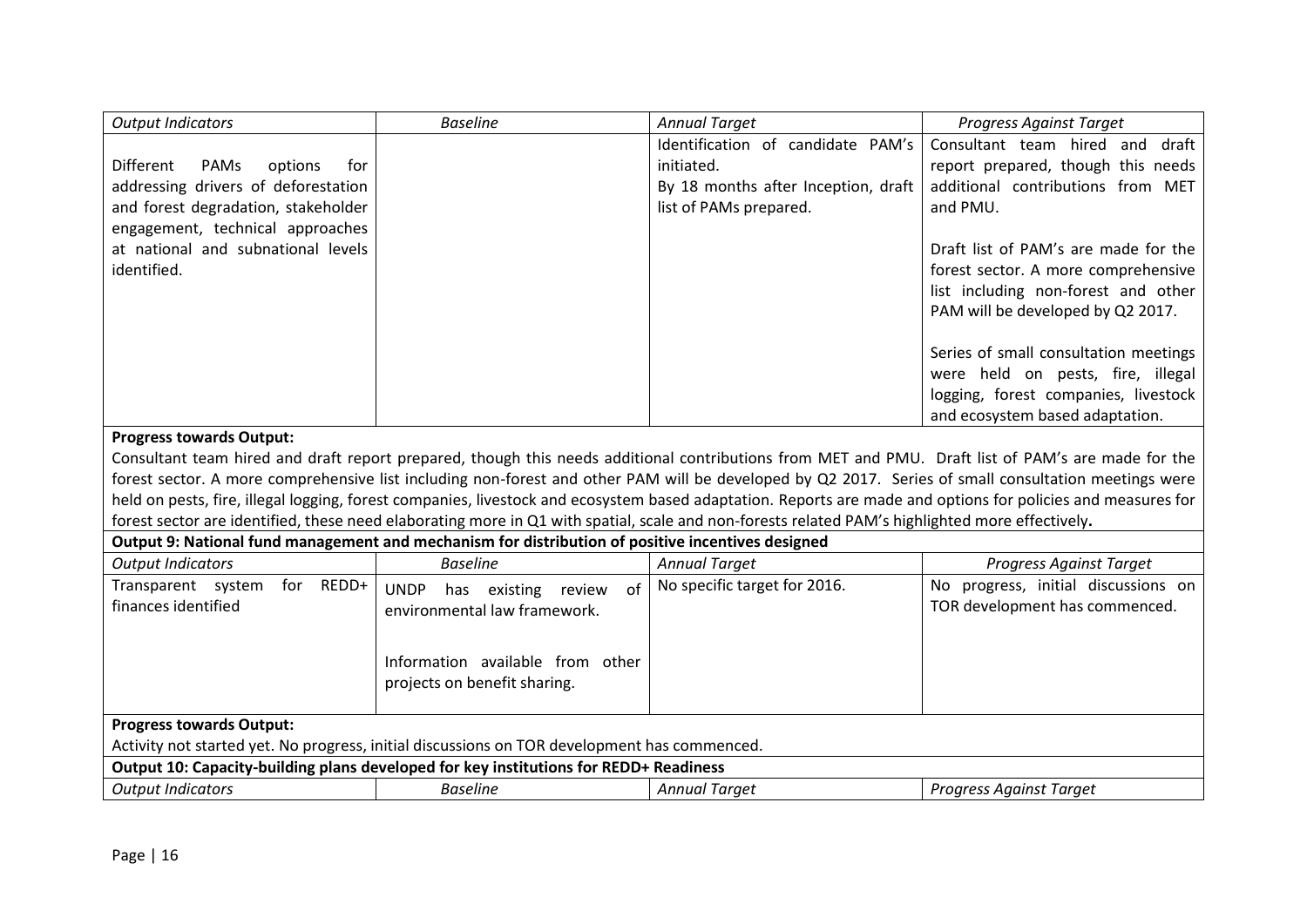| Institutional<br>competencies<br>and<br>required for<br>receiving<br>capacities<br>results-based payments identified<br>and used to assess capacity needs<br>capacity<br>which<br>concrete<br>tor<br>development plans designed and<br>implemented (# of plans). | No comprehensive plan.<br>Capacity development action plan<br>for mainstreaming<br>financing for<br>sustainable forest management into<br>sectoral budgets | Capacity<br>Inception,<br>a<br>Assessment completed. | By 10 months after Inception, a Competency framework has been<br>Competency Framework is designed designed but not yet adopted, it<br>and adopted. By 12 months after   needs translation and internal review.<br>Needs   Capacity needs assessment and plan<br>been developed but needs<br>has<br>translation and internal review. The<br>needs assessment is only based on<br>needs of REDD+ readiness phase.<br>Capacity building has commenced. |
|------------------------------------------------------------------------------------------------------------------------------------------------------------------------------------------------------------------------------------------------------------------|------------------------------------------------------------------------------------------------------------------------------------------------------------|------------------------------------------------------|-----------------------------------------------------------------------------------------------------------------------------------------------------------------------------------------------------------------------------------------------------------------------------------------------------------------------------------------------------------------------------------------------------------------------------------------------------|
|------------------------------------------------------------------------------------------------------------------------------------------------------------------------------------------------------------------------------------------------------------------|------------------------------------------------------------------------------------------------------------------------------------------------------------|------------------------------------------------------|-----------------------------------------------------------------------------------------------------------------------------------------------------------------------------------------------------------------------------------------------------------------------------------------------------------------------------------------------------------------------------------------------------------------------------------------------------|

## *Progress towards targets:*

Competency framework has been designed but not yet adopted, it needs translation and internal review. Capacity needs assessment and plan has been developed but needs translation and internal review. The needs assessment is only based on needs of REDD+ readiness phase. Capacity building has commenced. Documentation has been completed, but needs further inputs from agencies and partners.

Output 11: Gender analysis undertaken to make all outputs under the National Programme gender sensitive

| <b>Output Indicators</b>                                                                                                                                       | <b>Baseline</b>  | <b>Annual Target</b>                                                                                         | Progress Against Target                                                                                                             |  |  |
|----------------------------------------------------------------------------------------------------------------------------------------------------------------|------------------|--------------------------------------------------------------------------------------------------------------|-------------------------------------------------------------------------------------------------------------------------------------|--|--|
| Concrete strategies and guidelines<br>available to systemically address<br>gender considerations and inclusion<br>of women in REDD+ processes.                 | No analysis done | Social inclusion and gender analysis<br>initiated. ender analysis conducted<br>by 18 months after Inception. | National Consultant on Analysis of<br>Social Inclusion Dynamics for REDD+<br>in Mongolia is recruited, and analysis<br>has started. |  |  |
| <b>Progress towards targets:</b><br>National Consultant on Analysis of Social Inclusion Dynamics for REDD+ in Mongolia is recruited, and analysis has started. |                  |                                                                                                              |                                                                                                                                     |  |  |
| Output 12: REDD+ social and environmental safeguard policy framework developed                                                                                 |                  |                                                                                                              |                                                                                                                                     |  |  |
| <b>Output Indicators</b>                                                                                                                                       | <b>Baseline</b>  | <b>Annual Target</b>                                                                                         | Progress Against Target                                                                                                             |  |  |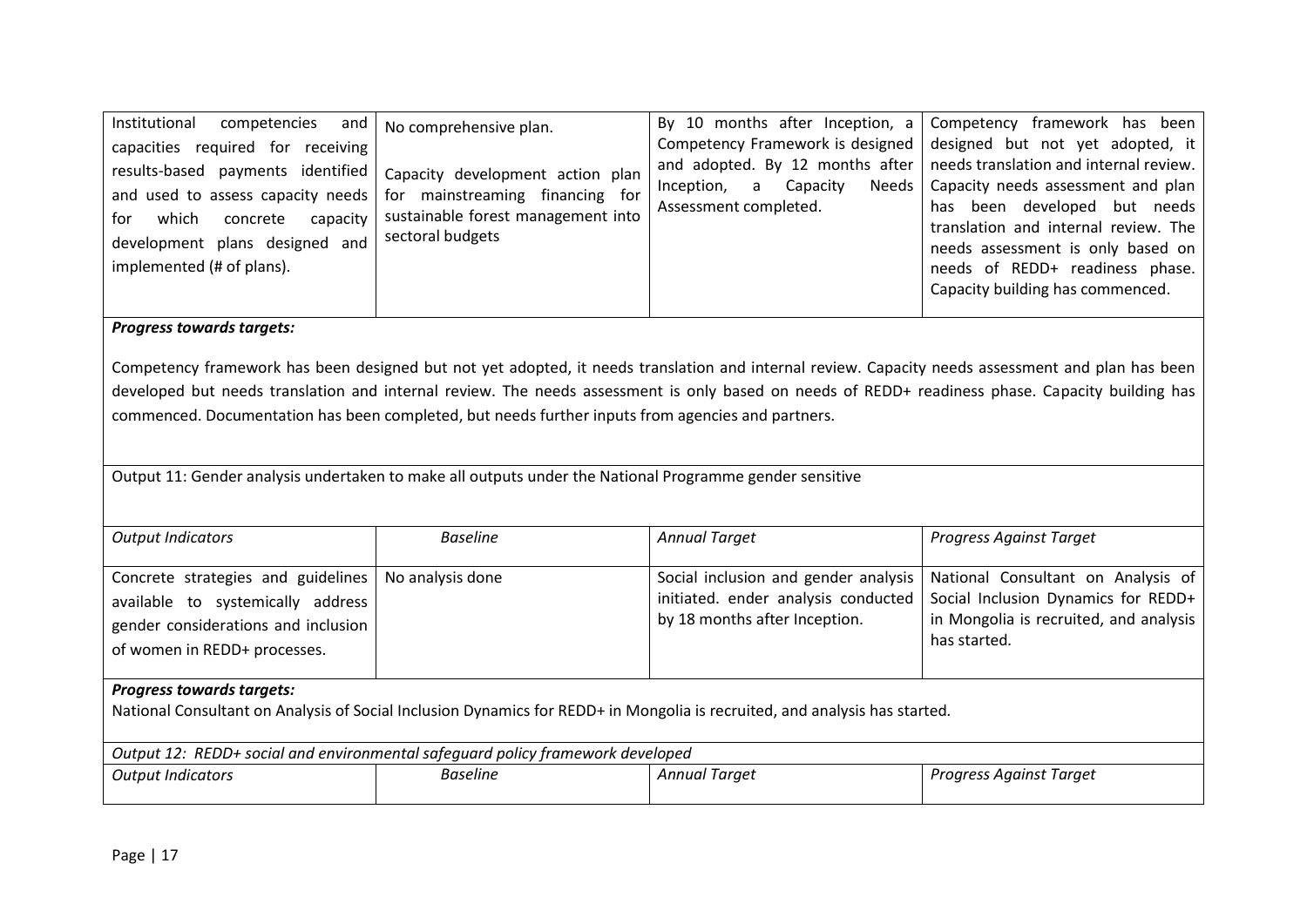| REDD+ Social and Environmental<br>Safeguard<br>Policy<br>Framework<br>prepared and officially approved. | No material available.                                                                                               | Safeguard framework development<br>initiated. | The development of a Mongolian<br>approach to the REDD+ safeguards<br>has begun, with a draft goals/scope<br>for the approach determined; first<br>draft of the initial section of the<br>safeguards document expected in Q1<br>2017. |
|---------------------------------------------------------------------------------------------------------|----------------------------------------------------------------------------------------------------------------------|-----------------------------------------------|---------------------------------------------------------------------------------------------------------------------------------------------------------------------------------------------------------------------------------------|
| <b>Progress towards targets:</b>                                                                        |                                                                                                                      |                                               |                                                                                                                                                                                                                                       |
|                                                                                                         |                                                                                                                      |                                               | The development of a Mongolian approach to the REDD+ safeguards has begun, with a draft goals/scope for the approach determined; first draft of the                                                                                   |
| initial section of the safeguards document expected in Q1 2017.                                         |                                                                                                                      |                                               |                                                                                                                                                                                                                                       |
|                                                                                                         | Output 13: National REDD+ Strategy prepared through the collation of technical outputs from Outcomes 1-4             |                                               |                                                                                                                                                                                                                                       |
| <b>Output Indicators</b>                                                                                | <b>Baseline</b>                                                                                                      | <b>Annual Target</b>                          | <b>Progress Against Target</b>                                                                                                                                                                                                        |
| Comprehensive<br>National<br>REDD+                                                                      | No current strategy, there is the                                                                                    | No specific target for 2016.                  | Process has started with relevant                                                                                                                                                                                                     |
| Strategy in place to implement                                                                          | Roadmap                                                                                                              |                                               | studies, NFMS and FRL initial work<br>etc.                                                                                                                                                                                            |
| results based actions.                                                                                  |                                                                                                                      |                                               |                                                                                                                                                                                                                                       |
| <b>Progress towards targets:</b>                                                                        |                                                                                                                      |                                               |                                                                                                                                                                                                                                       |
|                                                                                                         | The steps needed for the development of the strategy have started but it is not expected to be compelted till later. |                                               |                                                                                                                                                                                                                                       |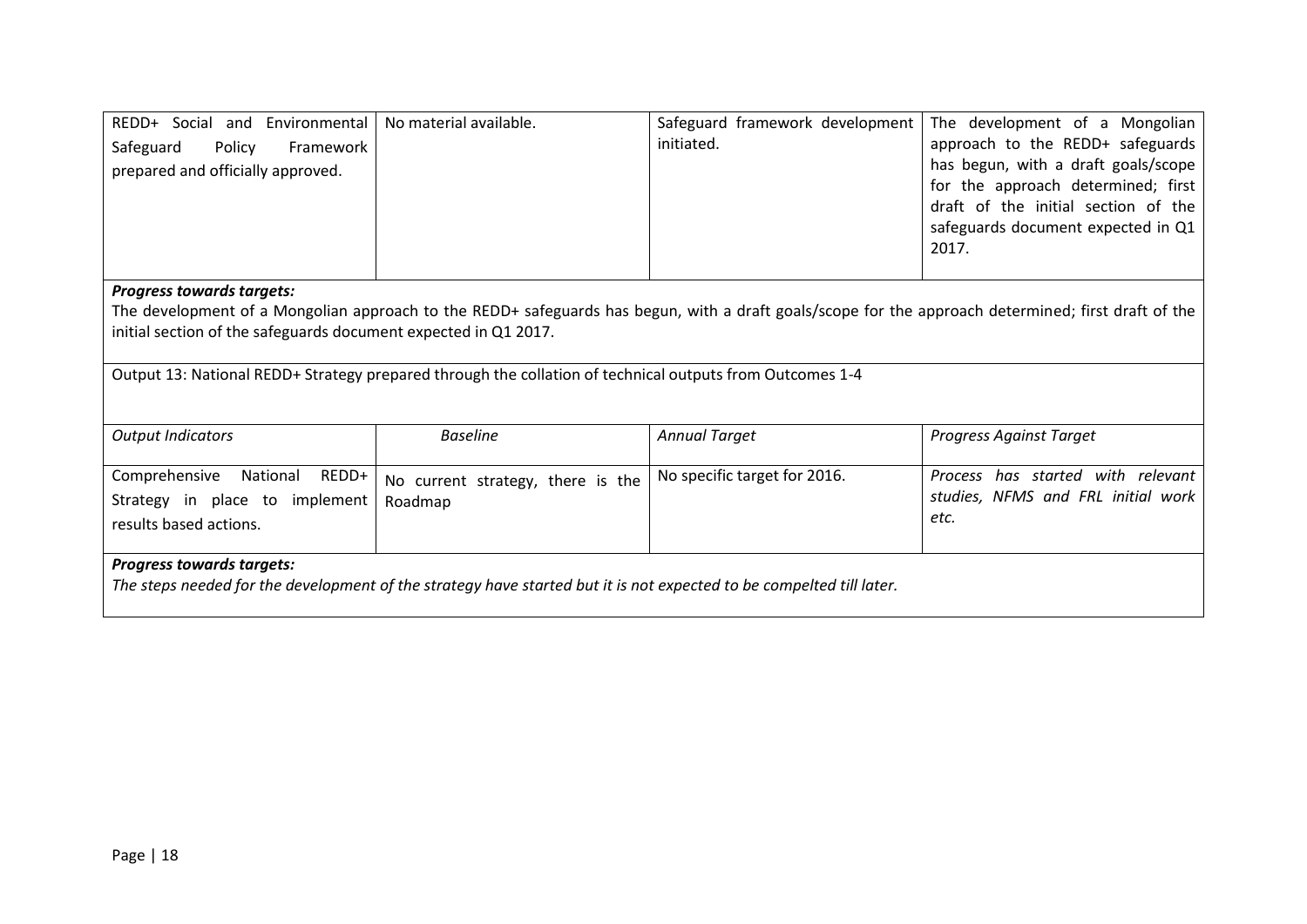| Outcome 3: FOREST REFERENCE LEVELS DEVELOPED |                                                                                                                                                       |                                     |                                     |  |
|----------------------------------------------|-------------------------------------------------------------------------------------------------------------------------------------------------------|-------------------------------------|-------------------------------------|--|
| $\Box$ Outcome Achieved;                     | $\boxtimes$ On track to achieving this outcome;                                                                                                       | $\Box$ Expected minor delays        | $\Box$ Expected significant delays  |  |
|                                              |                                                                                                                                                       | $\Box$ Corrective measures in place | $\Box$ Corrective measures in place |  |
| <b>Progress towards Outcome:</b>             |                                                                                                                                                       |                                     |                                     |  |
|                                              | Progress towards the FRL Outcome has been achieved and an action plan developed to deliver the outcome, initial data collection and baseline data has |                                     |                                     |  |

been analyzed to develop a draft reference level.

| Output 14: Capacity built for the development of FRLs                                                                                                                                              |                                                                                                                                         |                                                        |                                                                                                                                                                                                                                                                                   |  |
|----------------------------------------------------------------------------------------------------------------------------------------------------------------------------------------------------|-----------------------------------------------------------------------------------------------------------------------------------------|--------------------------------------------------------|-----------------------------------------------------------------------------------------------------------------------------------------------------------------------------------------------------------------------------------------------------------------------------------|--|
| <b>Output Indicators</b>                                                                                                                                                                           | <b>Baseline</b>                                                                                                                         | <b>Annual Target</b>                                   | <b>Progress Against Target</b>                                                                                                                                                                                                                                                    |  |
| Number of<br>individuals<br>with<br>developing<br>capacities<br>for<br>FREL/FRLs.<br>Action Plan<br>developed<br>and<br>adopted<br>National agreements on forest<br>definition, scope<br>and scale | Almost no capacity in Mongolia<br>specific to preparing FREL/FRL<br>No Action Plan on FREL/FRL<br>development<br>No national agreements | By 12 months after Inception,<br>Action Plan developed | Two workshops undertaken for<br>FRL capacity building involving<br>25-35 persons from a variety of<br>Including one<br>organizations.<br>three-day workshop conducted<br>by two international experts on<br>FRL construction. And a three-day<br>workshop to discuss results from |  |
| reached                                                                                                                                                                                            |                                                                                                                                         |                                                        | The FRL technical working group<br>has discussed all the key FRL<br>including<br>decisions<br>forest<br>definition, scope and scale and<br>has reached consensus. There is<br>still a need for review by the<br>policy TWG and the Scientific                                     |  |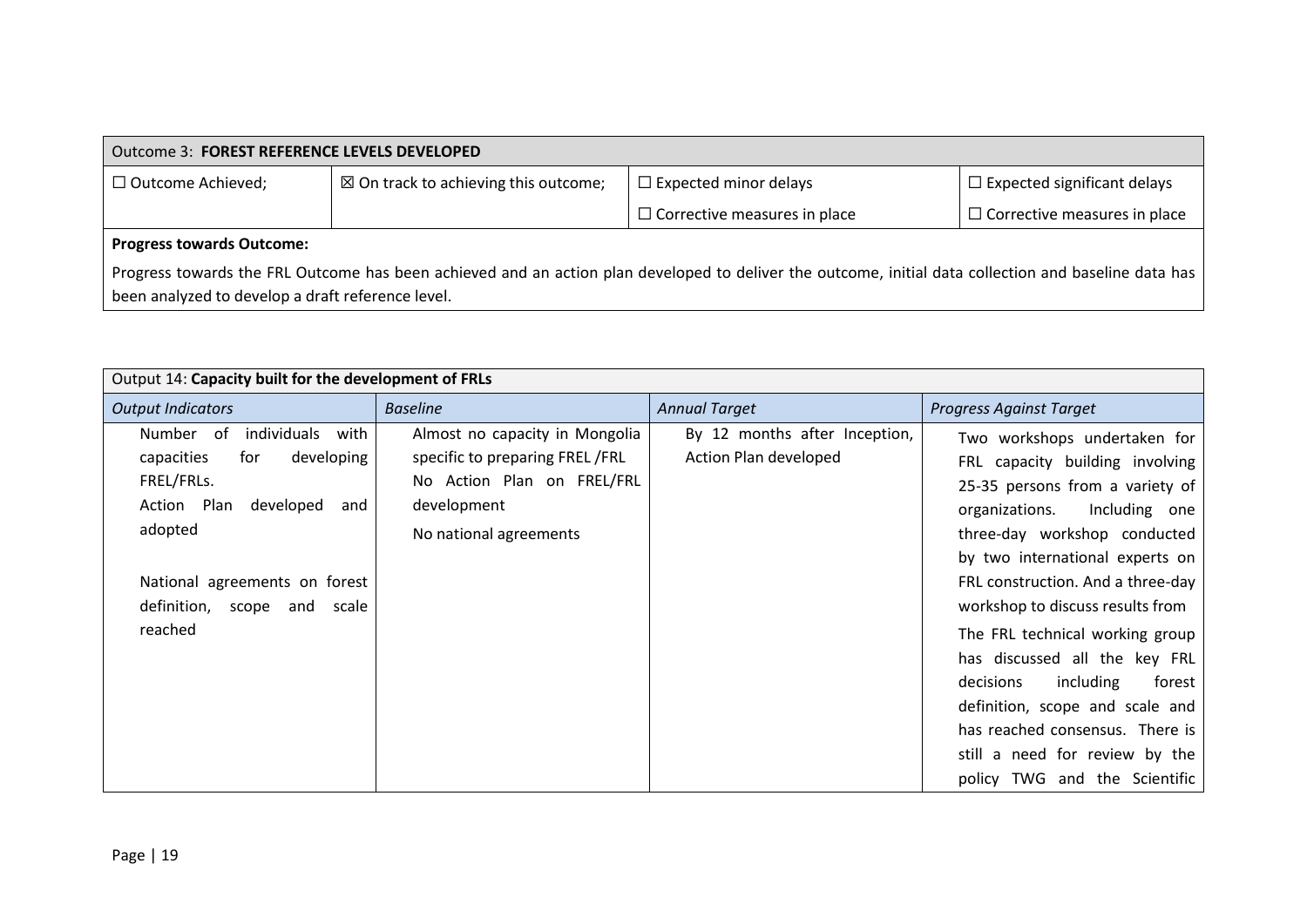|  | Fechnical<br>Committee to get<br>tull<br>$\cdot$ |
|--|--------------------------------------------------|
|  | endorsement.                                     |

Progress towards Output:

Substantial progress towards Output has been achieved. Capacity of stakeholders is strengthened by two workshops on FRL developments and meetings of the MRV technical working group. Existing capacity in greenhouse gas reporting is evident at national level and this has been strengthened. Two workshops undertaken for FRL capacity building involving 25-35 persons from a variety of organizations. Including one three-day workshop conducted by two international experts on FRL construction. And a three-day workshop to discuss results from the FRL technical working group has discussed all the key FRL decisions including forest definition, scope and scale and has reached consensus. There is still a need for review by the policy TWG and the Scientific Technical Committee to get full endorsement.

| Output 15: FRLs methodologies developed and tested                                                                                                                                                                                                            |                                                                                                                    |                                                                                                                          |                                                                                                                                                                                                                                                                                                                                                                                                                                                                          |  |  |
|---------------------------------------------------------------------------------------------------------------------------------------------------------------------------------------------------------------------------------------------------------------|--------------------------------------------------------------------------------------------------------------------|--------------------------------------------------------------------------------------------------------------------------|--------------------------------------------------------------------------------------------------------------------------------------------------------------------------------------------------------------------------------------------------------------------------------------------------------------------------------------------------------------------------------------------------------------------------------------------------------------------------|--|--|
| <b>Output Indicators</b>                                                                                                                                                                                                                                      | <b>Baseline</b>                                                                                                    | <b>Annual Target</b>                                                                                                     | <b>Progress Against Target</b>                                                                                                                                                                                                                                                                                                                                                                                                                                           |  |  |
| Complete<br>of<br>historical<br>set<br>activity<br>data<br>emission<br>and<br>factors compiled.<br>Decision on adjustment for<br>national circumstances made<br>Process for iterative FREL/FRL<br>development established and<br>FREL/FRL submitted to UNFCCC | initial<br>work has been<br>Some<br>done, but it is not verified and<br>not complete.<br>No decision<br>No process | Initial steps in development of<br>the data collection and mapping<br>requirements for the program<br>initiated by 2016. | Collect Earth land use assessment<br>for the whole of Mongolia has<br>been undertaken through support<br>UN-REDD<br>from<br>and<br>a<br>comprehensive dataset for land<br>use change for the period 1990-<br>2014, which will be expanded<br>with additional data collection in<br>2017<br>UN-REDD has also supported a<br>change<br>mapping<br>and<br>torest<br>mapping project covering the<br>2001-2014<br>which<br>will<br>period<br>provide supporting evidence for |  |  |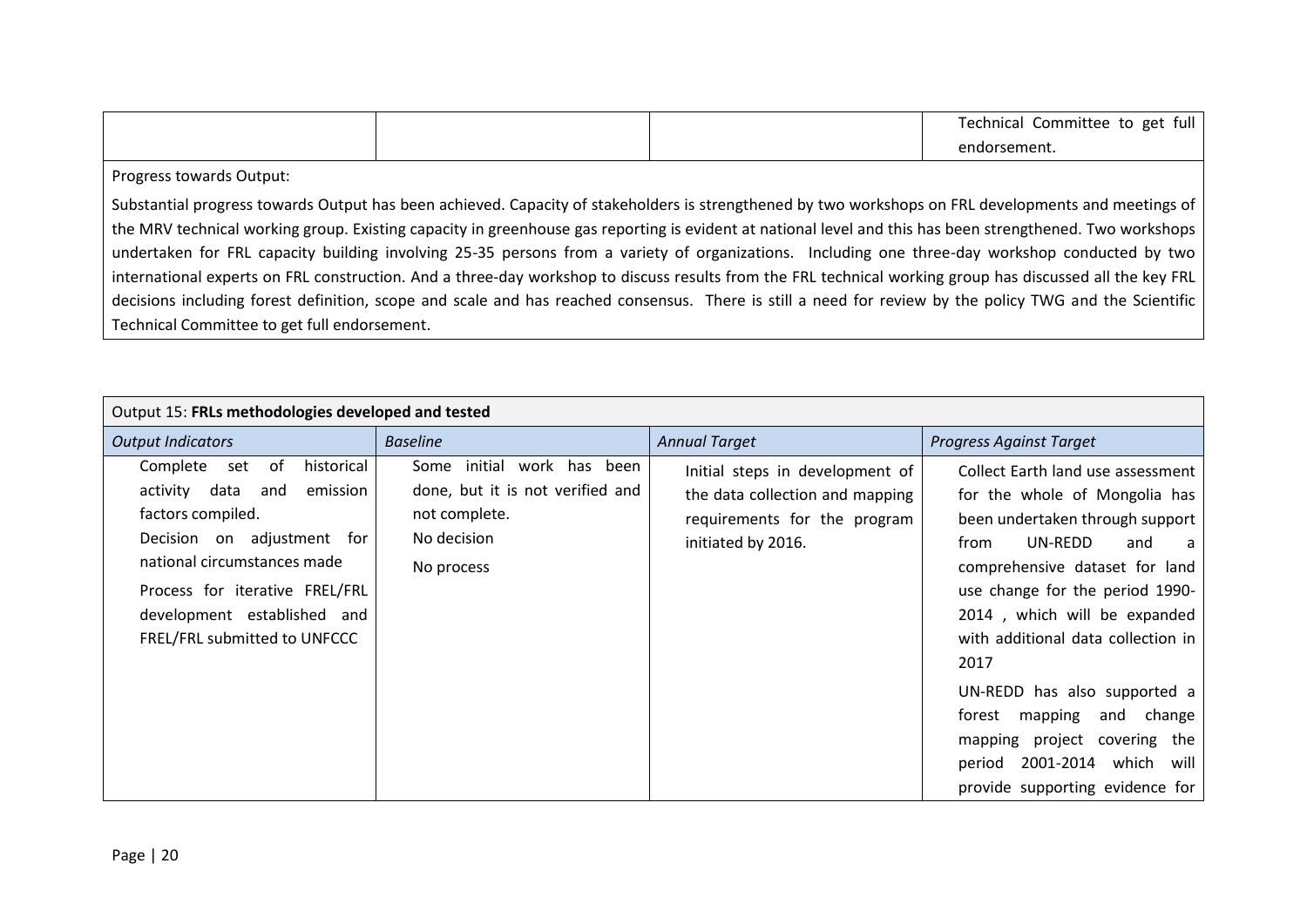| Output 15: FRLs methodologies developed and tested |                 |                      |                                                                                                                                |  |
|----------------------------------------------------|-----------------|----------------------|--------------------------------------------------------------------------------------------------------------------------------|--|
| <b>Output Indicators</b>                           | <b>Baseline</b> | <b>Annual Target</b> | <b>Progress Against Target</b>                                                                                                 |  |
|                                                    |                 |                      | change to support the grid<br>sample based method of Collect<br>Earth.                                                         |  |
|                                                    |                 |                      | TORs have been drafted for<br>additional data collection and a<br>study on national circumstances<br>to be undertaken in 2017. |  |

Progress towards Output:

Substantial progress towards the FRL output has been made with a clear plan for FRL construction and submission developed. Collect Earth land use assessment for the whole of Mongolia has been undertaken through support from UN-REDD and a comprehensive dataset for land use change for the period 1990-2014 , which will be expanded with additional data collection in 2017 UN-REDD has also supported a forest mapping and change mapping project covering the period 2001-2014 which will provide supporting evidence for change to support the grid sample based method of Collect Earth. TORs have been drafted for additional data collection and a study on national circumstances to be undertaken in 2017.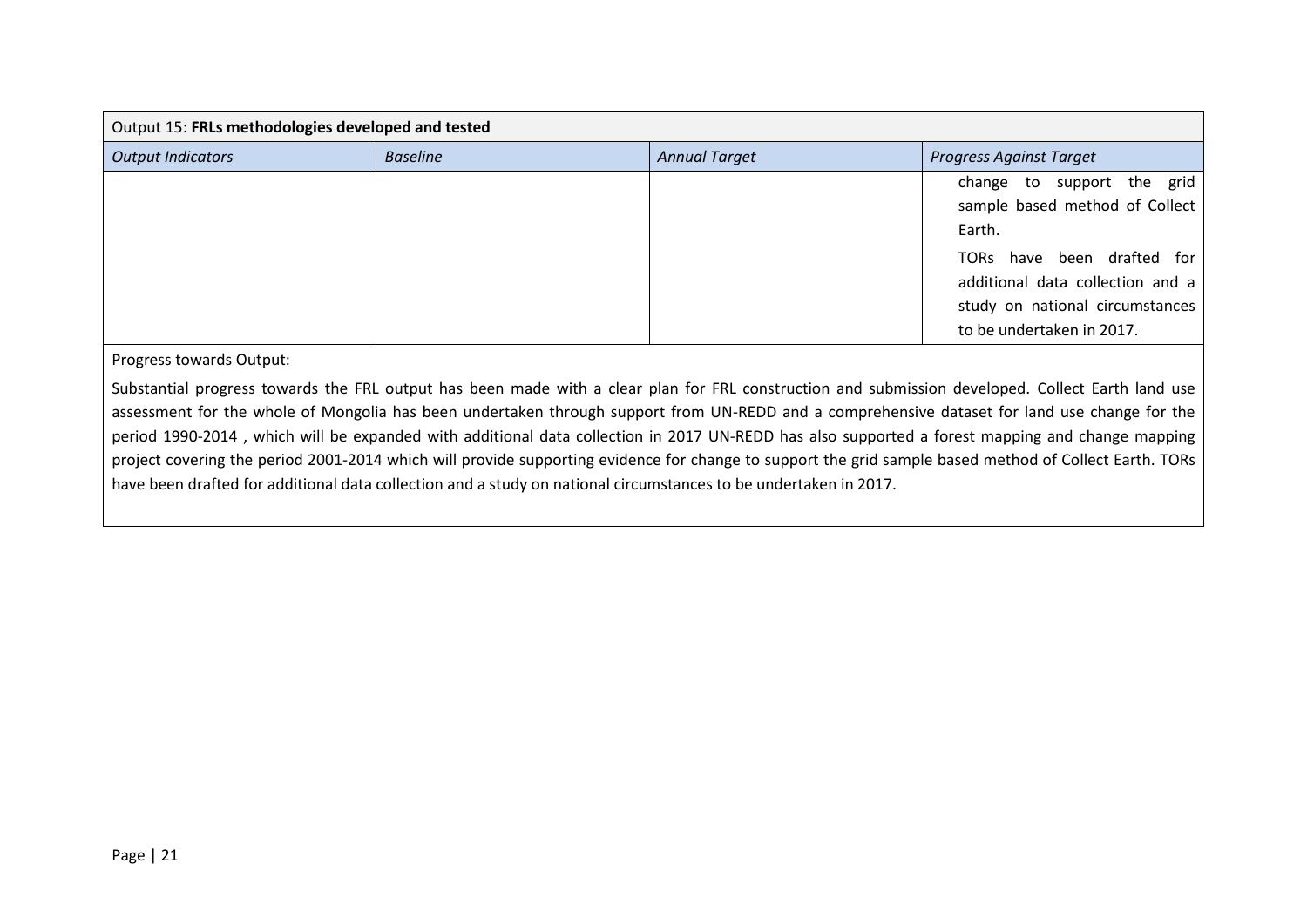| Outcome 4: NATIONAL FOREST MONITORING SYSTEM AND SAFEGUARDS INFORMATION SYSTEM DEVELOPED                                                       |                                                                                                                                                  |                                     |                                     |  |
|------------------------------------------------------------------------------------------------------------------------------------------------|--------------------------------------------------------------------------------------------------------------------------------------------------|-------------------------------------|-------------------------------------|--|
| □ Outcome Achieved;                                                                                                                            | $\boxtimes$ On track to achieving this outcome;                                                                                                  | $\Box$ Expected minor delays        | $\Box$ Expected significant delays  |  |
|                                                                                                                                                |                                                                                                                                                  | $\Box$ Corrective measures in place | $\Box$ Corrective measures in place |  |
|                                                                                                                                                | Progress towards Outcome: Many of the components of the NFMS are already on place, including the national GHG Inventory, and an NFI covering the |                                     |                                     |  |
| boreal forests. Satellite monitoring is being used for FLR development and the same method used for MRV. It has been decided to push the final |                                                                                                                                                  |                                     |                                     |  |
| integration activities associated with the NFMS to the second half of the programme.                                                           |                                                                                                                                                  |                                     |                                     |  |

There has been no progress on the SIS; a scoping assessment has been undertaken and work will commence in Q1 2017.

| Output 16: NFMS and Forest Information System (FIS) development process managed                          |                                                                                          |                                      |                                                                                                                                                           |  |
|----------------------------------------------------------------------------------------------------------|------------------------------------------------------------------------------------------|--------------------------------------|-----------------------------------------------------------------------------------------------------------------------------------------------------------|--|
| <b>Output Indicators</b>                                                                                 | <b>Baseline</b>                                                                          | <b>Annual Target</b>                 | <b>Progress Against Target</b>                                                                                                                            |  |
| NFMS Action Plan % of activities<br>implemented                                                          | NFMS Action Plan exists: (30%)* of<br>activities implemented through GIZ<br>No revisions | NFMS steps initiated by end of 2016. | A web based GIS platform already<br>exists developed by Environment<br>Information centre (EIC), discussion                                               |  |
| Number of NFMS Action Plan annual<br>revisions conducted                                                 | No FIS database                                                                          |                                      | have started to expend the existing<br>platform with a NFMS database, a<br>training to support fire and pest                                              |  |
| <b>FIS</b><br>database<br>Central<br>operationalized.                                                    |                                                                                          |                                      | databases is scheduled for January<br>2017.                                                                                                               |  |
| Number of government institutions<br>linked by Data sharing agreements.                                  |                                                                                          |                                      | Forest boundary delineation is being<br>undertaken by two initiatives one<br>with GIZ and another by an<br>NGO<br>under the APFNet support.<br><b>FUG</b> |  |
| Forest management and monitoring<br>system and guidelines developed<br>delineation<br>boundary<br>Forest |                                                                                          |                                      | boundaries<br>have<br>already<br>been<br>defined<br>the<br><b>FRDC</b><br>using<br>compartment/sub-compartment                                            |  |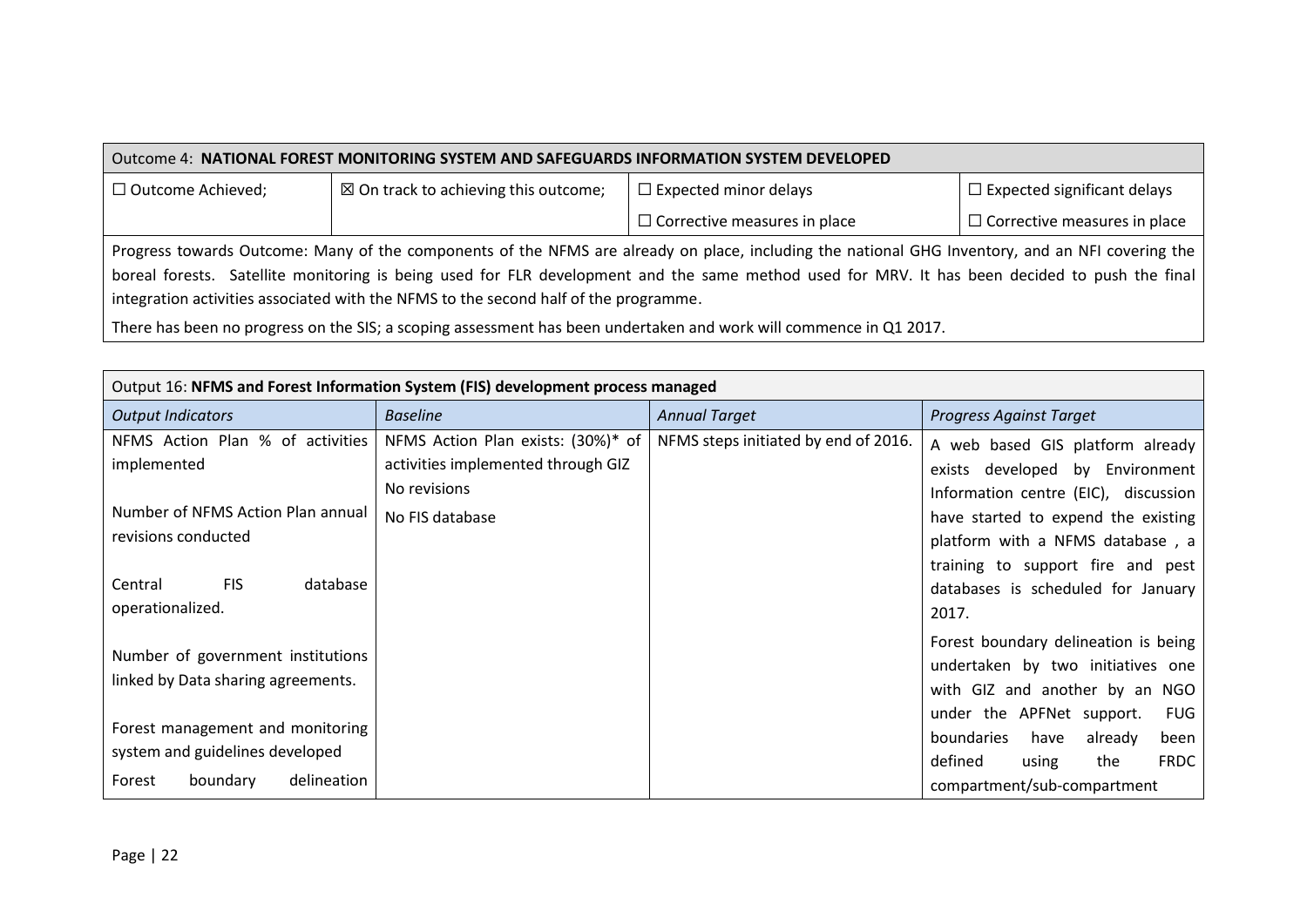| completed |  | database, although this may need |
|-----------|--|----------------------------------|
|           |  | some QC and updating as new FUGs |
|           |  | have been added.                 |

Progress towards Output:

Substantial progress has been made towards the implementation of a number of the components of the NFMS, the main activity will be to bring the separate processes under the integrated management of a future REDD+ implementation unit or national REDD+ mechanism. A web based GIS platform already exists developed by Environment Information centre (EIC), discussion have started to expend the existing platform with a NFMS database , a training to support fire and pest databases is scheduled for January 2017. Forest boundary delineation is being undertaken by two initiatives one with GIZ and another by an NGO under the APFNet support. FUG boundaries have already been defined using the FRDC compartment/sub-compartment

| Output 17: REDD+ MRV system developed                                                                                                                                                                                                                                                                                        |                                                                                                                                                                                                                                  |                                                                                   |                                                                                                                                                                                                                                                                                                                                           |  |  |
|------------------------------------------------------------------------------------------------------------------------------------------------------------------------------------------------------------------------------------------------------------------------------------------------------------------------------|----------------------------------------------------------------------------------------------------------------------------------------------------------------------------------------------------------------------------------|-----------------------------------------------------------------------------------|-------------------------------------------------------------------------------------------------------------------------------------------------------------------------------------------------------------------------------------------------------------------------------------------------------------------------------------------|--|--|
| <b>Output Indicators</b>                                                                                                                                                                                                                                                                                                     | <b>Baseline</b>                                                                                                                                                                                                                  | <b>Annual Target</b>                                                              | <b>Progress Against Target</b>                                                                                                                                                                                                                                                                                                            |  |  |
| MRV system completed and<br>capable of generating national<br>GHG-I reports (BURs) including<br>LULUCF data suitable for REDD+<br>reporting<br>SLMS established with common<br>land classification system<br><b>National</b><br>emission<br>factors<br>developed later<br>Assessment report<br>Number of individuals trained | REDD+<br><b>MRV</b><br>System in<br>No.<br>Mongolia<br>No SLMS<br><b>NFI</b><br>designed<br>First<br>and<br>completed, but<br>national<br>no<br>emission factors<br>GHG-I<br>reporting<br>State<br>of<br>capacity not determined | Initial steps for development of<br>a MRV system are initiated by<br>end of 2016. | A one-week training workshop on<br>Collect Earth land use assessment<br>tool was given by FAO expert from<br>Rome HQ.<br>A Collect Earth land use assessment<br>was undertaken by staff responsible<br>for the GHGi who were given further<br>training<br>NFI methodology is completed and<br>inventory completed through work by<br>GIZ. |  |  |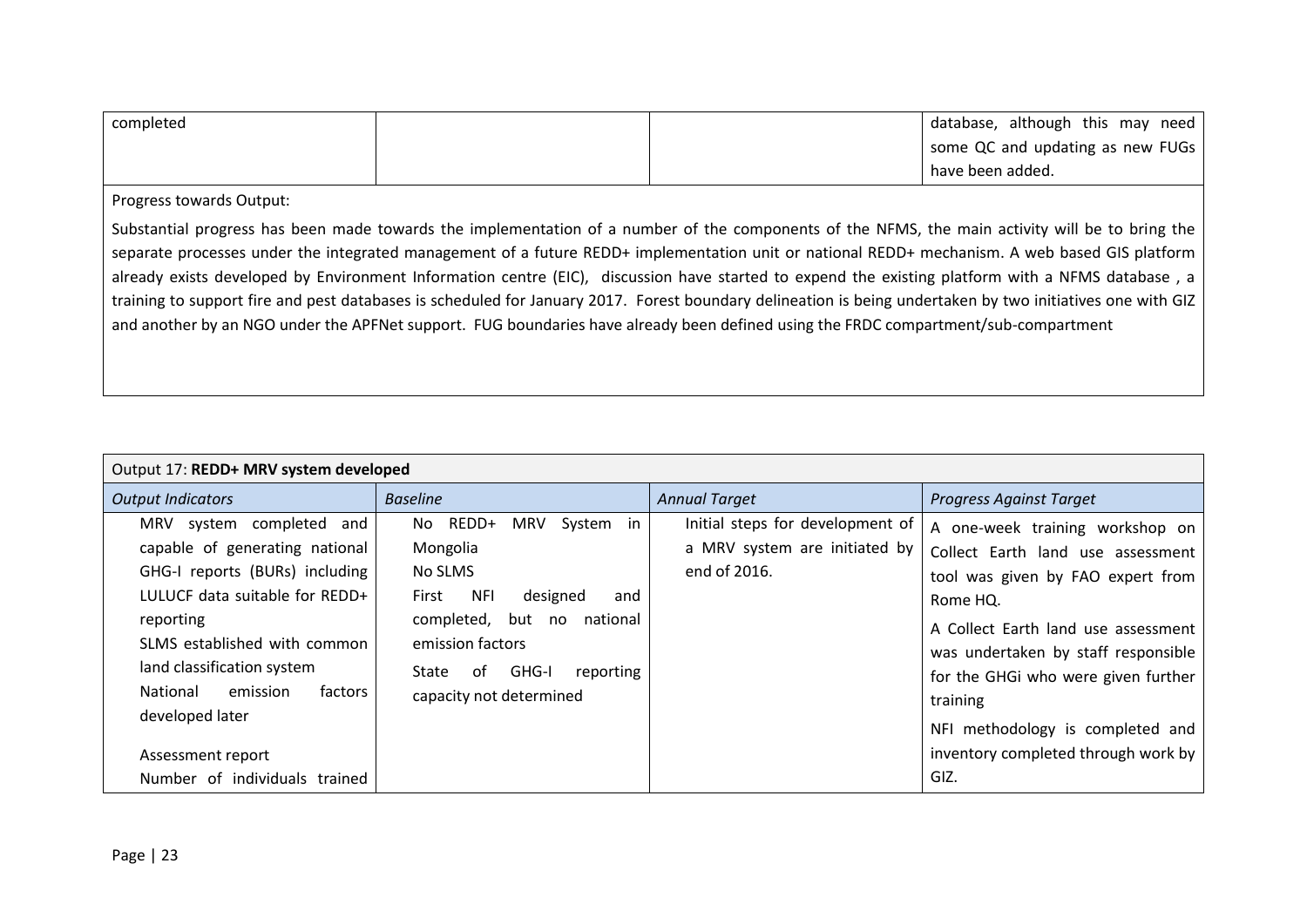| and capable: |  | The NFI will provide Emission Factors |
|--------------|--|---------------------------------------|
| In SLMS      |  | for most forests types, but needs     |
| In GHG-I     |  | additional data collection in poorly  |
|              |  | sampled forest types. Additional data |
|              |  | will be collected in 2017.            |
|              |  |                                       |
|              |  | GHGi inventory has been supported     |
|              |  | by GIZ and future GHG can build on    |
|              |  | data obtained through the NFMS        |

#### **Progress towards Output:**

Substantial progress has been made on the completion of various components of an NFMS. Tasks outstanding include the completion of additional data collection to develop national emission sectors, the pairing of emission factors with the Activity data, and integration of the components into a seamless operation process under a REDD+ implementing unit or national mechanism. A one-week training workshop on Collect Earth land use assessment tool was given by FAO expert from Rome HQ. A Collect Earth land use assessment was undertaken by staff responsible for the GHGi who were given further training. NFI methodology is completed and inventory completed through work by GIZ. .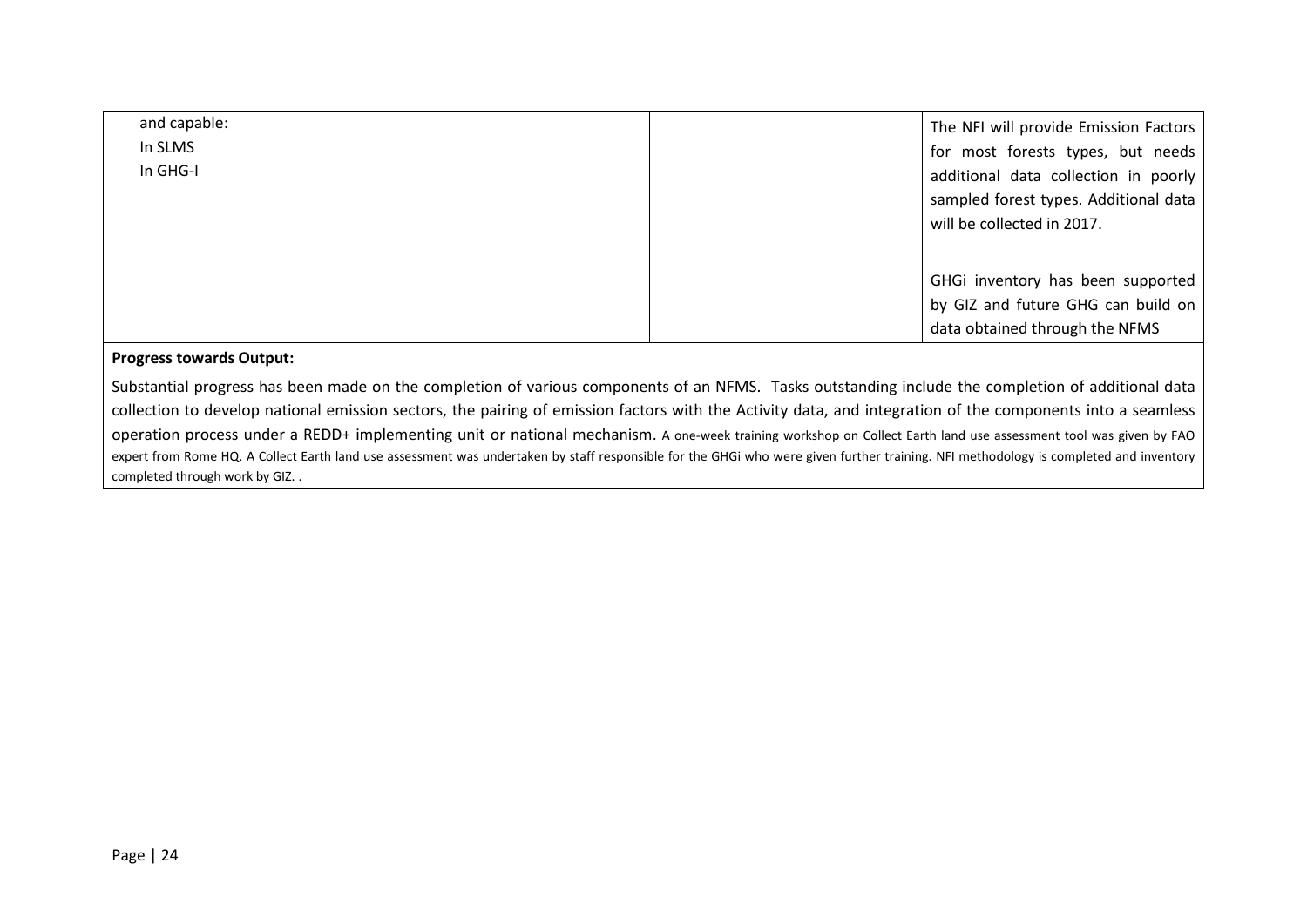| Output 18: Safeguards Information System (SIS) established                                                                      |                                             |                                                                                    |                                                                                                                                                                                                                        |  |  |
|---------------------------------------------------------------------------------------------------------------------------------|---------------------------------------------|------------------------------------------------------------------------------------|------------------------------------------------------------------------------------------------------------------------------------------------------------------------------------------------------------------------|--|--|
| <b>Output Indicators</b>                                                                                                        | <b>Baseline</b>                             | <b>Annual Target</b>                                                               | <b>Progress Against Target</b>                                                                                                                                                                                         |  |  |
| Effective SIS providing information<br>REDD+<br>safeguards are<br>how<br>on<br>in<br>addressed<br>respected<br>and<br>Mongolia. | No safeguard information system in<br>place | development of a<br>Steps to<br>Safeguard information system<br>initiated in 2016. | Initial assessment was undertaken for<br>relevant institutions/partners; work<br>will<br>safeguards<br>approach<br>on<br>commence in 2017, and has been<br>timed to coincide with the finalization<br>of the PAM list. |  |  |
| <b>Progress towards Output:</b>                                                                                                 |                                             |                                                                                    |                                                                                                                                                                                                                        |  |  |

Initial preparatory steps undertaken in 2016 for work to commence in 2017. Initial assessment was undertaken for relevant institutions/partners; work on safeguards approach will commence in 2017, and has been timed to coincide with the finalization of the PAM list.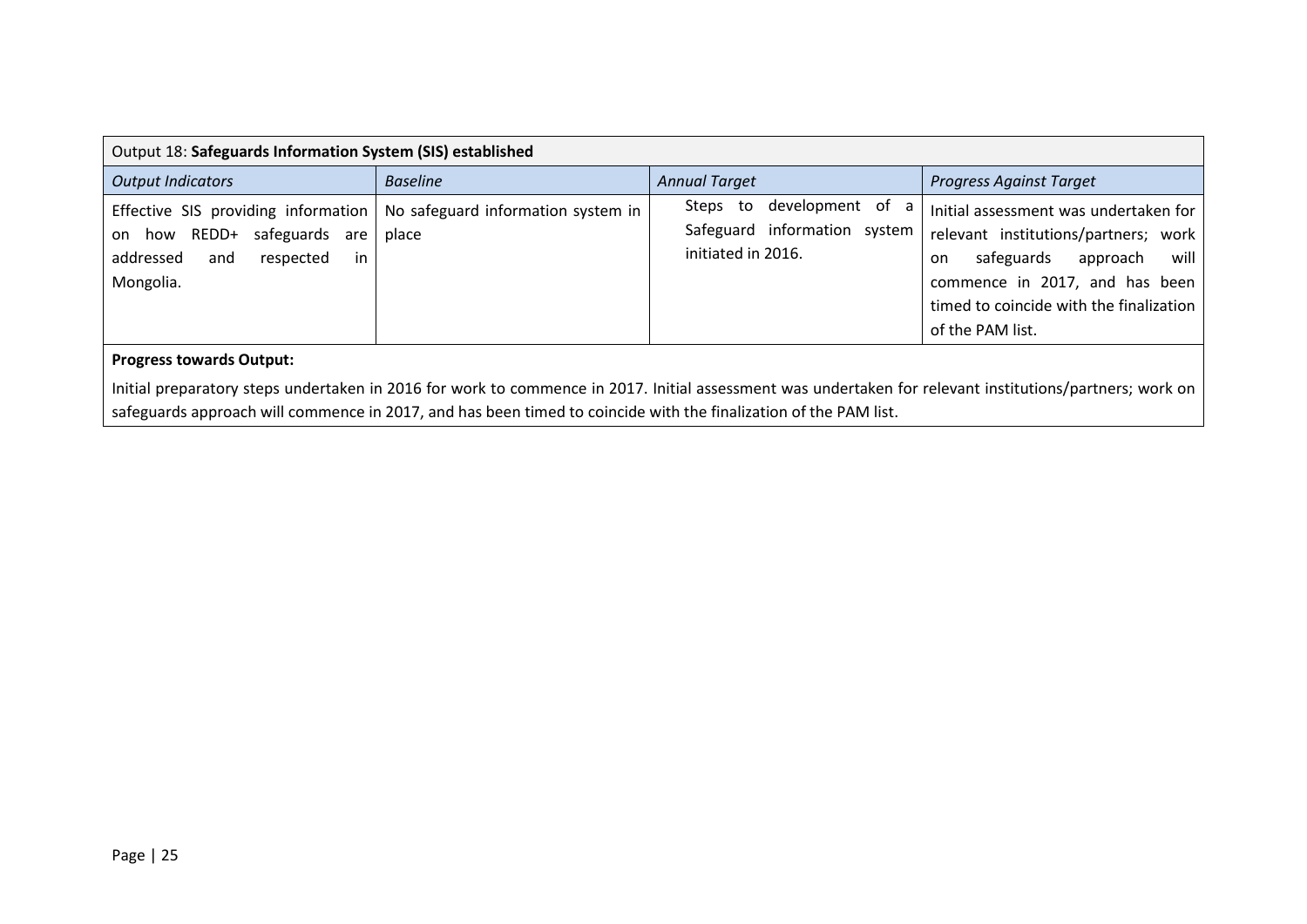### **6. Warsaw Framework for REDD+ and Associated UNFCCC Decisions**

This section aims to provide insight and to support a thought process into how countries are progressing against the framework of the convention, namely: 5.1) a National REDD+ Strategy; 5.2) a Safeguards and Safeguards Information System; 5.3) a National Forest Reference Level; and 5.4.) a National Forest Monitoring System. Only complete the sections that apply to the priorities identified for the country and mark as N/A any criteria that do not apply to the context of the country.

#### **6.1 National Strategy**

Supported by (select all that apply and provide name of other source): ⊠ National Programme; ⊠ Targeted Support; □ Other Source; □ Not Applicable

Please provide a brief description of the progress being made in developing a National REDD+ Strategy (NS) as well as the source of the support provided in this regard (100 words):

The initial steps were undertaken for development of the National Strategy, as outlined in the sections above. It is expected that it can be approved within the agreed program deadline, 36 months after starting date.

<span id="page-25-0"></span>

| Indicator                                                              | $\checkmark$ | Qualifier (select all that apply)                                    | Please provide a short narrative describing the reason for<br>selection as well as means/source of verification |
|------------------------------------------------------------------------|--------------|----------------------------------------------------------------------|-----------------------------------------------------------------------------------------------------------------|
|                                                                        |              | Not yet initiated                                                    |                                                                                                                 |
|                                                                        |              | Under design                                                         |                                                                                                                 |
| Does the country have<br>a National Strategy (NS)<br>to achieve REDD+? |              | Drafted, under deliberation                                          |                                                                                                                 |
|                                                                        |              | Adopted                                                              |                                                                                                                 |
|                                                                        |              | Link to the NS provided on the UNFCCC REDD+ Web<br>Platform Info Hub | Programme only just initiated                                                                                   |
|                                                                        |              | Implementation in early stages                                       |                                                                                                                 |
|                                                                        |              | Full implementation of NS                                            |                                                                                                                 |
| of<br>Degree                                                           |              | The NS identifies, assesses and prioritizes the direct and           | An analysis of drivers of deforestation and degradation was                                                     |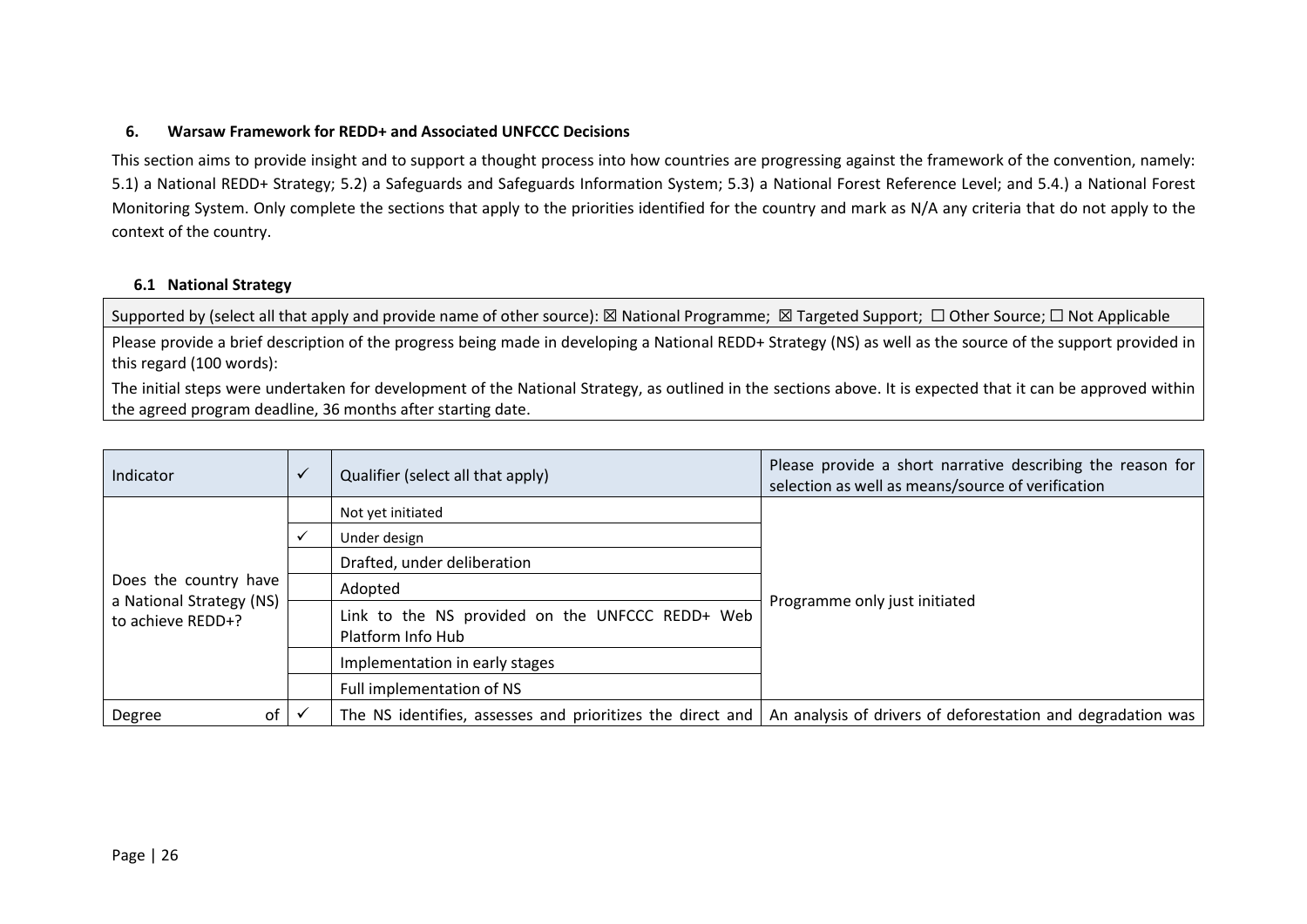| Indicator                                                                                           | ✓            | Qualifier (select all that apply)                                                                                                                                                                                                                                | Please provide a short narrative describing the reason for<br>selection as well as means/source of verification                                                                                                  |
|-----------------------------------------------------------------------------------------------------|--------------|------------------------------------------------------------------------------------------------------------------------------------------------------------------------------------------------------------------------------------------------------------------|------------------------------------------------------------------------------------------------------------------------------------------------------------------------------------------------------------------|
| of<br>completeness<br>REDD+<br>national<br>strategies.                                              |              | underlying drivers of deforestation and forest degradation,<br>as well as the barriers to the "plus" $(+)^{14}$ activities on the<br>basis of robust analyses.                                                                                                   | undertaken, and updated following publishing of the<br>Mongolian National Forest Inventory report. The NS will also<br>encompass multiple-benefits and sustainable development<br>issues.                        |
|                                                                                                     |              | The NS proposes a coherent and coordinated set of policies<br>and measures (PAMs) for REDD+ that are proportionate to<br>the drivers & barriers, results-oriented and feasible.                                                                                  |                                                                                                                                                                                                                  |
|                                                                                                     |              | The NS relates to the scope and scale of the FRL, taking<br>into account national circumstances.                                                                                                                                                                 |                                                                                                                                                                                                                  |
|                                                                                                     |              | The NS defines the institutional arrangements for REDD+<br>including<br>implementation,<br>governance<br>measures,<br>participatory oversight and inter-sectoral coordination.                                                                                   |                                                                                                                                                                                                                  |
|                                                                                                     | $\checkmark$ | The NS is developed through a multi-stakeholder, gender-<br>responsive and participatory consultation and dialogue<br>process.                                                                                                                                   | A gender and social inclusion assessment is currently being<br>undertaken.                                                                                                                                       |
| Degree to which the NS<br>incorporates principles                                                   |              | The proposed policies and measures for REDD+ integrate<br>gender-responsive actions.                                                                                                                                                                             |                                                                                                                                                                                                                  |
| of social inclusion and<br>gender equality.                                                         |              | The proposed policies and measures for REDD+ consider<br>the realization of land and resource tenure rights (when<br>relevant), as well as the development priorities of<br>indigenous peoples and local communities as well as their<br>development priorities. |                                                                                                                                                                                                                  |
| Degree of anchoring of<br>the NS in the national<br>development policy and<br>institutional fabric. | $\checkmark$ | There is effective inter-ministerial coordination for REDD+<br>action.                                                                                                                                                                                           | Inter-ministerial coordination is being undertaken by<br>Ministry of Environment, an assessment is being undertaken<br>to determine the best solutions for high level policy<br>coordination for 'REDD+' action. |

 $14$  Plus (+) activities within the context of REDD+ refer to conservation of forest carbon stocks, sustainable management of forests and enhancement of forest carbon stocks

 $\overline{a}$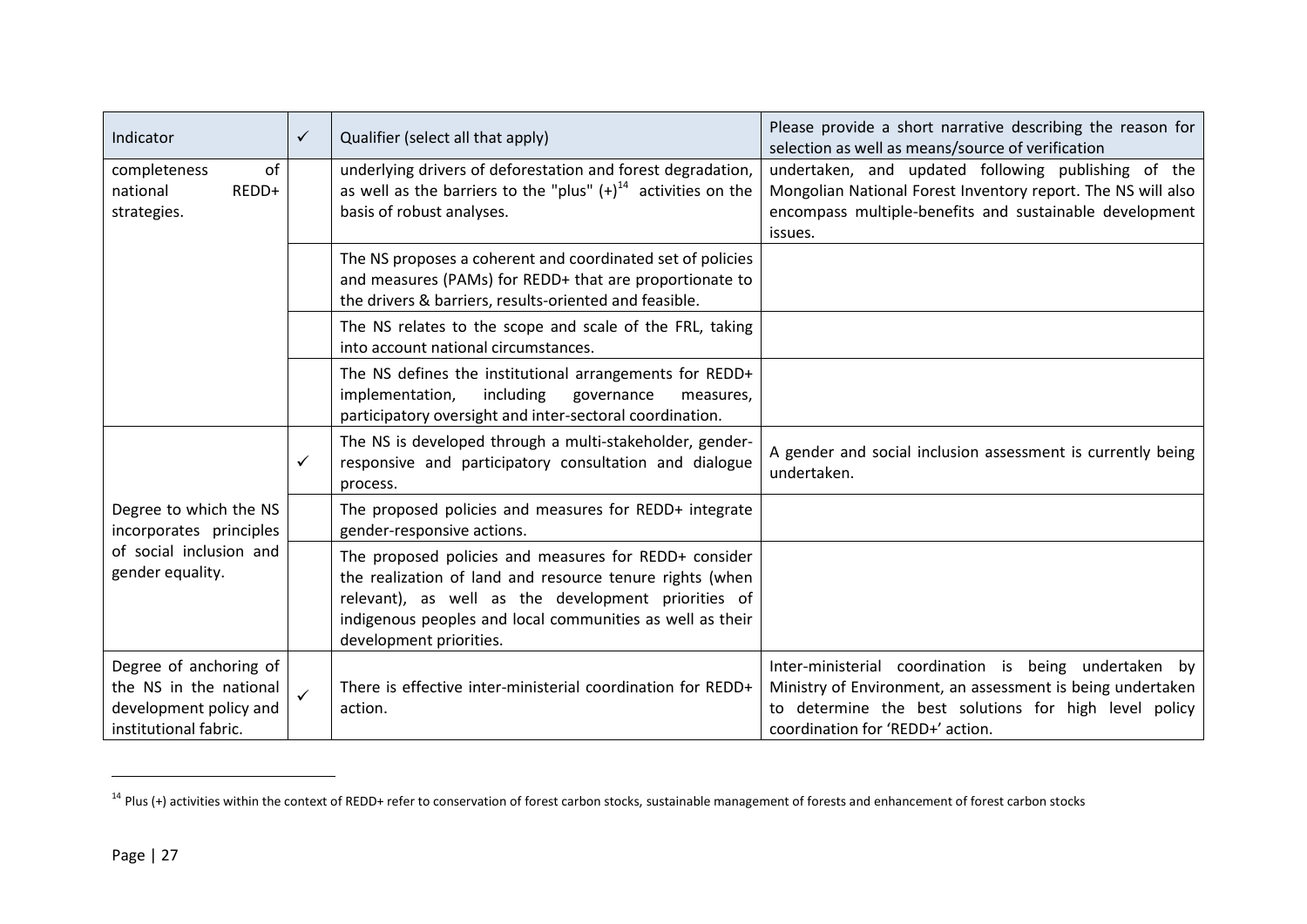| Indicator | $\checkmark$ | Qualifier (select all that apply)                                                                                                                      | Please provide a short narrative describing the reason for<br>selection as well as means/source of verification |
|-----------|--------------|--------------------------------------------------------------------------------------------------------------------------------------------------------|-----------------------------------------------------------------------------------------------------------------|
|           |              | Endorsement of the NS has been obtained at a high<br>political level, beyond the agency or ministry that led the<br>REDD+ readiness process.           |                                                                                                                 |
|           |              | REDD+ actions or targets are embedded in the national<br>plan or policy for sustainable development.                                                   |                                                                                                                 |
|           |              | There is evidence that ministries/agencies outside the<br>forest and environment sectors are committed to<br>implementing REDD+ policies and measures. |                                                                                                                 |
|           |              | Financing arrangements to start implementing the NS (or<br>to channel results-based finance) are designed.                                             |                                                                                                                 |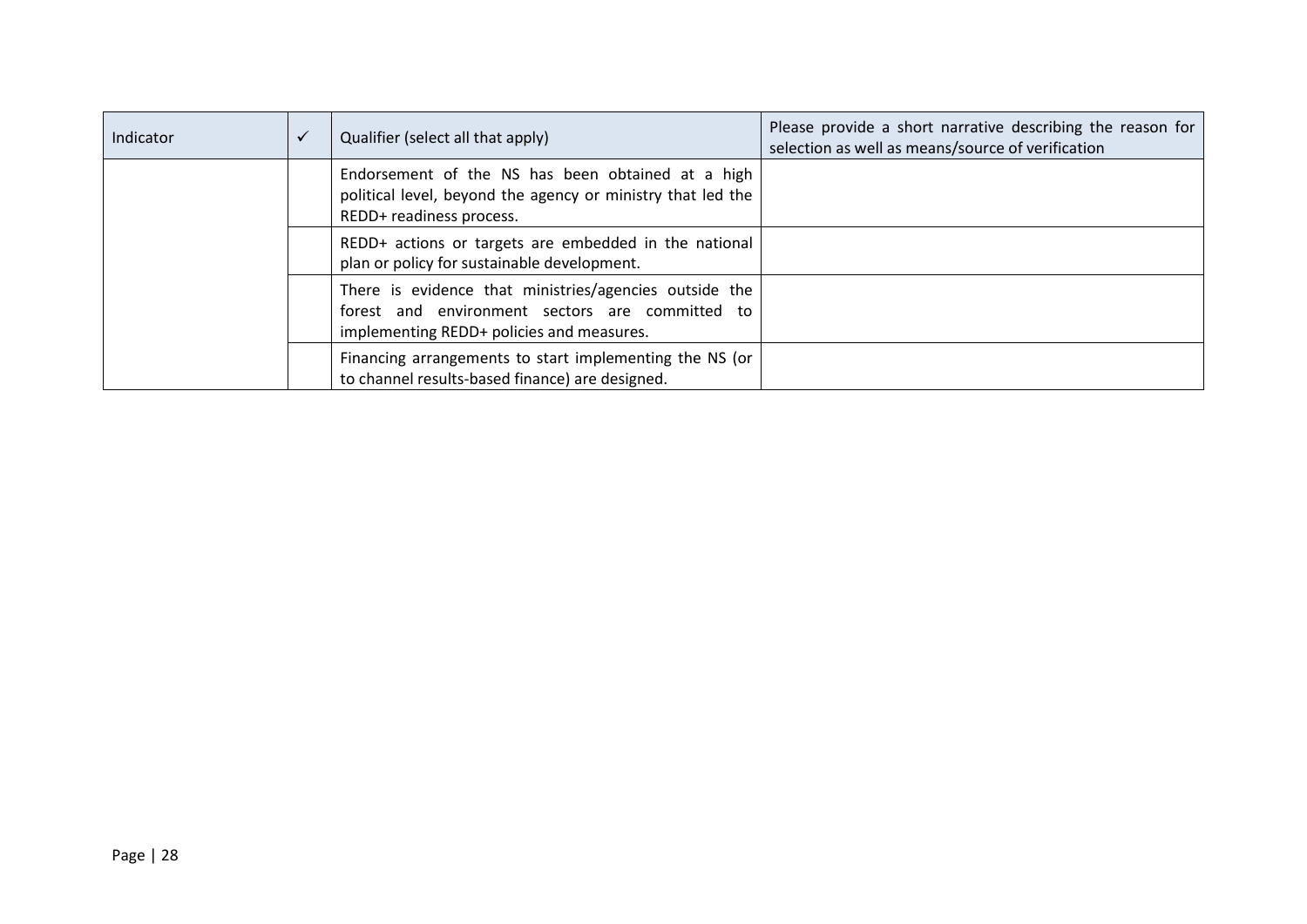## **6.2 6.2 Safeguard Information System**

Supported by (select all that apply and provide name of other source): ⊠ National Programme; □ Targeted Support; □ Other Source; □ Not Applicable

Please provide a brief description of the progress being made in developing a Safeguard Information System (SIS) as well as the source of the support provided in this regard (100 words):

Initial discussions regard potential data and institutionalization have taken place, work will commence in 2017.

| Indicator                                                                                                                                                             | $\checkmark$ | Descriptor (select all that apply)                                                                                                                                                   | Please provide a short narrative describing the reason for<br>selection as well as means/source of verification.                                |
|-----------------------------------------------------------------------------------------------------------------------------------------------------------------------|--------------|--------------------------------------------------------------------------------------------------------------------------------------------------------------------------------------|-------------------------------------------------------------------------------------------------------------------------------------------------|
|                                                                                                                                                                       | X            | No.                                                                                                                                                                                  |                                                                                                                                                 |
|                                                                                                                                                                       |              | SIS objectives determined                                                                                                                                                            |                                                                                                                                                 |
| Does the country have<br>Safeguard<br>a                                                                                                                               |              | Safeguard information needs and structure determined.                                                                                                                                |                                                                                                                                                 |
| System<br>Information                                                                                                                                                 |              | Existing information systems and sources assessed.                                                                                                                                   |                                                                                                                                                 |
| (SIS)<br>that<br>provides<br>information on how the<br>Cancun safeguards are<br>being addressed and<br>respected throughout<br>implementation<br>0f<br>REDD+ actions? |              | The SIS is designed, building on existing, together with any<br>novel, information systems and sources clearly articulated<br>in a national government-endorsed document.            | Programme only just initiated (start of the SIS work planned<br>for Q1 2017, as it is dependent on the selection of the PAMs,<br>still ongoing) |
|                                                                                                                                                                       |              | The SIS is functional, building on existing, together with<br>any novel, information systems and sources that are clearly<br>articulated in a national government-endorsed document. |                                                                                                                                                 |
|                                                                                                                                                                       |              | Summary of information on REDD+ safeguards, informed<br>by the SIS, has been submitted to UNFCCC.                                                                                    |                                                                                                                                                 |
| Degree<br>of<br>completeness<br>the<br>of                                                                                                                             |              | Aligns with the NS, covering the social and environmental<br>benefits and risks of the policies & measures for REDD+<br>being considered by the countries.                           |                                                                                                                                                 |
| design of a<br>country<br>approach to<br>address<br>the<br>social<br>and<br>environmental<br>safeguards for REDD+                                                     |              | Defines specific policies, laws and regulations (PLRs), as<br>well as other measures, to address the identified benefits<br>and risks.                                               |                                                                                                                                                 |
|                                                                                                                                                                       |              | Have institutional arrangements and/or capacities to<br>implement those PLRs and to monitor the REDD+<br>safeguards.                                                                 |                                                                                                                                                 |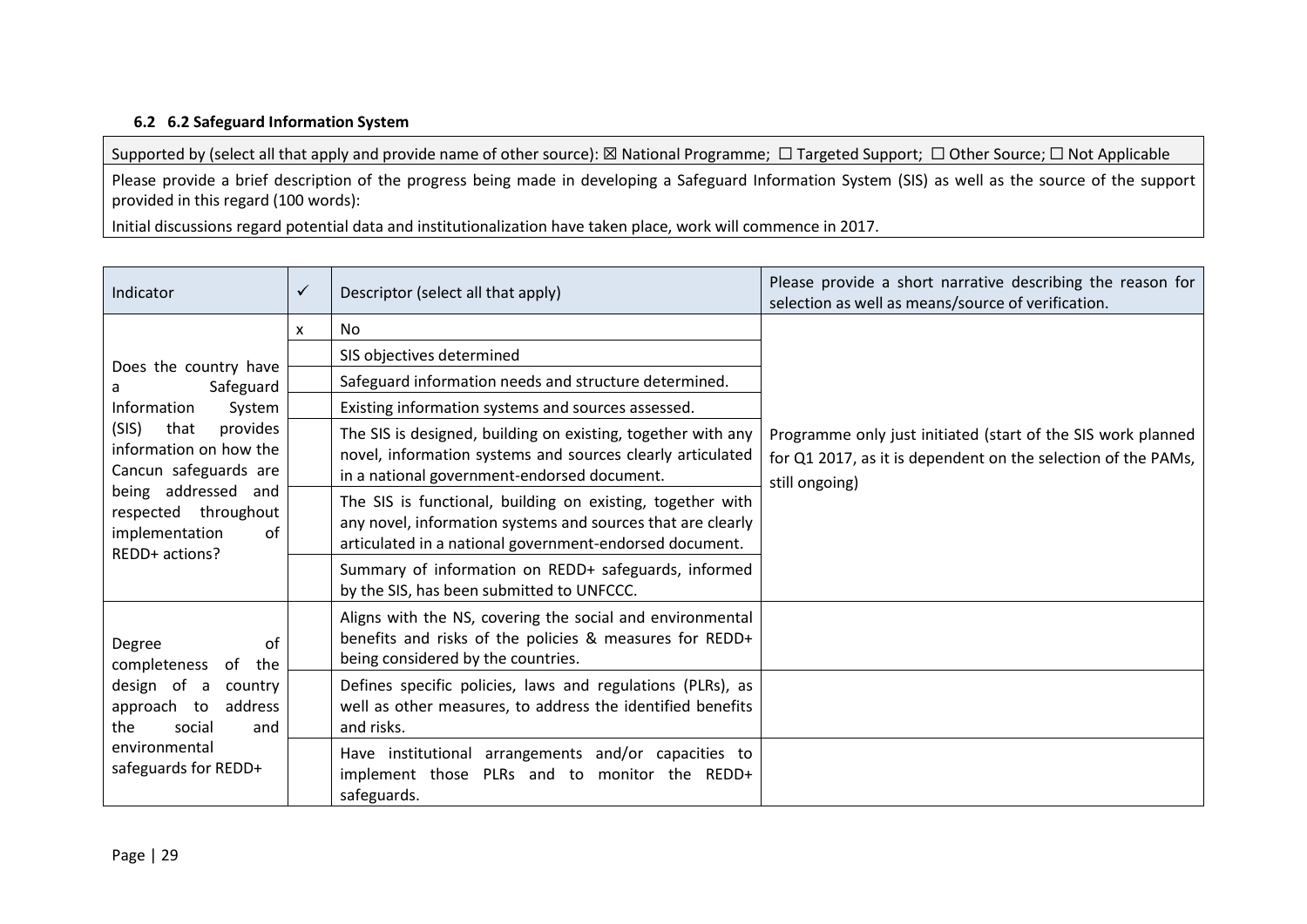|  | Transparently provides information on how safeguards are |  |
|--|----------------------------------------------------------|--|
|  | respected and addressed.                                 |  |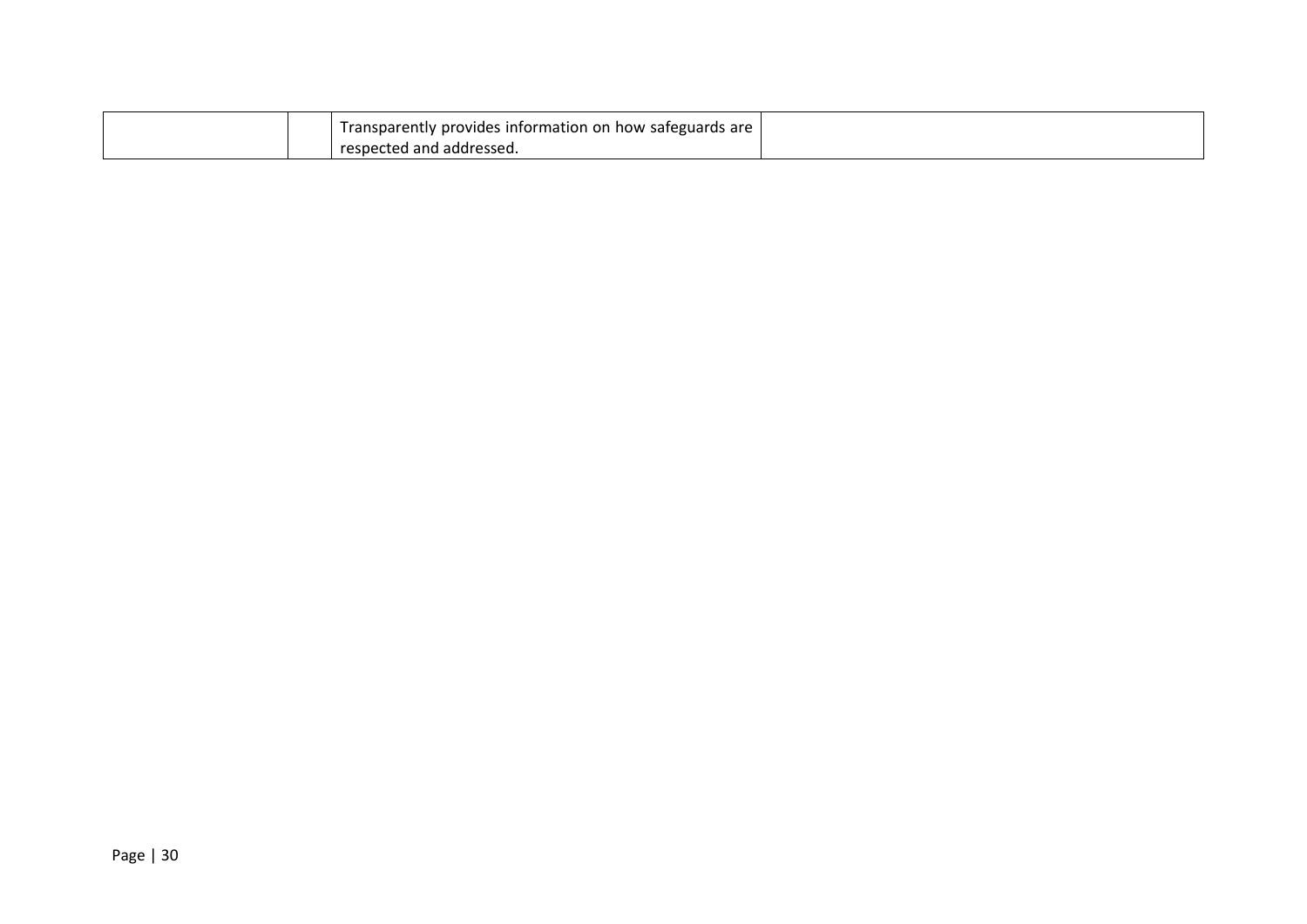### **6.3 Forest Reference Level**

Supported by (select all that apply and provide name of other source): ⊠ National Programme; □ Targeted Support; ⊠ Other Source; □ Not Applicable

Please provide a brief description of the progress being made in developing a Forest Reference Level (FRL)as well as the source of the support provided in this regard (100 words):

Capacity building in collecting data for construction of the FRL has been provided as well as an activity completed to collect data for the period 1990-2014 on land use change for the whole country to support GHGi and FRL construction. GIZ have completed the NFI and analysis of the results so that EFs can be derived.

| Indicator                                            | $\checkmark$ | Descriptor (select all that apply)                                                                                                                    | Please provide a short narrative describing the reason for<br>selection as well as means/source of verification                                                               |
|------------------------------------------------------|--------------|-------------------------------------------------------------------------------------------------------------------------------------------------------|-------------------------------------------------------------------------------------------------------------------------------------------------------------------------------|
|                                                      |              | Not yet initiated                                                                                                                                     |                                                                                                                                                                               |
|                                                      |              | Capacity building phase                                                                                                                               | Steps are underway for development of the NFMS.                                                                                                                               |
| country<br><b>Has</b><br>the                         | $\checkmark$ | Preliminary construction phase                                                                                                                        | GHGI for LULUCF is completed using data from SLMS, and will be                                                                                                                |
| established a FRL?                                   |              | Advanced <sup>15</sup> construction phase                                                                                                             | updated to include future data obtained through the SLMS.                                                                                                                     |
|                                                      |              | Submission drafted                                                                                                                                    | NFI is completed and plans to expand NFI and generate EFs in<br>place.                                                                                                        |
|                                                      |              | Submitted to the UNFCCC                                                                                                                               |                                                                                                                                                                               |
| <b>FRL</b><br><b>Robustness</b><br>Ωf<br>submissions |              | Submission is transparent, complete, consistent and<br>possible accurate<br>allows<br>much<br>and<br>as<br>as<br>reconstruction of the submitted FRL. | The collect earth method is transparent and appears to be the<br>most accurate method available obtain activity data to date.                                                 |
|                                                      |              | Includes pools and gases, and REDD+ activities (Scope)<br>and justification for omitting significant pools and/or<br>activities.                      | Will include 5 pools, and activities to include deforestation and<br>degradation caused by fire and pest, as well as illegal logging. No<br>significant pools will be omitted |
|                                                      |              | Justifies where the submission is inconsistent with<br>previous versions of GHG inventory.                                                            | The FRL submission has been designed to be consistent with the<br><b>GHGi</b>                                                                                                 |
|                                                      |              | Includes details of the forest definition used and<br>national circumstances.                                                                         | Forest definition is complete. Saxaul forest may fall under a<br>different definition but still fall under the classification of                                              |

 $15$  FRL elements defined or at an advanced stage (scope, scale, forest definition, methodology and data compilation).

 $\overline{\phantom{a}}$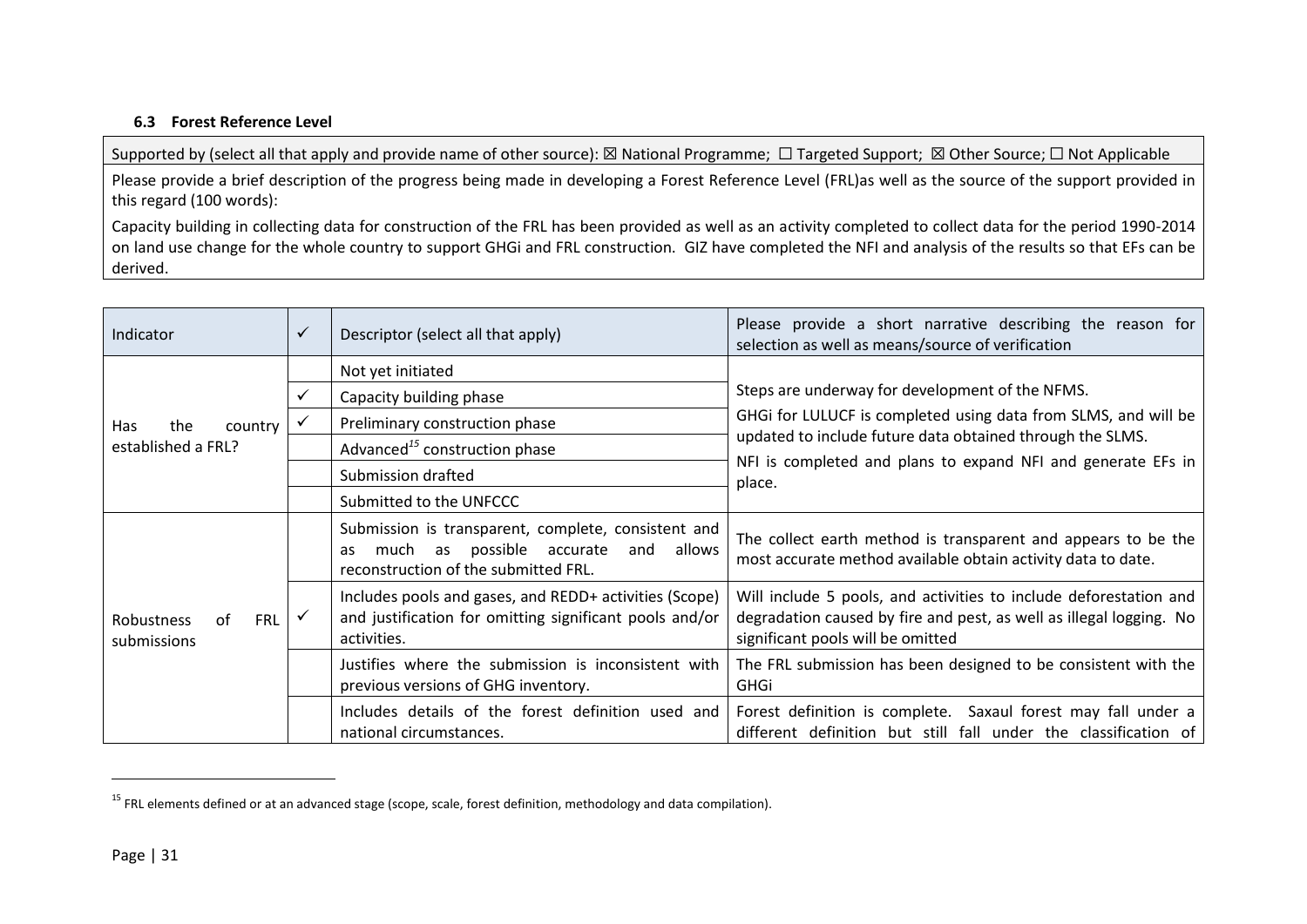|  |                                                     | "forest". National circumstances will be assessed; in 2017                                                                                                                                                                         |
|--|-----------------------------------------------------|------------------------------------------------------------------------------------------------------------------------------------------------------------------------------------------------------------------------------------|
|  | Defines the geographic area covered by FRL (scale). | Scale will be covering the Boreal forest areas, and exclude Saxual<br>forests as the emissions are not significant and there is currently<br>insufficient data to determine to an acceptable degree of<br>certainty the emissions. |

### **6.4 National Forest Monitoring System**

Supported by (select all that apply and provide name of other source): ⊠ National Programme; ⊠ Targeted Support; □ Other Source; □ Not Applicable

Please provide a brief description of the progress being made in developing a National Forest Monitoring System (NFMS) as well as the source of the support provided in this regard (100 words):

Targeted support has prepared the NFMS Action Plan, and the international consultant has been recruited and mobilized

| Indicator                                    | $\checkmark$ | Descriptor (select all that apply)                                                                                                                                                   | Please provide a short narrative describing the reason for<br>selection as well as means of verification                  |  |
|----------------------------------------------|--------------|--------------------------------------------------------------------------------------------------------------------------------------------------------------------------------------|---------------------------------------------------------------------------------------------------------------------------|--|
|                                              |              | No.                                                                                                                                                                                  |                                                                                                                           |  |
|                                              | ✓            | NFMS capacity building phase                                                                                                                                                         |                                                                                                                           |  |
|                                              | $\checkmark$ | Preliminary construction phase                                                                                                                                                       | Steps are underway for development of the NFMS.                                                                           |  |
|                                              |              | Advanced <sup>16</sup> construction phase                                                                                                                                            | GHGi for LULUCF is completed using data from SLMS, and will be                                                            |  |
| Has<br>the<br>country<br>established a NFMS? |              | information<br>generating preliminary<br><b>NFMS</b><br>for<br>monitoring and MRV                                                                                                    | updated to include future data obtained through the SLMS.<br>NFI is completed and plans to expand NFI and generate EFs in |  |
|                                              |              | REDD+<br>institutionalized<br>NFMS<br>and<br>generating<br>monitoring and MRV<br>(satellite<br>monitoring<br>land<br>system, national forest inventory, greenhouse gas<br>inventory) | place                                                                                                                     |  |
| of<br>Degree<br>completeness<br>the<br>. of  | $\checkmark$ | NFMS includes a Satellite Land Monitoring System<br>(SLMS)                                                                                                                           | Collect Earth<br>and ERISC forest change mapping<br>partially<br>completed and improvements planned                       |  |

<sup>&</sup>lt;sup>16</sup> NFMS elements at an advanced stage (satellite land monitoring system, national forest inventory, greenhouse gas inventory).

 $\overline{\phantom{a}}$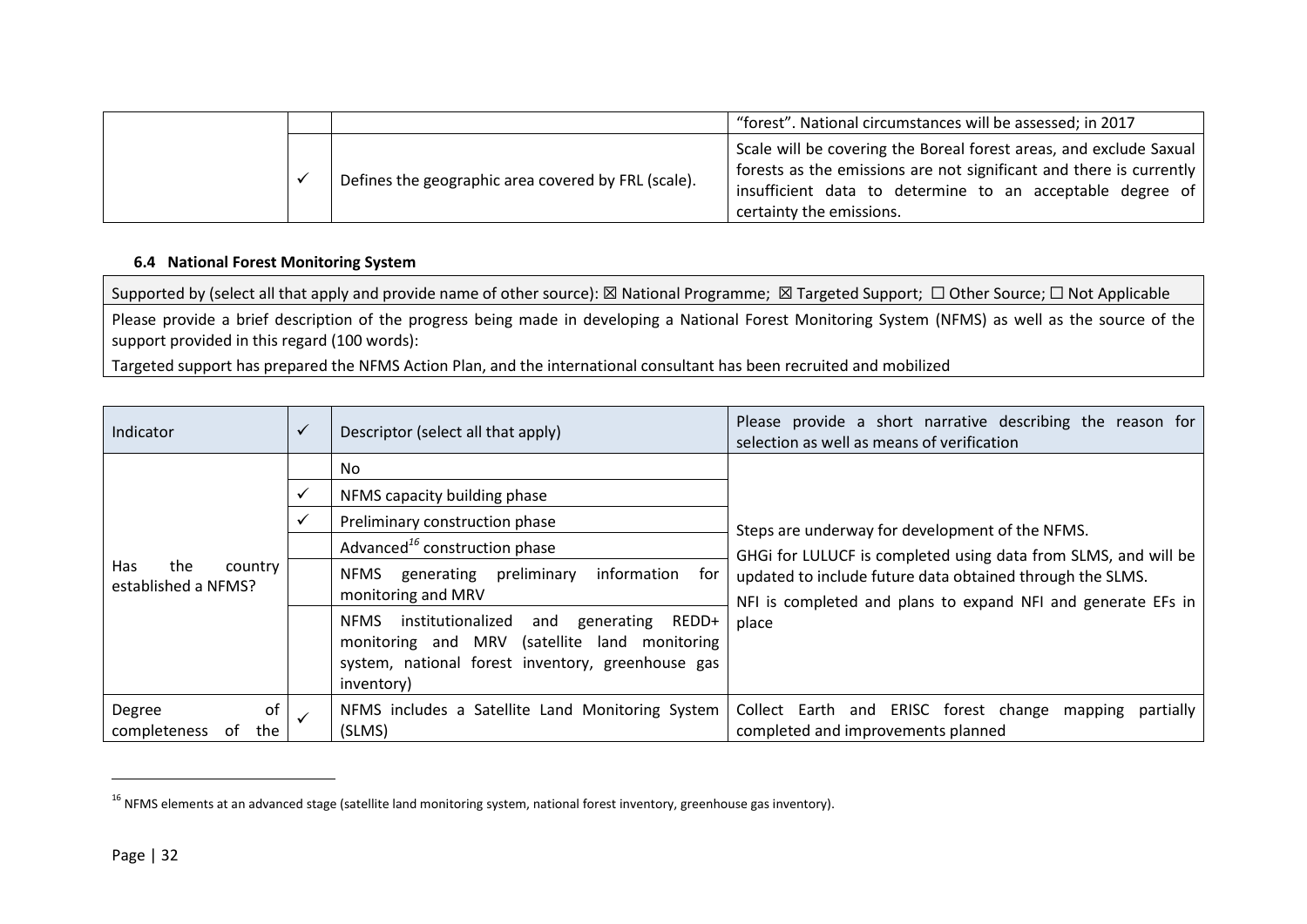| <b>NFMS</b><br>-in  |  | UN-REDD |   | NFMS includes a National Forest Inventory (NFI)                                                                                                                                                                                                           | First national multi-purpose forest inventory completed                                                                                                                                  |
|---------------------|--|---------|---|-----------------------------------------------------------------------------------------------------------------------------------------------------------------------------------------------------------------------------------------------------------|------------------------------------------------------------------------------------------------------------------------------------------------------------------------------------------|
| supported countries |  |         | ✓ | NFMS includes a National GHG Inventory (GHGi)                                                                                                                                                                                                             | National GHGi completed with LULUCF sector included, will be<br>updated                                                                                                                  |
|                     |  |         |   | The NFMS is suitable for estimating anthropogenic<br>forest-related greenhouse gas emissions by sources,<br>and removals by sinks, forest carbon stocks, and<br>forest-area<br>resulting<br>from<br>the<br>changes<br>implementation of REDD+ activities; | The completed components of the NFMS (SLMS, NFI and GHGi)<br>are suitable, and the future monitoring elements for forest<br>dynamics will be designed to be so                           |
|                     |  |         |   | The NFMS is consistent with Intergovernmental Panel<br>on Climate Change (IPCC) guidance and guidelines;                                                                                                                                                  | The completed components of the NFMS (SLMS, NFI and GHGI)<br>are consistent, and the future monitoring elements for forest<br>dynamics will be designed to be so. Data are available for |
|                     |  |         |   | The NFMS enables the assessment of different types<br>of forest in the country, including natural forest.                                                                                                                                                 | the completed components of the NFMS (SLMS, NFI and GHGi)<br>enable such assessment, and the future monitoring elements for<br>forest dynamics will be designed to be so                 |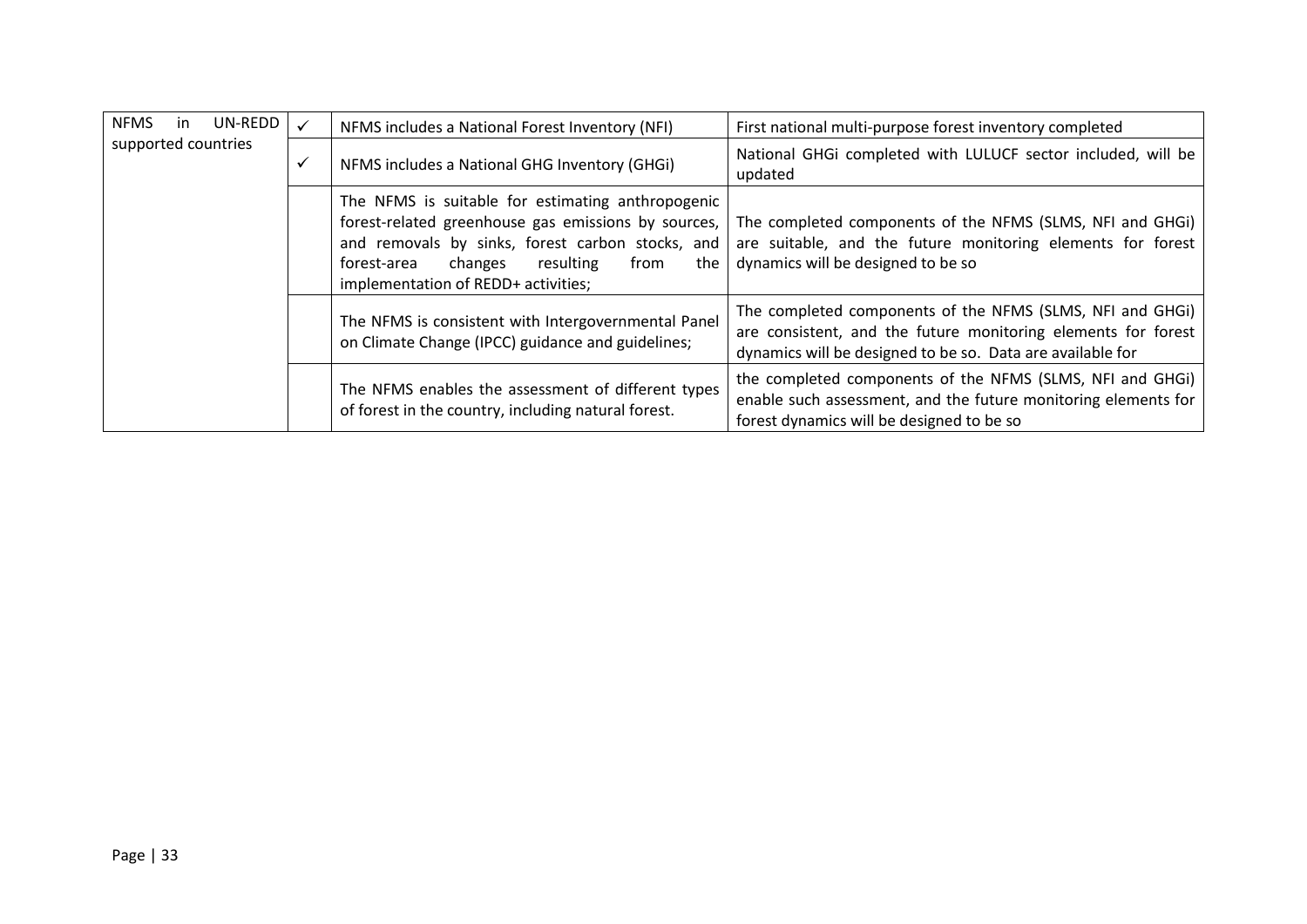# <span id="page-33-0"></span>**7. Financial Delivery**

In the table below, please provide information on expenditure for 2016 and the planned and anticipated expenditure for the year 2017. These are to be provided against the Annual Work Plan (AWP) for 2016 as approved by the PEB/NSC, meaning before any budget revisions were done. Anticipated expenditure by 31 December 2017 should indicate what would be realistically expended at the end of the year, and therefore provide a measure of deviation against the AWP.

| Programme Outcome                                                                                         | <b>UN</b><br>Organization | Annual<br>Expenditure for<br>2016 (as of 31<br>Dec 2016) | Planned<br>Expenditure<br>for<br>$2017^{17}$ | Final<br>Expenditure for<br>2017 |
|-----------------------------------------------------------------------------------------------------------|---------------------------|----------------------------------------------------------|----------------------------------------------|----------------------------------|
| National<br>Outcome<br>1:                                                                                 | <b>FAO</b>                |                                                          |                                              |                                  |
| REDD+<br>Management                                                                                       | <b>UNDP</b>               | 430,189                                                  | 785,600                                      |                                  |
| Arrangements Established<br>and Improved Stakeholder<br>Awareness and Effective<br>Stakeholder Engagement | <b>UNEP</b>               |                                                          |                                              |                                  |
| Sub-total                                                                                                 |                           | 430,189                                                  | 785,600                                      |                                  |
|                                                                                                           | <b>FAO</b>                |                                                          |                                              |                                  |
| Outcome<br>2:<br>National<br>REDD+ Strategy Prepared                                                      | <b>UNDP</b>               | 71,065                                                   | 289,225                                      |                                  |
|                                                                                                           | <b>UNEP</b>               |                                                          | 132,032                                      |                                  |
| Sub-total                                                                                                 |                           | 71,065                                                   | 421,257                                      |                                  |
| Outcome<br>3:<br>Forest                                                                                   | <b>FAO</b>                | 236,332                                                  | 299,968                                      |                                  |
| Reference<br>Emissions                                                                                    | <b>UNDP</b>               |                                                          |                                              |                                  |
| Levels<br>and<br>Forest<br>Reference Levels<br>Developed                                                  | <b>UNEP</b>               |                                                          |                                              |                                  |
| Sub-total                                                                                                 |                           | 236,332                                                  | 299,968                                      |                                  |
| 4:<br>National<br>Outcome                                                                                 | <b>FAO</b>                |                                                          | 283,942                                      |                                  |
| Forest Monitoring System                                                                                  | <b>UNDP</b>               |                                                          |                                              |                                  |
| Safeguards<br>and<br>Information<br>System Developed                                                      | <b>UNEP</b>               |                                                          | 68,000                                       |                                  |
| Sub-total                                                                                                 |                           |                                                          | 351,942                                      |                                  |
| <b>Indirect Support Costs</b>                                                                             | <b>FAO</b>                | 16,543                                                   | 40,874                                       |                                  |
| (7% GMS)                                                                                                  | <b>UNDP</b>               | 35,133                                                   | 75,238                                       |                                  |
|                                                                                                           | <b>UNEP</b>               |                                                          | 14,002                                       |                                  |
| <b>Indirect Support Costs (Total)</b>                                                                     |                           | 51,676                                                   | 130,114                                      |                                  |
| FAO (Total):                                                                                              |                           | 252,875                                                  | 624,784                                      |                                  |
| UNDP (Total):                                                                                             |                           | 536,387                                                  | 1,150,063                                    |                                  |
| UNEP (Total):                                                                                             |                           | $\pmb{0}$                                                | 214,034                                      | 214,034                          |

<sup>&</sup>lt;sup>17</sup> As indicated in 2017 Workplan.

1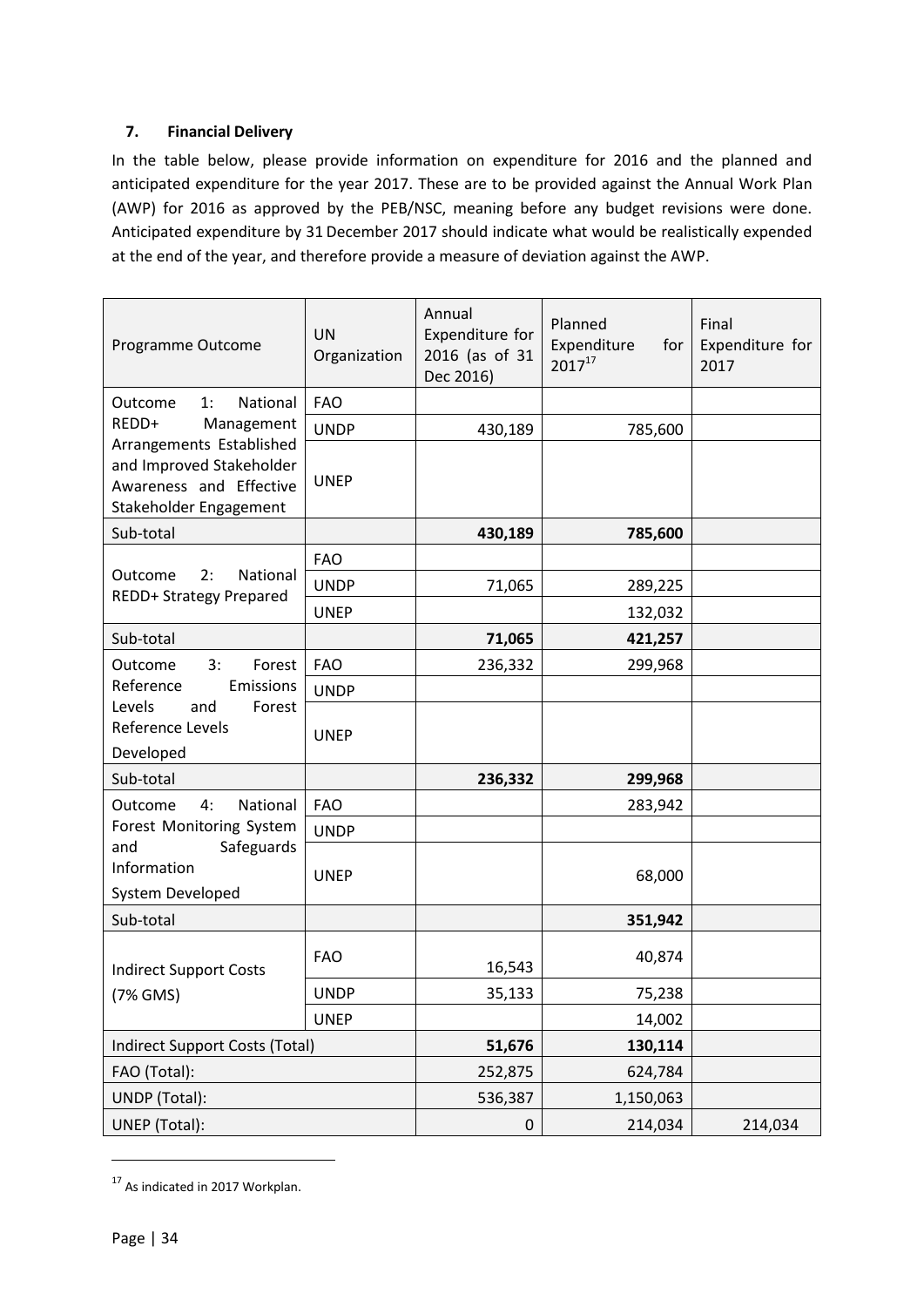| TOTAL.<br>Grand | 789,262 | 1,988,881 | 1,988,881 |
|-----------------|---------|-----------|-----------|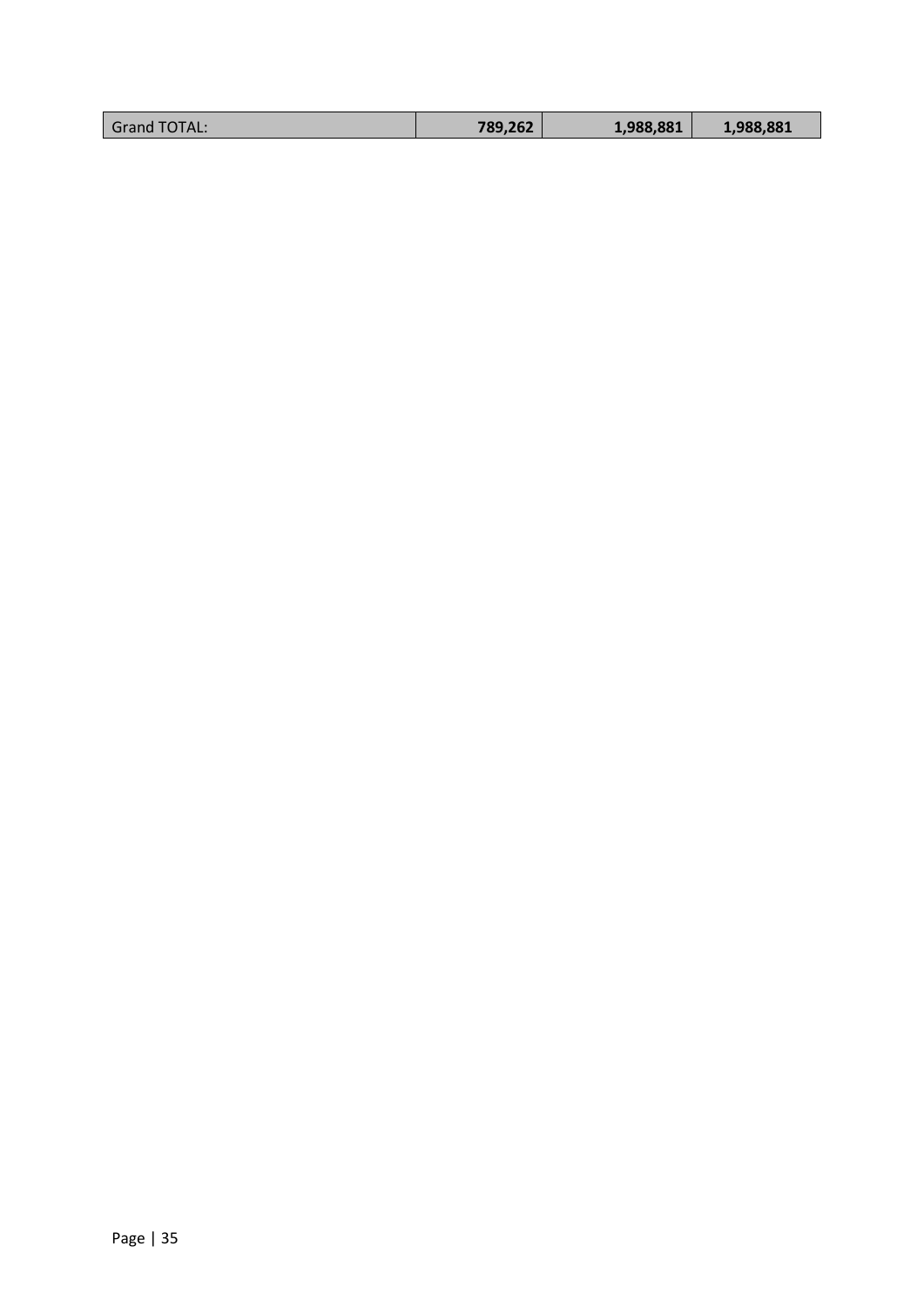## <span id="page-35-0"></span>**8. Adaptive management**

Referring to the deviations and delays indicated in the results framework above and considering whether expenditures are on track, please provide a short narrative of delays encountered, the reasons for them and what action has been considered to alleviate their impact on the Programme. Please indicate if these have been discussed at the Programme Executive Board (PEB) or National Steering Committee (NSC) meetings, between the Programme Management Unit (PMU) and national counterparts and what measures have been proposed to overcome them.

## **8.1 Delays and Corrective Actions**

What delays/obstacles were encountered at country level? [150 words]

There was a delay in undertaking some of the institutional issues since Mongolia had an election which resulted in uncertainty and change in the government institutions; this caused a few delays in undertaking activities such as stakeholder consultation plan and formation of Technical Working Groups.

The biggest obstacle is uncertainty regards the closing date of the program, as at Inception the UN-REDD agencies were requested to accept a temporary shortened program to assist the global program with its administrative deadlines. The original 36-month program length should be reinstated.

No other major delays or obstacles were encountered.

Have any of the delays/obstacles been raised and/or discussed at the Programme Steering Committee meetings? [150 words]

☒ Yes; ☐ No

What are the delays/obstacles anticipated in terms of their impact on the NP? [150 words]

How are these delays/obstacles being addressed? [150 words]

With regards the uncertainty arising from Mongolia accepting a shortened length of the REDD program to fit into Global UNREDD program timelines, the Ministry of Environment and UN Agencies will seek an explanation from UNREDD Secretariat on this issue and seek immediate clarification. The UNREDD Secretariat should also allocate resources for technical supervision in 2018. Technical supervision was not allocated for Mongolia as a mistake was made by the Secretariat in planning resources, as only the shortened timeframe of Mongolia's REDD Program was recognized and not that the UN agencies and Government of Mongolia entered into a 36-month program closing in December 2018. This is indication of need to resolve this immediately.

## **8.2 Opportunities and Partnerships**

Over the reporting period, have any opportunities that were not foreseen in the design of the programme been identified to help advance efforts on REDD+? [150 words]

GIZ remains an important partner and the extent of their activities that will support components of the NFMS and FRL had not been fully identified. The NGO ERISC is undertaking historical mapping of the whole of Mongolia's forest areas annually for the period 2001-2015, which could provide vital data to support the FRL development. As a result, support has been provided in the form of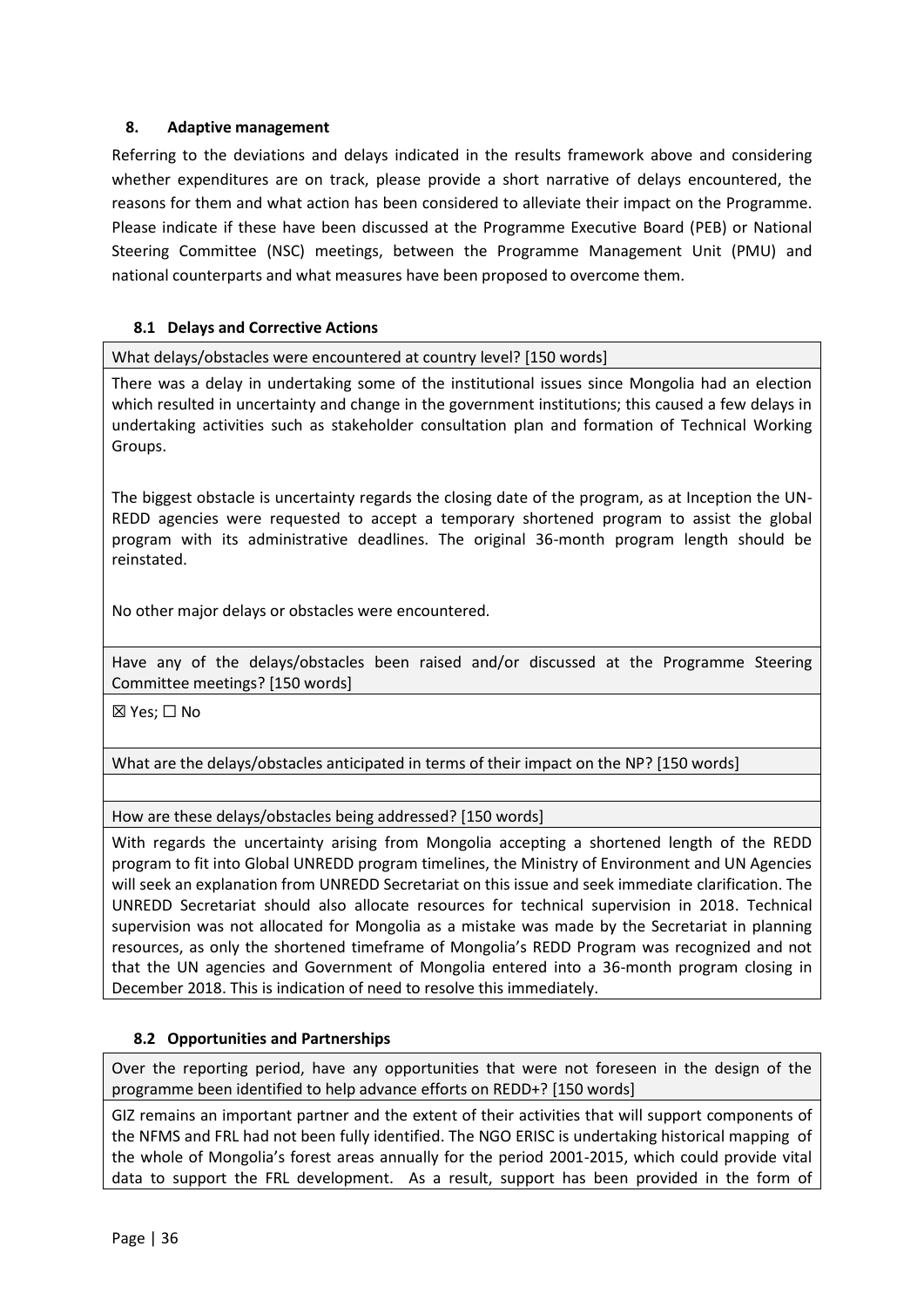computer equipment and remote sensing analysts to increase the certainty of delivery of the data within the timeframe for the FRL development. This highlights the potential and need for developing capacity outside government institutions which can provide sustained capacity to undertake future mapping activities. Outsourcing the data collection is consistent with the existing government policy (Taxation and NFI). There is a problem that may arise of conflicting data in forests cover between existing Mongolian government, NFI data, ERISC and that collected through UN-REDD program, which, though there are technical explanations, may till muddle the issue for policy makers.

How are these opportunities being incorporated into the work of the NP? [150 words]